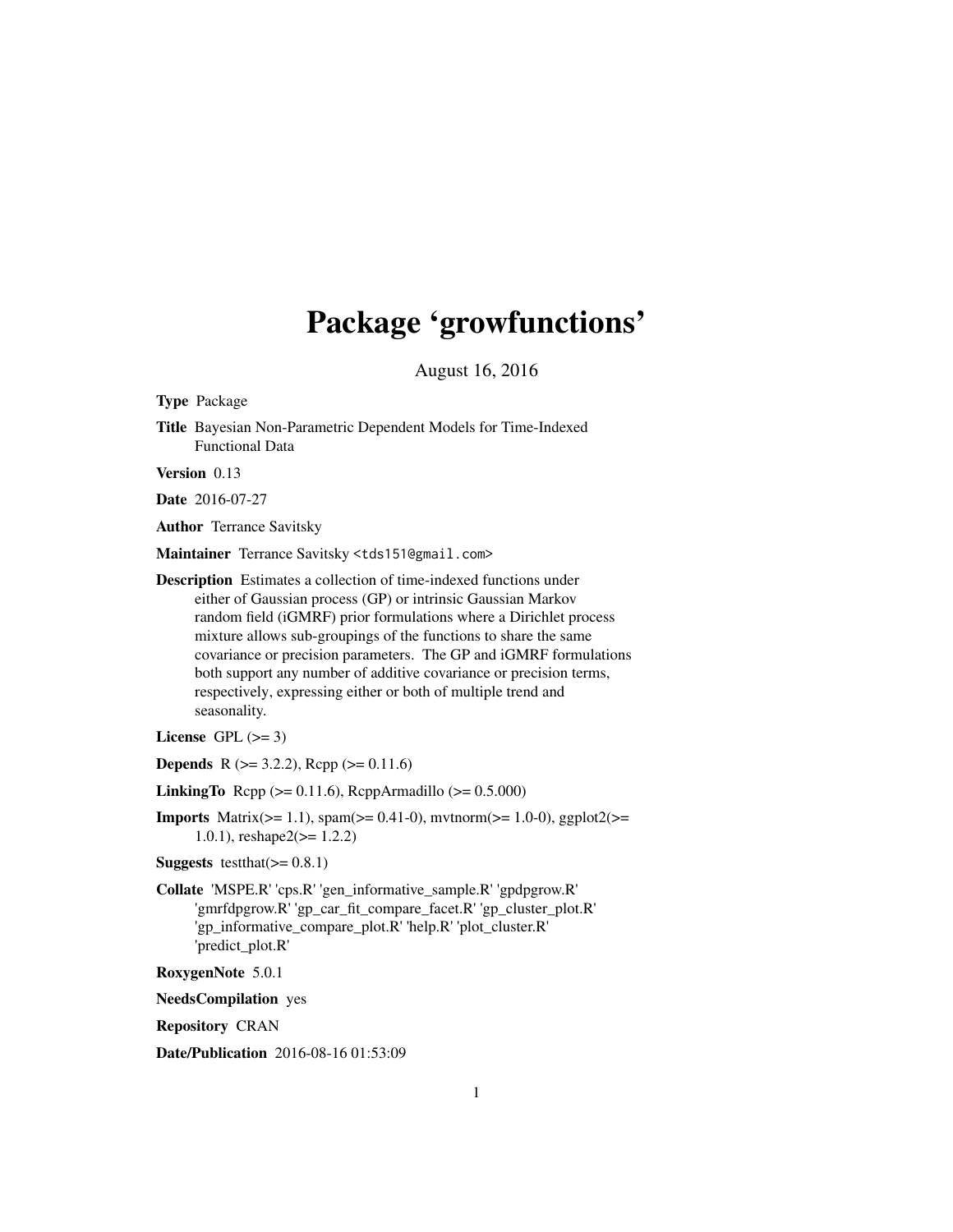# <span id="page-1-0"></span>R topics documented:

|       | growfunctions-package $\ldots \ldots \ldots \ldots \ldots \ldots \ldots \ldots \ldots \ldots \ldots \ldots 2$ |    |
|-------|---------------------------------------------------------------------------------------------------------------|----|
|       |                                                                                                               |    |
|       |                                                                                                               |    |
|       |                                                                                                               |    |
|       |                                                                                                               |    |
|       |                                                                                                               |    |
|       |                                                                                                               |    |
|       |                                                                                                               |    |
|       |                                                                                                               |    |
|       |                                                                                                               |    |
|       |                                                                                                               |    |
|       |                                                                                                               |    |
|       |                                                                                                               |    |
|       |                                                                                                               |    |
|       |                                                                                                               |    |
|       |                                                                                                               |    |
|       |                                                                                                               |    |
|       |                                                                                                               |    |
|       |                                                                                                               |    |
|       |                                                                                                               |    |
|       |                                                                                                               |    |
|       |                                                                                                               |    |
| Index |                                                                                                               | 46 |
|       |                                                                                                               |    |

growfunctions-package *Bayesian Non-Parametric Models for Estimating a Set of Denoised, Latent Functions From an Observed Collection of Domain-Indexed Time-Series*

# Description

| Package:  | growfunctions |
|-----------|---------------|
| Type:     | Package       |
| Version:  | 0.13          |
| Date:     | 2016-07-27    |
| License:  | $GPL (= 3)$   |
| LazyLoad: | yes           |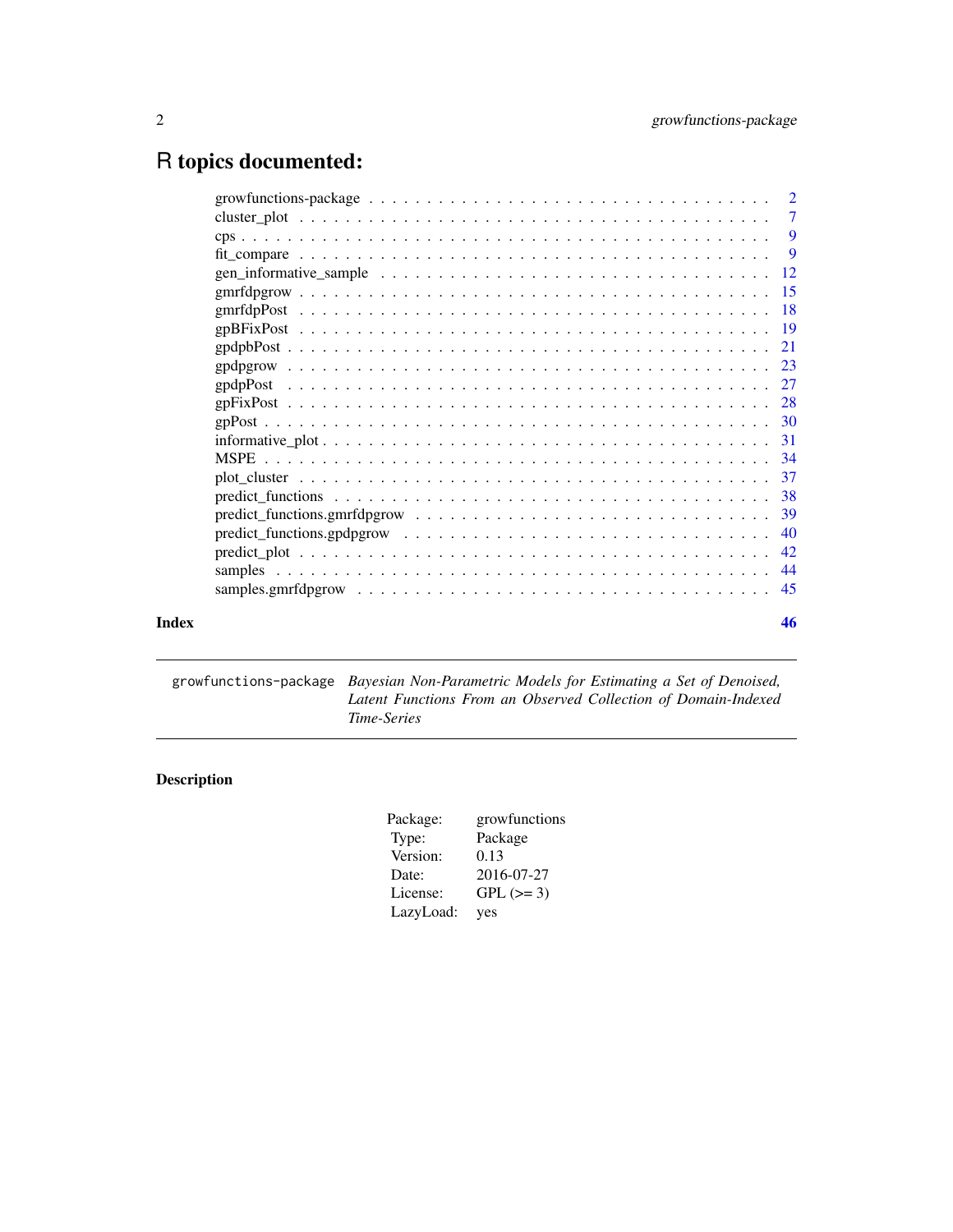#### <span id="page-2-0"></span>Details

Parameterizes a model for a collection of noisy time-series indexed by domain or observation unit as an additive function process plus noise process. The latent functions are modeled under both Gaussian process (GP) and intrinsic Gaussian Markov random (iGMRF) field priors. Dependence is estimated among the set of functions by selecting a prior, G, on the covariance or precision parameters of the GP and iGMRF, respectively, where G receives a Dirichlet process (DP) prior. The resulting marginal prior on the functions is a nonparametric scale mixture over the covariance or precision parameters, with G the unknown mixing measure. Draws from a DP are almost surely discrete, allowing for ties (interpreted as clusters) among the covariance or precision parameters indexed by domain or observation unit. Functions are included that permit additional inference on the clustering properties over the domains. The mixture models allow specification of multiple additive latent functions for each of the GP and iGMRF DP mixture formulations. Each function (under a GP prior) may be specified with a covariance function selected from a set of available options that allow for combinations of trend and seasonal components. The same is true for precision matrix constructions under the iGMRF DP mixture.

#### ESTIMATION FUNCTIONS

[gpdpgrow](#page-22-1) performs Bayesian nonparametric estimation of a set of dependent, denoised latent functions under a DP mixture of GP's in an unsupervised fashion based on user input of an N x T data matrix, y, where N denotes the number of domains or units and T denotes the number of time points. The DP prior estimates the dependent structure among the covariance parameters generating each  $T \times 1$  function across the N domains. The user may specify multiple latent functions in an additive regression formulation, where each covariance kernel may be selected from the squared exponential ("se"), the rational quadratic ("rq"), or a quasi-periodic (product of a period and squared exponential to allow the periodic kernel to evolve) ("sn").

[gmrfdpgrow](#page-14-1) also inputs an  $N \times T$  data matrix, y, but replaces the GP prior used in gpdpgrow() with an iGMRF prior. The DP mixture is over the precision parameter, kappa, that multiplies a fixed matrix, Q, which specifies the length-scale of dependence. The user may specify multiple functions in an additive formulation, each with its own precision matrix. The precision matrix is specified via two options. Input q\_type indicates whether the precision matrix is a *trend* ("tr") precision matrix or a *seasonal* ("sn") precision matrix. Integer innput q\_order controls the length scale of the estimated functions and specifies the difference order of the precision matrix in the case of q\_type = "tr", or the periodicity, in the case q\_type = "sn". Typically, q\_order is set to 1 or 2 when q\_type = "tr", though other values are possible.

[MSPE](#page-33-1) Inputs a gpdpgrow() or gmrfdpgrow() object estimated where some data values deliberately set to missing (NA) and produces an out-of-sample mean square prediction error (MSPE), and a normalized MSPE (normalized by the variance of the missing test set). Both gpdpgrow() and gmrfdpgrow() returned objects also include a leave-one-out log-pseudo marginal likelihood LPML fit statistic estimated on the training set (so that no data are required to be left out). One would expect the nMSPE statistic to provide a greater penalty for model complexity since it is computed on data not used for estimation.

[predict\\_functions](#page-37-1) Uses the model-estimated GP covariance parameters from gpdpgrow() or iGMRF precision parameters from gmrfdpgrow() to predict functions at *future* time points beyond the range of the data from their posterior predictive distributions. Both gpdpgrow() and gmrfdpgrow() will predict missing function values in the range of the data.

# PLOT FUNCTIONS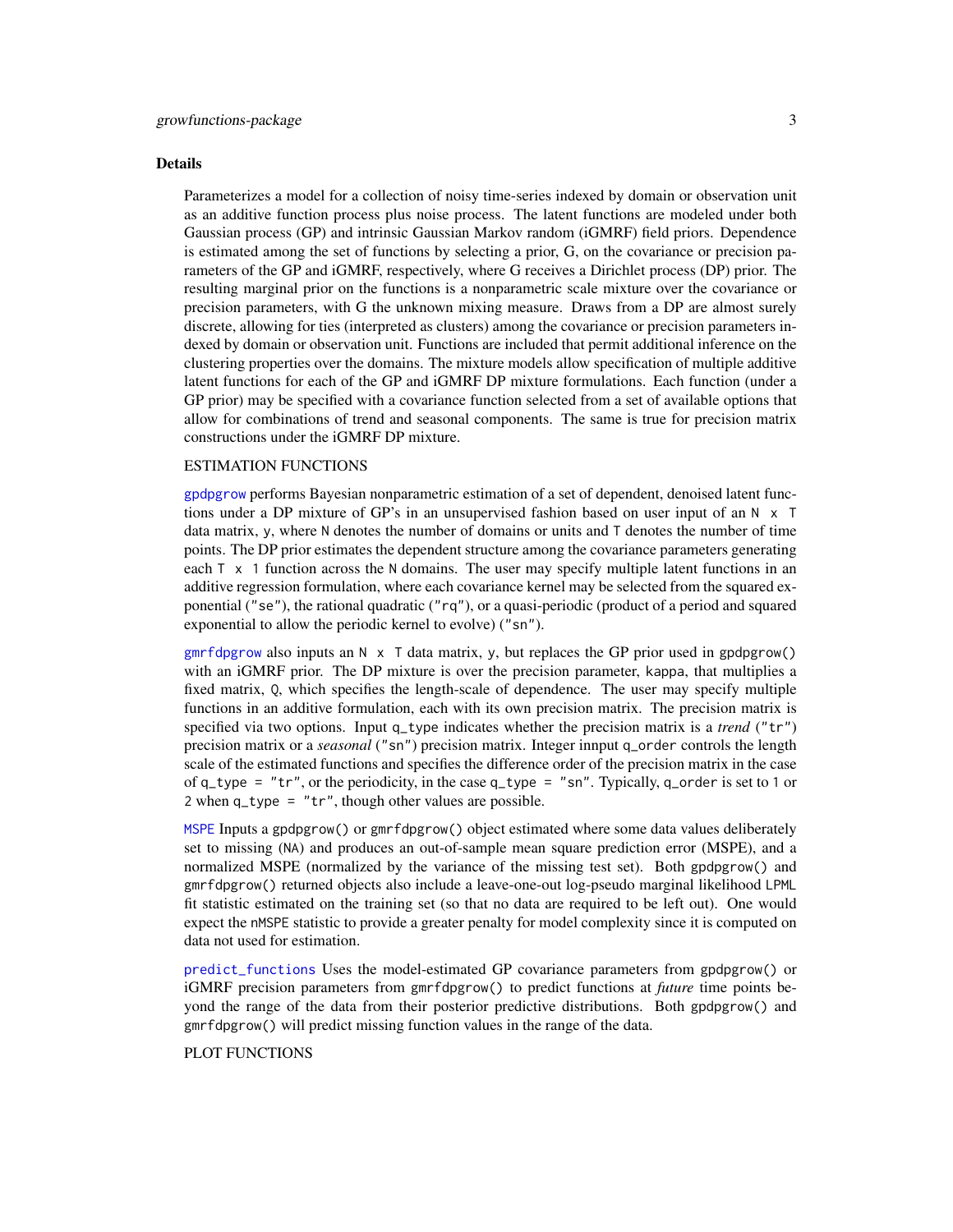<span id="page-3-0"></span>[cluster\\_plot](#page-6-1) inputs a returned object from either of gpdpgrow() or gmrfdpgrow() and produces two plots. The first plot creates panels for the clusters and aggregates line plots of posterior mean estimates for member denoised functions. An optional smoother may be drawn through the set of functions in each panel to differentiate the patterns expressed across clusters. A second plot renders the estimated posterior mean values (with an option for credible intervals) for a single or group of randomly-selected latent functions against the actual data values, y.

[informative\\_plot](#page-30-1) inputs a list of returned objects, all from either of gpdpgrow() or gmrfdpgrow() (where the model type, GP or iGMRF, is communicated with input model) that compares credible intervals for covariance or precision parameters where the data are drawn from an informative sampling design (rather than as *iid*), so that the distribution for the population is not the same as that for the sample. One model conducts estimation in a fashion that ignores the informative design and the other incorporates sampling weights to account for the informativeness. Comparing the resulting estimated credible intervals provides a means to assess the sensitivity of estimated parameters to the sampling design. The set of objects are labeled with objects\_labels with allowable inputs c("ignore","weight","iid"). One of the objects must have label "ignore", and the other must have label, weight. An additional object may also be input that is estimated from an iid sample drawn from the same population as the informative sample used for estimation under objects "ignore" and "weight". Both informative and iid samples are generated from the synthetic data function, gen\_informative\_sample().

[fit\\_compare](#page-8-1) inputs a list of returned objects, each from either gpdpgrow() or gmrfdpgrow(), and plots the posterior mean estimate for a randomly-selected latent function as compared to the actual data in a set panels indexed by cluster and object. Allows comparison of fit performance of functions to data across varied model specifications.

[predict\\_plot](#page-41-1) uses a returned object from predict\_functions() to plot both estimated and predicted function values (with the option for credible intervals) where the prediction interval is outside the range of data. The plot function, [cluster\\_plot](#page-6-1), should be used where the predicted values are in the range of the data (and may, hence, be treated as missing values. The estimated functions are plotted in cluster\_plot for the missing, as well as observed, data points).

DATA SETS (and functions to generate synthetic data sets)

[cps](#page-8-2) Data derived from the Current Population Survey (CPS) administered to households in local areas within each of 51 states. These data capture a rectangular matrix of monthly-indexed allother employment direct estimates computed from the set of household responses. The data capture 156 month observations (from 2000 - 2013) for each of the 51 states. Two objects are included: y\_raw contains the 51 x 156 matrix of all-other employment counts. y contains the 51 x 156 matrix of all-other employment counts are standardization to  $(0,1)$ , by state, to all them to be modeled together.

[gen\\_informative\\_sample](#page-11-1) Generates an  $N \times T$  population data matrix, y, and an associated  $n \times T$ sample data matrix, y\_obs, where the sample is drawn using a 1 or 2-stage informative process. The 1-stage sample uses unequal probability stratified sampling, while the 2-stage process samples the first stage in blocks, while the second stage samples with unequal probability from strata for selected blocks. Both block and strata memberships for population units are generated based on the variance of their time-series, y. The resulting sample is informative because the block and cluster memberships and selection probabilities are determined based on y.

#### Author(s)

Terrance Savitsky <tds151@gmail.com>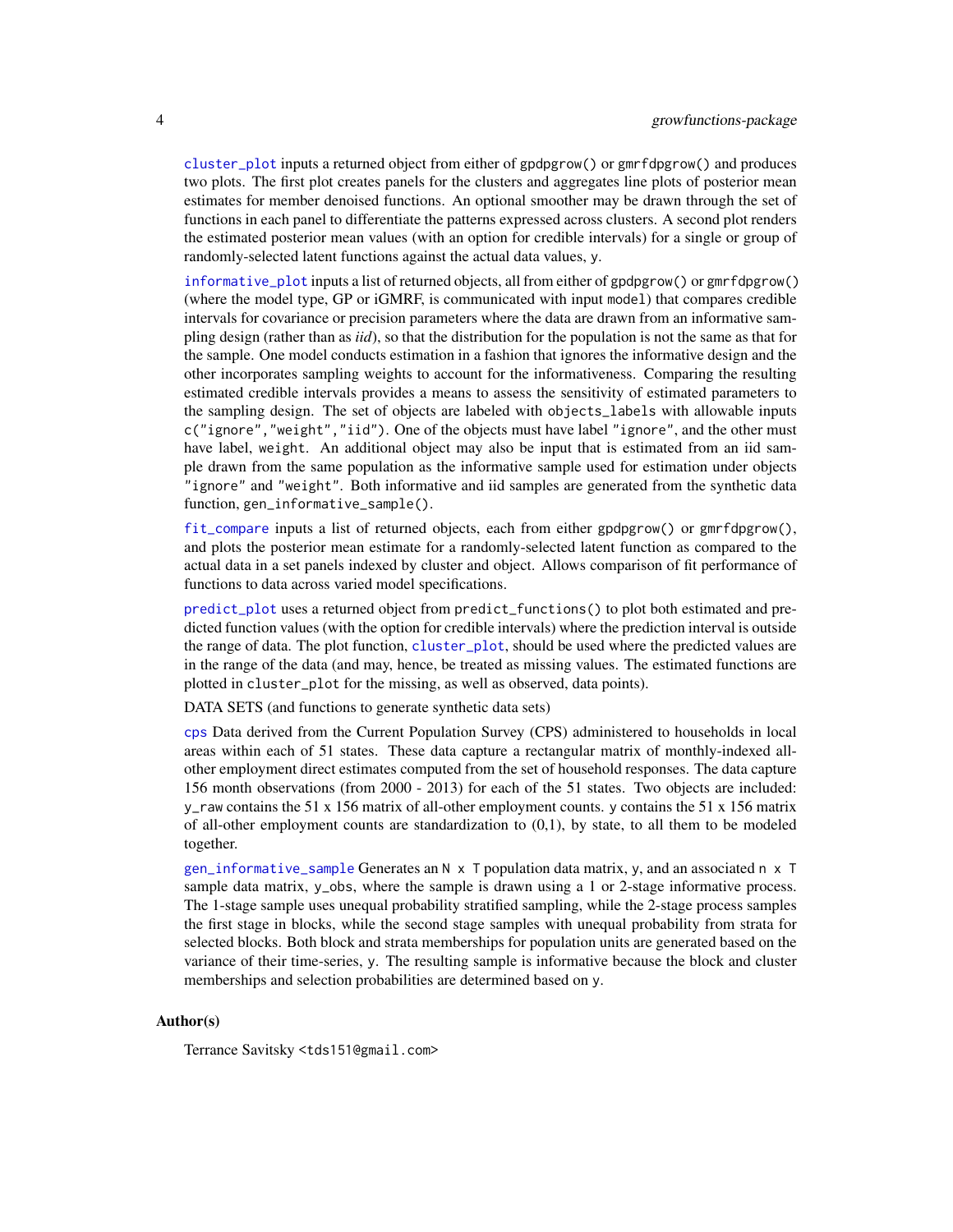#### References

Terrance D. Savitsky (2016) Bayesian Nonparametric Mixture Estimation for Time-Indexed Functional Data in R, *Journal of Statistical Software*, Volume 72, Number 2, pages 1 – 34, doi: [10.18637/](http://doi.org/10.18637/jss.v072.i02) [jss.v072.i02.](http://doi.org/10.18637/jss.v072.i02)

T. D. Savitsky, D. Toth (2016) Bayesian Estimation Under Informative Sampling, *Electronic Journal of Statistics*, Volume 10, Number 1.

T. D. Savitsky (2016) Bayesian Non-parametric Functional Mixture Estimation for Time-indexed data. submitted to: Survey Methodology.

#### Examples

```
{
library(growfunctions)
## load the monthly employment count
## data for a collection of
## U.S. states from the Current
## Population Survey (cps)
data(cps)
```
## subselect the columns of  $N \times T$ , y, ## associated with ## the years 2011 - 2013 ## to examine the state level ## employment levels ## during the "great recession" y\_short <- cps\$y[,(cps\$yr\_label %in% c(2011:2013))]

```
## run DP mixture of GP's to estimate
## posterior distributions
## for model parameters
## uses default setting of a single
## "rational quadratic"
## covariance formula
## A short number of iterations is used
## for illustration
## Run for 500 iterations with half
## as burn-in to
## get a more useful result
res_gp <- gpdpgrow(
                  y = y_{short},
                  n.iter = 3,
                  n.burn = 1,
                  n.thin = 1,
                  n.tune = 0)## 2 plots of estimated functions:
## 1. faceted by cluster and fit;
## 2. data for experimental units.
## for a group of randomly-selected
## functions
fit_plots_gp <- cluster_plot(
```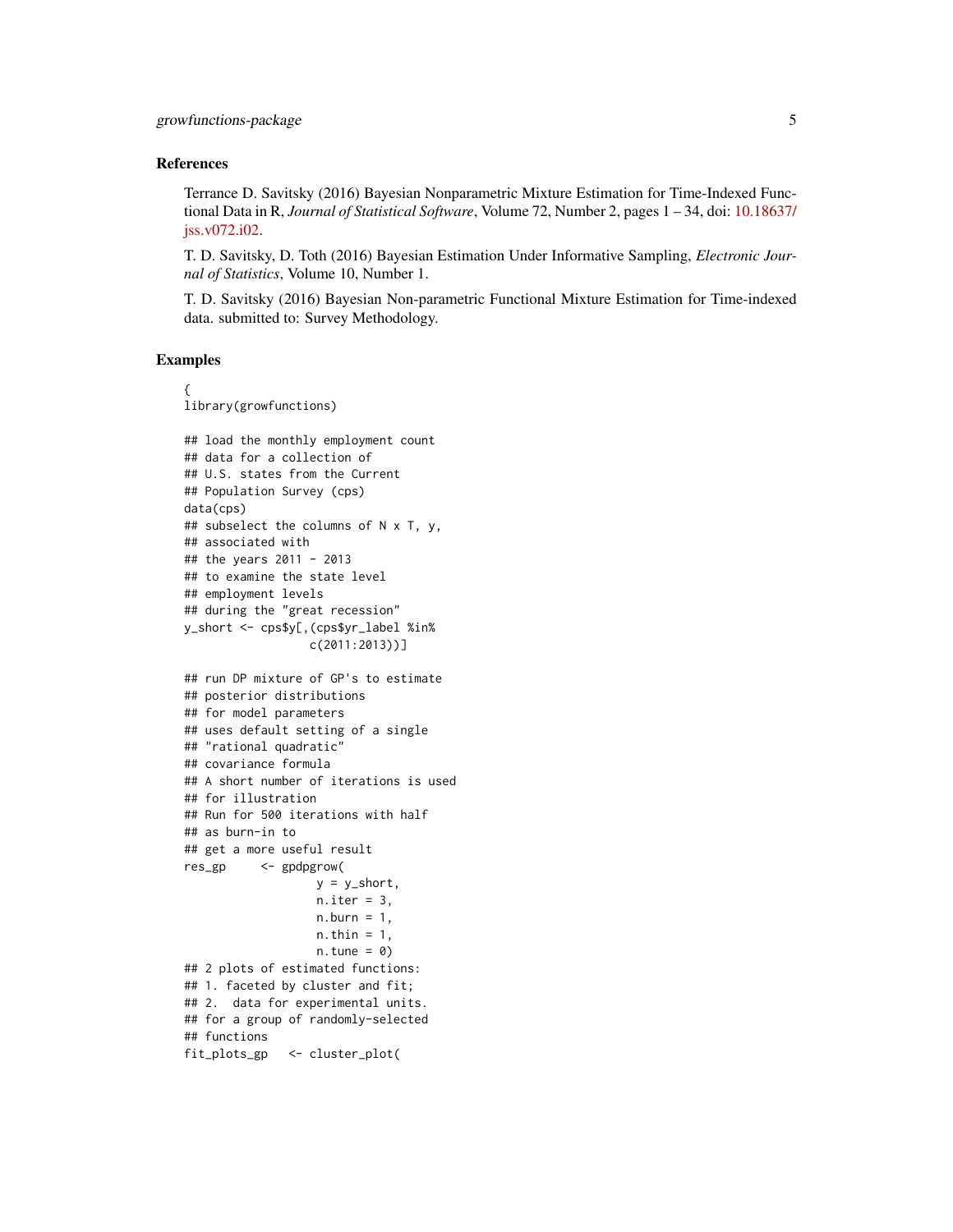6 growfunctions-package

```
object = res_gp, units_name = "state",
  units_label = cps$st, single_unit = FALSE,
  credible = TRUE )
## Run the DP mixture of iGMRF's
## to estimate posterior
## distributions for model parameters
## Under default RW2(kappa) = order 2 trend
## precision term
## A short number of iterations
## is used for illustration
## Run for 2000 iterations with
## half as burn-in to
## get a more useful result
res_gmrf <- gmrfdpgrow(
                 y = y_{short},
                 n.iter = 11,
                 n.burn = 4,
                 n.thin = 1)
## 2 plots of estimated functions:
## 1. faceted by cluster and fit;
## 2. data for experimental units.
## for a group of
## randomly-selected functions
fit_plots_gmrf <- cluster_plot(
  object = res_gmrf, units_name = "state",
  units_label = cps$st, single_unit = FALSE,
  credible = TRUE )
## visual comparison of fit performance
## between gpdpgrow() and gmrfdpgrow()
## or any two objects returned from any
## combination of these estimation
## functions
objects <- vector("list",2)
objects[[1]] <- res_gmrf
objects[[2]] <- res_gp
label.object <- c("gmrf_tr2","gp_rq")
## the map data.frame
## object from fit_plots gp
## includes a field that
## identifies cluster assignments
## for each unit (or domain)
H <- fit_plots_gp$map$cluster
fit_plot_compare_facet <-
fit_compare( objects = objects,
H = H, label.object = label.object,
y.axis.label = "normalized y",
units_name = "state", units_label = cps$st)
}
```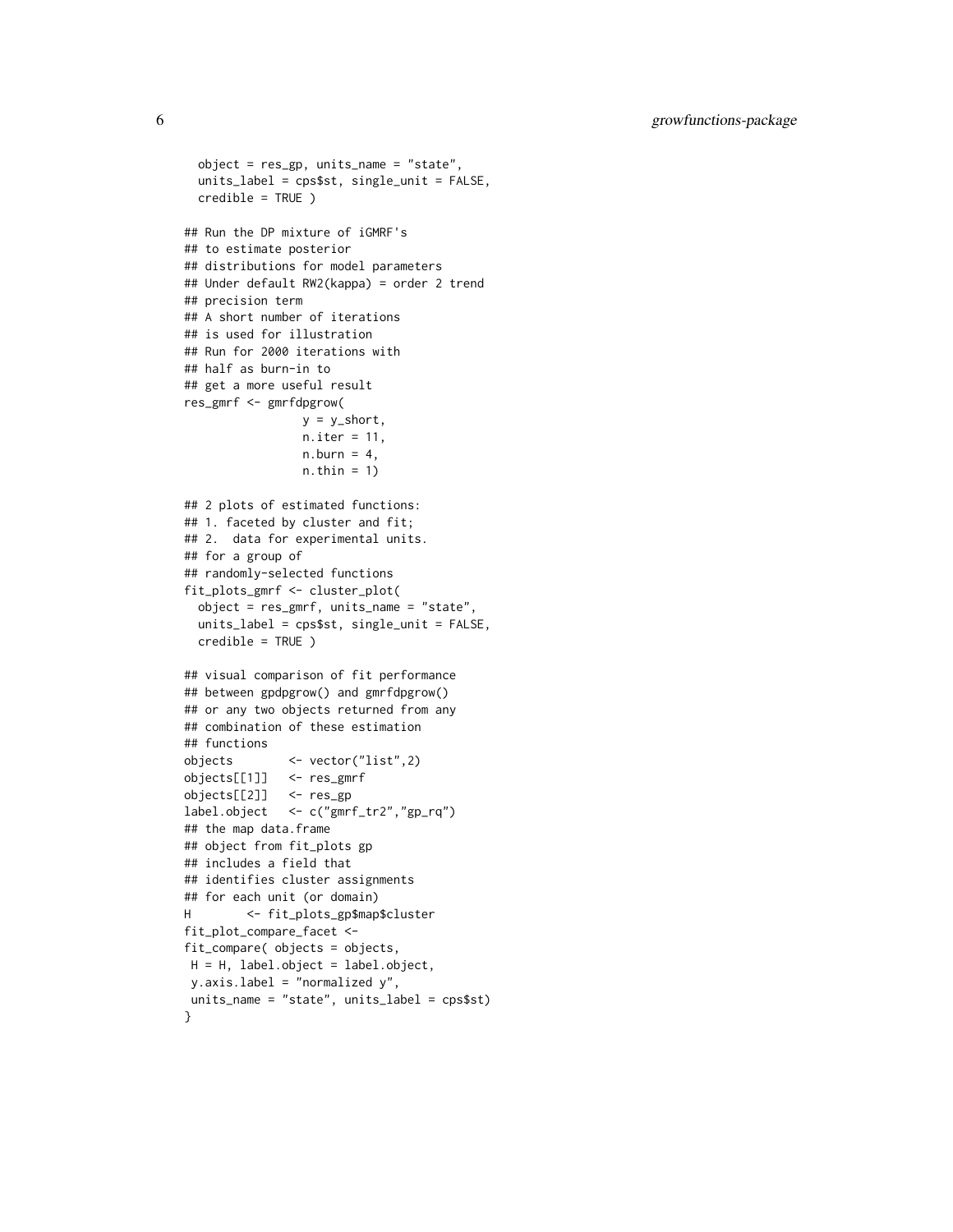<span id="page-6-1"></span><span id="page-6-0"></span>cluster\_plot *Plot estimated functions for experimental units faceted by cluster versus data to assess fit.*

# Description

Uses as input the output object from the gpdpgrow() and gmrfdpgrow() functions.

# Usage

```
cluster_plot(object, N_clusters = NULL, time_points = NULL,
 units_name = "unit", units_label = NULL, date_field = NULL,
 x.axis.label = NULL, y.axis.label = NULL, smoother = TRUE,
  sample_rate = 1, single_unit = FALSE, credible = FALSE,
  num_plot = NULL)
```

| object       | A gpdpgrow or gmrfdpgrow object.                                                                                                                                                                                                                                                         |
|--------------|------------------------------------------------------------------------------------------------------------------------------------------------------------------------------------------------------------------------------------------------------------------------------------------|
| N_clusters   | Denotes the number of largest sized (in terms of membership) clusters to plot.<br>Defaults to all clusters.                                                                                                                                                                              |
| time_points  | Inputs a vector of common time points at which the collections of functions<br>were observed (with the possibility of intermittent missingness). The length of<br>time_points should be equal to the number of columns in the data matrix, y.<br>Defaults to time_points = $1:ncol(y)$ . |
| units_name   | The plot label for observation units. Defaults to units_name = "function".                                                                                                                                                                                                               |
| units_label  | A vector of labels to apply to the observation units with length equal to the<br>number of unique units. Defaults to sequential numeric values as input with<br>data, y.                                                                                                                 |
| date_field   | A vector of Date values for labeling the x-axis tick marks. Defaults to 1:T.                                                                                                                                                                                                             |
| x.axis.label | Text label for x-axis. Defaults to "time".                                                                                                                                                                                                                                               |
| y.axis.label | Text label for y-axis. Defaults to "function values".                                                                                                                                                                                                                                    |
| smoother     | A scalar boolean input indicating whether to co-plot a smoother line through the<br>functions in each cluster.                                                                                                                                                                           |
| sample_rate  | A numeric value in $(0,1]$ indicating percent of functions to randomly sample<br>within each cluster to address over-plotting. Defaults to 1.                                                                                                                                            |
| single_unit  | A scalar boolean indicating whether to plot the fitted vs data curve for only a sin-<br>gle experimental units (versus a random sample of 6). Defaults to single_unit = FALSE.                                                                                                           |
| credible     | A scalar boolean indicating whether to plot 95 percent credible intervals for<br>estimated functions, bb, when plotting fitted functions versus data. Defaults to<br>$credible = FALSE$                                                                                                  |
| num_plot     | A scalar integer indicating how many randomly-selected functions to plot (each<br>in it's own plot panel) in the plot of functions versus the observed time series in<br>the case that single_unit == TRUE. Defaults to num_plot = $6$ .                                                 |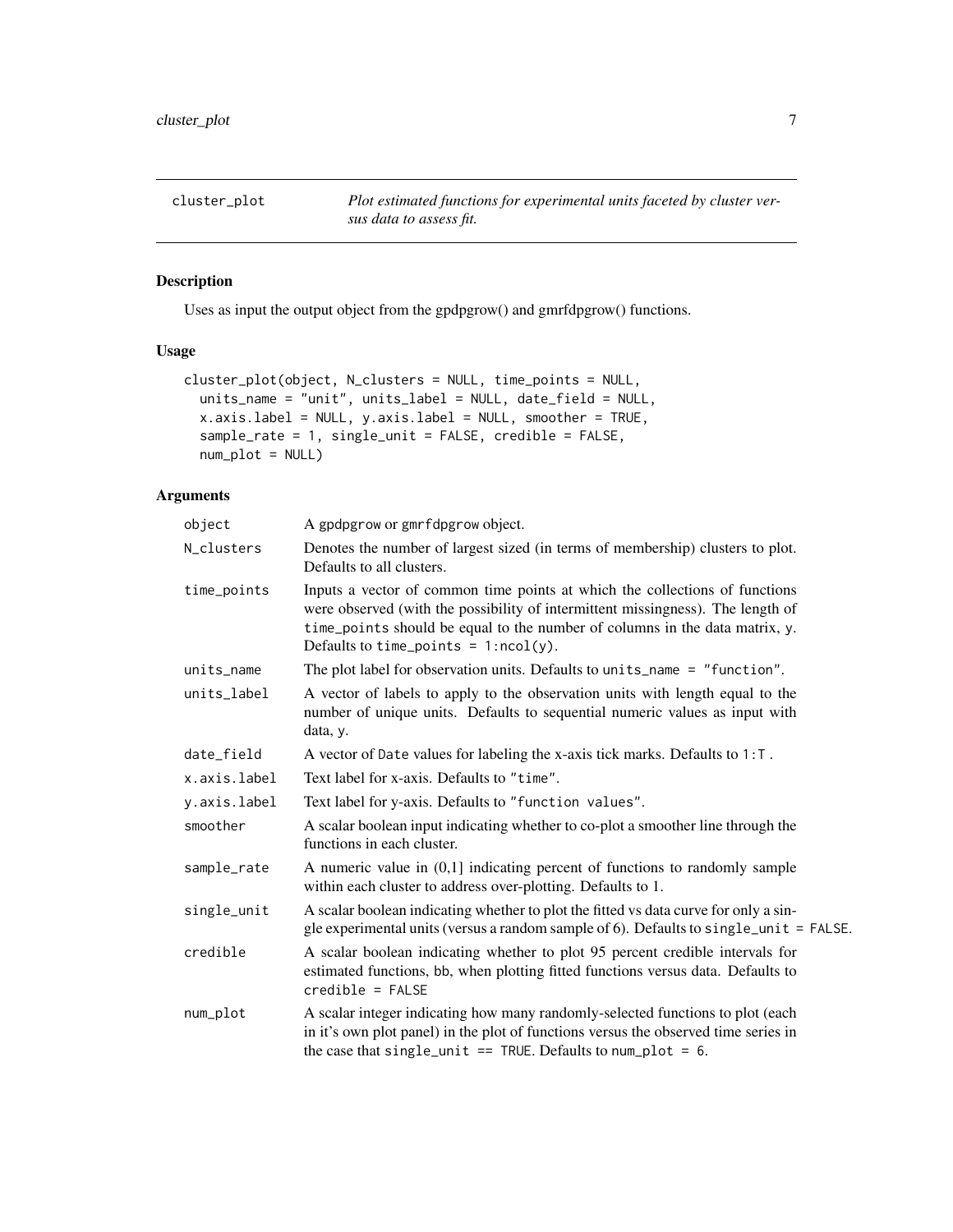#### <span id="page-7-0"></span>Value

A list object containing the plot of estimated functions, faceted by cluster, and the associated data.frame object.

| p.cluster   | A ggplot2 plot object                             |
|-------------|---------------------------------------------------|
| dat.cluster | A data. frame object used to generate p. cluster. |

#### Author(s)

Terrance Savitsky <tds151@gmail.com>

#### See Also

[gpdpgrow](#page-22-1), [gmrfdpgrow](#page-14-1)

#### Examples

{ library(growfunctions)

```
## load the monthly employment count data for a collection of
## U.S. states from the Current
## Population Survey (cps)
data(cps)
## subselect the columns of N x T, y, associated with
## the years 2008 - 2013
## to examine the state level employment levels
## during the "great recession"
y_short <- cps$y[,(cps$yr_label %in% c(2008:2013))]
## Run the DP mixture of iGMRF's to estimate posterior
## distributions for model parameters
## Under default RW2(kappa) = order 2 trend
## precision term
res_gmrf <- gmrfdpgrow(y = y_short,
                                    n.iter = 40,n.burn = 20,
                                    n.thin = 1)
## 2 plots of estimated functions: 1. faceted by cluster and fit;
## 2. data for experimental units.
## for a group of randomly-selected functions
fit_plots_gmrf <- cluster_plot( object = res_gmrf,
                                    units_name = "state",
                                    units_label = cps$st,
                                    single_unit = FALSE,
                                    credible = TRUE )
```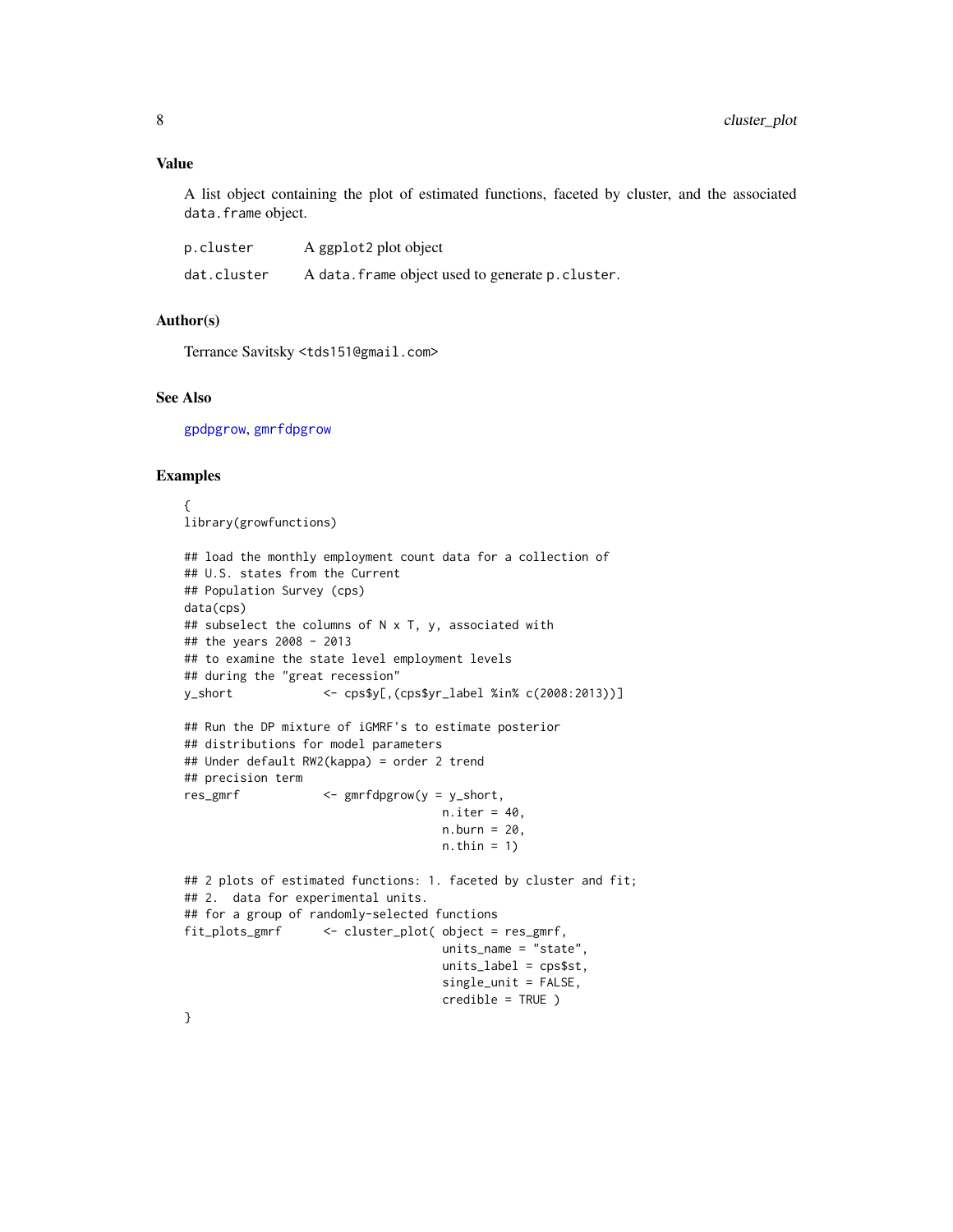<span id="page-8-2"></span><span id="page-8-0"></span>cps *Monthly employment counts from 1990 - 2013 from the Current Population Survey*

#### Description

Monthly employment counts published by the U.S. Bureau of Labor Statistics in the Current Population Survey (CPS) for each of  $N = 51$  states (including the District of Columbia). This dataset covers T = 278 months from *1990* the first two months of *2013*. The data include a N x T matrix, y\_raw, of raw employment counts, as well as set of standardized values, y, where the standardization is done within state. The standardized data matrix is used in our [gpdpgrow](#page-22-1) and [gmrfdpgrow](#page-14-1) estimating functions because the standardization facilitates comparisons of the time-series across states.

#### Usage

cps

# Format

A list object of 5 objects supporting a data matrix of  $N = 51$  state time series for T = 278 months.

#### Details

- y. An ( $N = 51$ ) x (T = 278) matrix of standardized employment count estimates for  $N = 51$ states for  $T = 278$  months, beginning in 1990. The counts are standardized to  $(0,1)$  for each state series
- y\_raw. An N  $\times$  T matrix of estimated monthly employment counts for N = 51 states.
- st. Two-digit labels for each of the N states in the order presented in y and y\_raw.
- dte. A Date vector of length T that presents the set of dates (in y-m-d format) associated to the T time points presented in y and y\_raw.
- yr. A number vector listing sequence of years, *1990 2013* included in the data set.
- yr\_label. A numerical vector of length T = 278 with year labels for each monthly employment count in the cps data set.

<span id="page-8-1"></span>fit\_compare *Side-by-side plot panels that compare latent function values to data for different estimation models*

#### Description

Uses as input the output object from the gpdpgrow() and gmrfdpgrow() functions.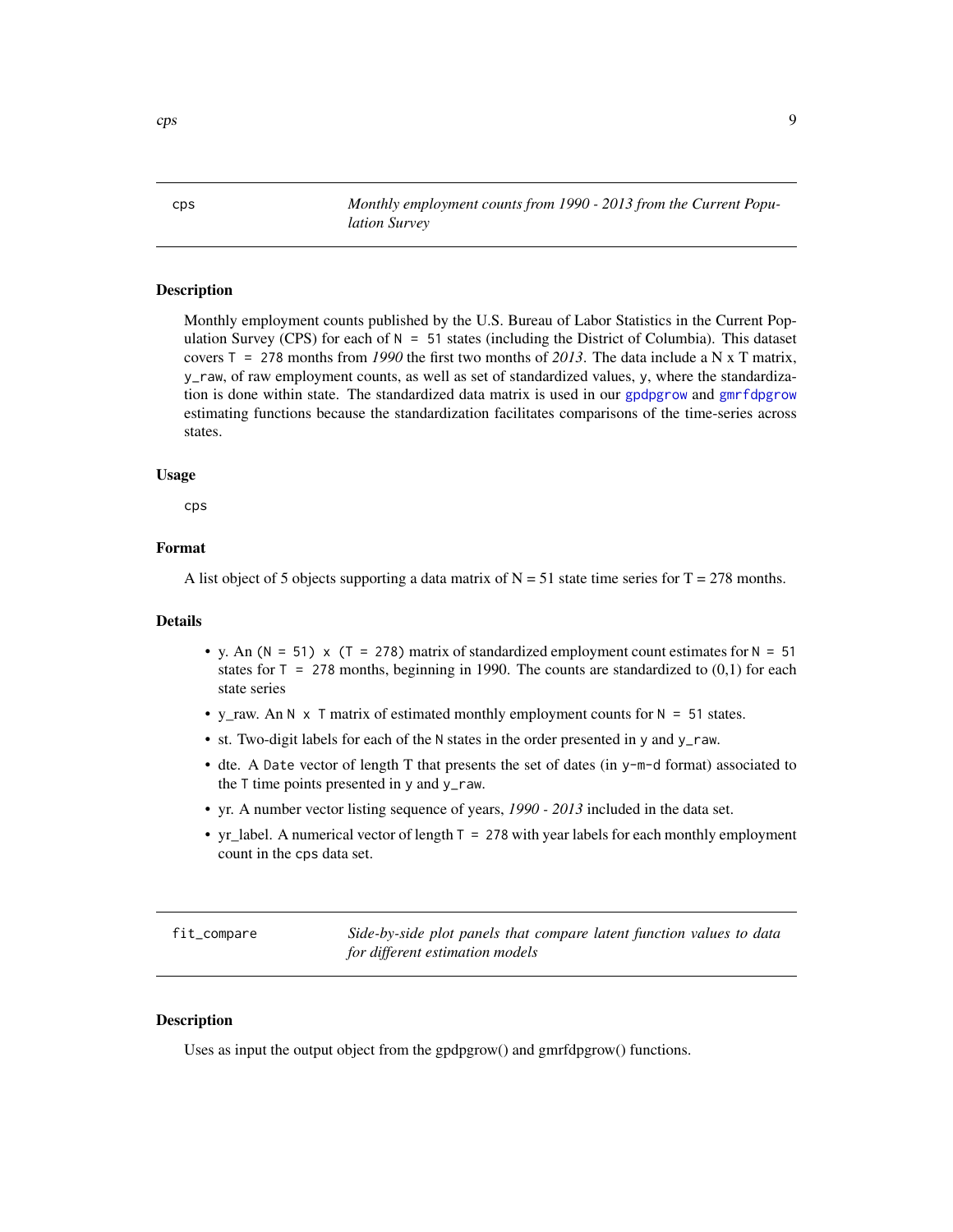#### <span id="page-9-0"></span>Usage

```
fit_compare(objects, H = NULL, label.object = c("gp_rq", "gmrf_rw2"),
 units_name = "Observation_Unit", units_label = NULL, date_field = NULL,
 x.axis.label = NULL, y.axis.label = NULL)
```
#### Arguments

| objects      | A list input where each element is a returned object from estimation with either<br>of gpdpgrow or gmrfdpgrow or an object that contains true $N \times T$ matrix of true<br>latent function values, f. This latter input is only needed if want to compare<br>estimated to true latent function values. |
|--------------|----------------------------------------------------------------------------------------------------------------------------------------------------------------------------------------------------------------------------------------------------------------------------------------------------------|
| H            | An N $\times$ 1 with entries in 1, , M of cluster assignments for the N units of y<br>under a known clustering.                                                                                                                                                                                          |
| label.object | A character vector of length equal to objects that contains labels for each<br>element of objects to be used in rendering comparison plots. Defaults to<br>$label. object = c("gp_rq", "gmrf_rw2").$                                                                                                     |
| units_name   | A character input that provides a label for the set of N observation units. Defaults<br>to units_name = $"Observation$ Unit".                                                                                                                                                                            |
| units_label  | A vector of labels to apply to the observation units with length equal to the<br>number of unique units. Defaults to sequential numeric values as input with<br>data, y.                                                                                                                                 |
| date_field   | A vector of Date values for labeling the x-axis tick marks. Defaults to $1: T$ .                                                                                                                                                                                                                         |
| x.axis.label | Text label for x-axis. Defaults to "time".                                                                                                                                                                                                                                                               |
| y.axis.label | Text label for y-axis. Defaults to "function values".                                                                                                                                                                                                                                                    |
|              |                                                                                                                                                                                                                                                                                                          |

# Value

A list object containing the plot of estimated functions, faceted by cluster, and the associated data.frame object.

| p.t | A ggplot2 plot object                                                         |
|-----|-------------------------------------------------------------------------------|
| map | A data, frame object that contains clustering structure of observation units. |

# Author(s)

Terrance Savitsky <tds151@gmail.com>

# See Also

[gpdpgrow](#page-22-1), [gmrfdpgrow](#page-14-1)

# Examples

{ library(growfunctions)

## load the monthly employment count data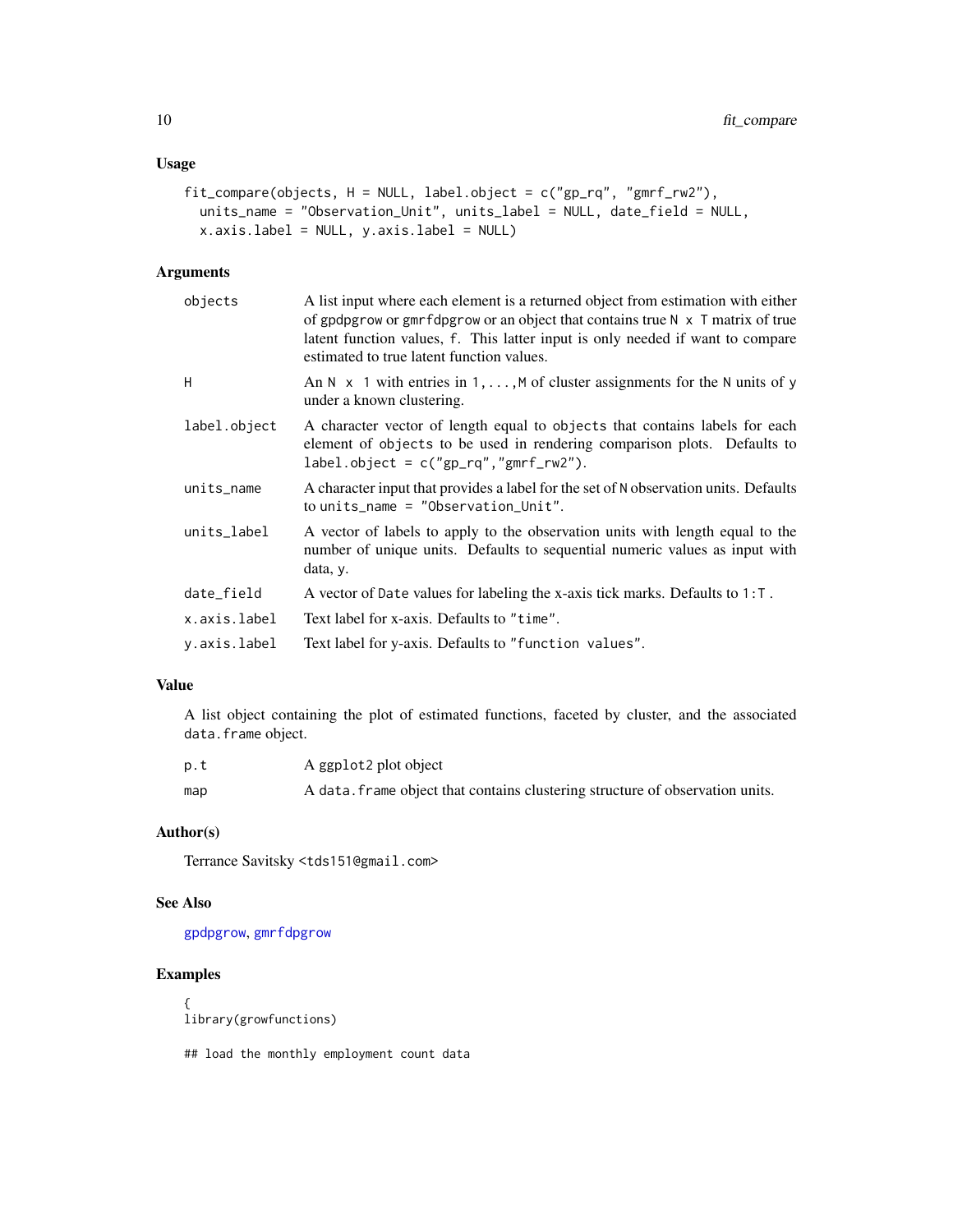#### fit\_compare 11

```
## for a collection of
## U.S. states from the Current
## Population Survey (cps)
data(cps)
## subselect the columns of N x T, y,
## associated with
## the years 2009 - 2013
## to examine the state level
## employment levels
## during the "great recession"
y_short <- cps$y[,(cps$yr_label %in%
                 c(2010:2013))]
## run DP mixture of GP's to
## estimate posterior distributions
## for model parameters
## uses default setting of a
## single "rational quadratic"
## covariance formula
res_gp <- gpdpgrow(
                    y = y_short,
                    n.iter = 3,
                    n.burn = 1,
                    n.thin = 1,
                    n.tune = 0)## 2 plots of estimated functions:
## 1. faceted by cluster and fit;
## 2. data for experimental units.
## for a group of randomly-selected
## functions
fit_plots_gp <- cluster_plot(
object = res_gp, units_name = "state",
 units_label = cps$st, single_unit = FALSE,
credible = TRUE )
## Run the DP mixture of iGMRF's to
## estimate posterior
## distributions for model parameters
## Under default
## RW2(kappa) = order 2 trend
## precision term
res_gmrf <- gmrfdpgrow(y = y_short,
                      n.iter = 13,
                       n.burn = 4,
                      n.thin = 1)
## 2 plots of estimated functions:
## 1. faceted by cluster and fit;
## 2. data for experimental units.
## for a group of randomly-selected functions
fit_plots_gmrf <- cluster_plot( object = res_gmrf,
  units_name = "state", units_label = cps$st,
  single_unit = FALSE,
```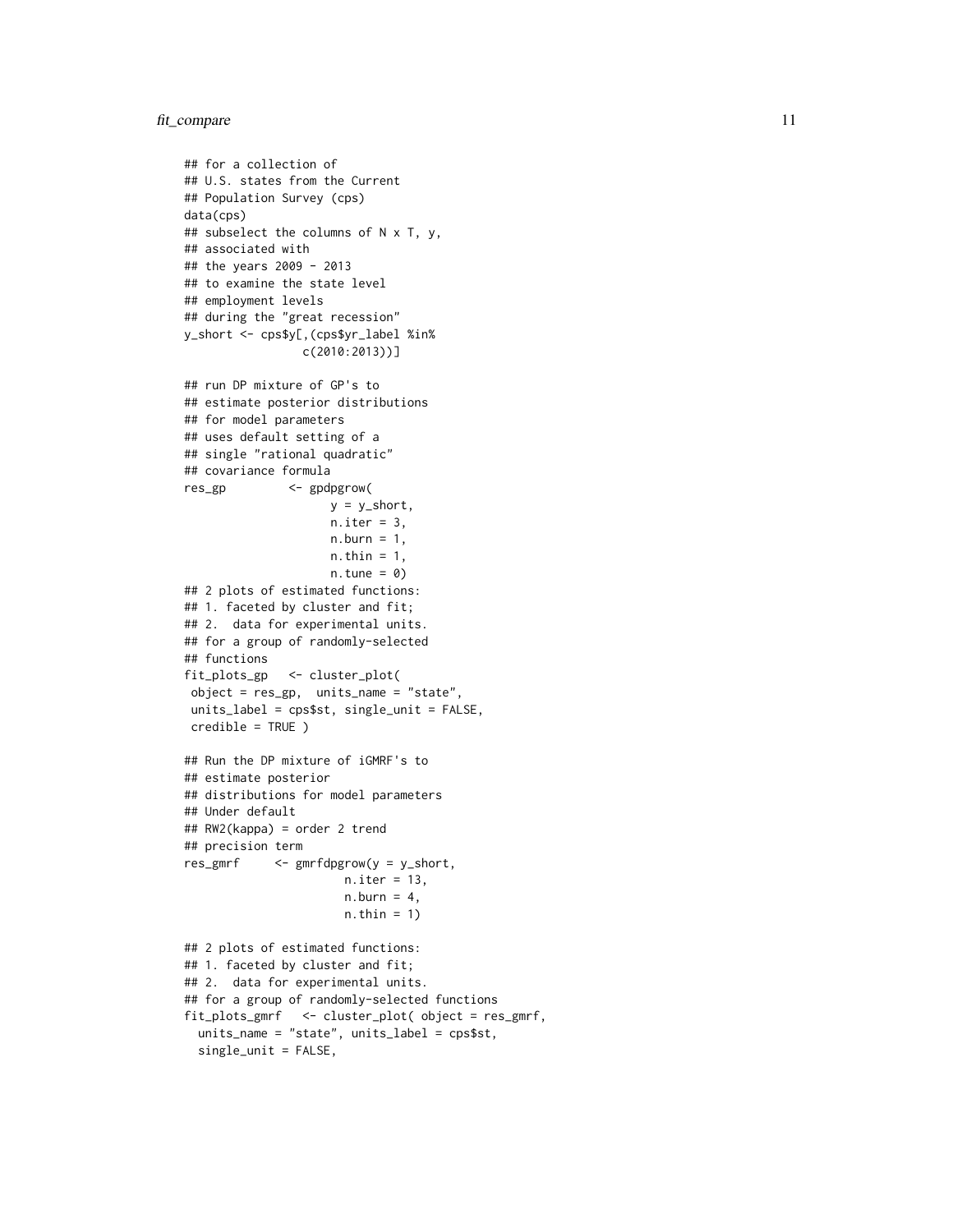```
credible = TRUE )
## visual comparison of fit performance
## between gpdpgrow() and gmrfdpgrow()
## or any two objects returned from any
## combination of these estimation
## functions
objects <- vector("list",2)
objects[[1]] <- res_gmrf
objects[[2]] <- res_gp
label.object <- c("gmrf_tr2","gp_rq")
## the map data.frame object
## from fit_plots gp
## includes a field that
## identifies cluster assignments
## for each unit (or domain)
H <- fit_plots_gp$map$cluster
fit_plot_compare_facet <-
fit_compare( objects = objects,
H = H, label.object = label.object,
y.axis.label = "normalized y",
units_name = "state", units_label = cps$st)
}
```

```
gen_informative_sample
```
*Generate a finite population and take an informative single or twostage sample.*

#### Description

Used to compare performance of sample design-weighted and unweighted estimation procedures.

#### Usage

```
gen_informative_sample(clustering = TRUE, two_stage = FALSE,
  theta = c(0.2, 0.7, 1), M = 3, theta_star = matrix(c(0.3, 0.3, 0.3, 0.3)0.31, 0.72, 2.04, 0.58, 0.83, 1), 3, 3, byrow = TRUE), gp_type = "rq",
 N = 10000, T = 15, L = 10, R = 8, I = 4, n = 750,
  noise_to_signal = 0.05, incl_gradient = "medium")
```

| clustering | Boolean input on whether want population generated from clusters of covariance<br>parameters. Defaults to clustering $=$ FALSE                                                                                                                                    |
|------------|-------------------------------------------------------------------------------------------------------------------------------------------------------------------------------------------------------------------------------------------------------------------|
| two_stage  | Boolean input on whether want two stage sampling, with first stage defining set<br>of L blocks, where membership in blocks determined by quantiles of observation<br>unit variance functions. (They are structured like strata, though they are sub-<br>sampled). |

<span id="page-11-0"></span>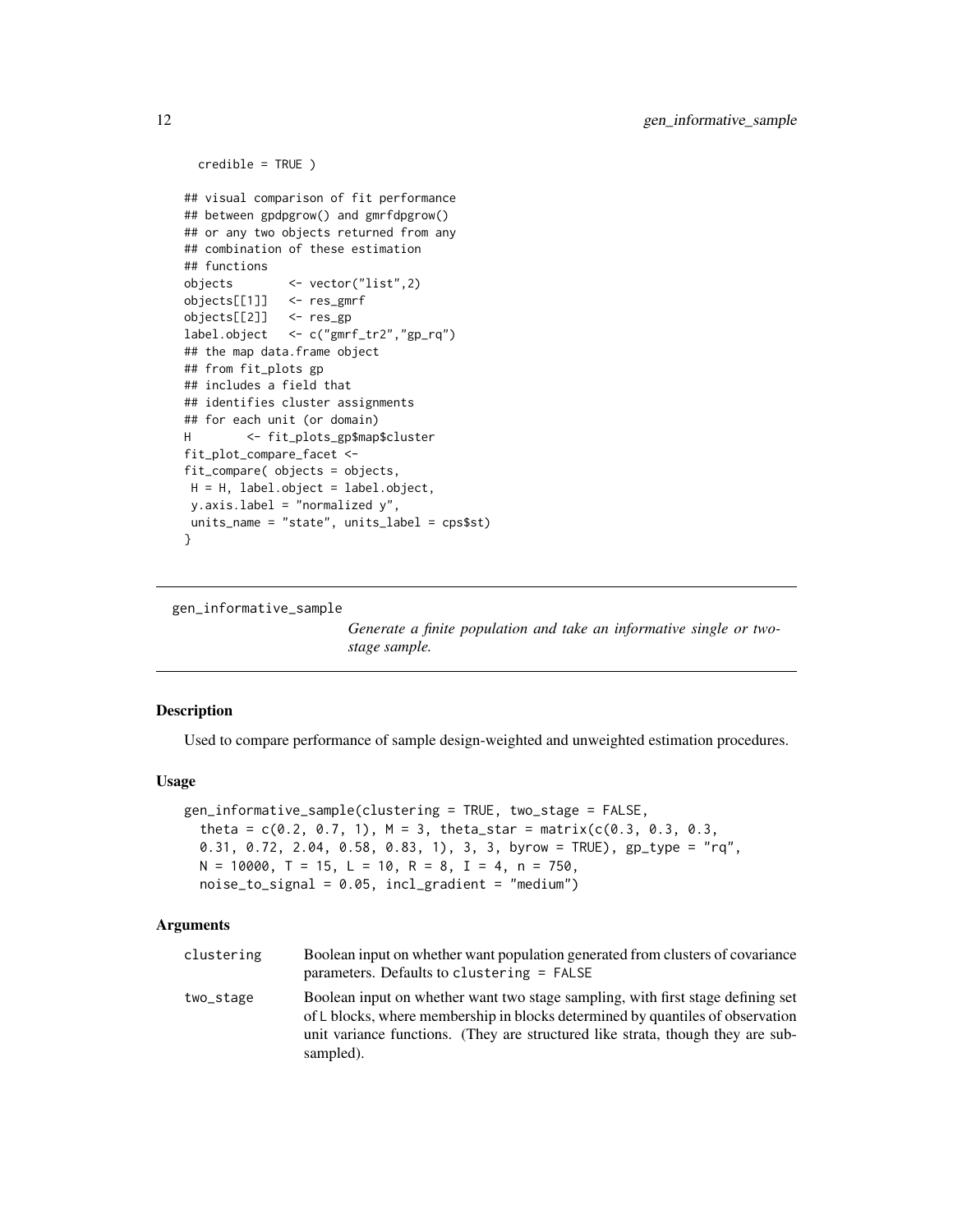| theta           | A numeric vector of global covariance parameters in the case of clustering = FALSE.<br>The length, P, of theta must be consistent with the selected gp_type. Defaults<br>to theta = $c(0.30.7, 1.0)$ in the case of clustering = FALSE.                                                                                                                                                                                                                                                                                                                                                                                                                                  |  |
|-----------------|--------------------------------------------------------------------------------------------------------------------------------------------------------------------------------------------------------------------------------------------------------------------------------------------------------------------------------------------------------------------------------------------------------------------------------------------------------------------------------------------------------------------------------------------------------------------------------------------------------------------------------------------------------------------------|--|
| M               | Scalar input denoting number of clusters to employ if clustering = TRUE.<br>Defaults to $M = 3$                                                                                                                                                                                                                                                                                                                                                                                                                                                                                                                                                                          |  |
| theta_star      | An $P x M$ matrix of cluster location values associated with the choice of M and the<br>selected gp_type. Defaults to matrix(c(0.3,0.3,0.3,0.31,0.72,2.04,0.58,0.83,1.00),3,3,byrd                                                                                                                                                                                                                                                                                                                                                                                                                                                                                       |  |
| gp_type         | Input of choice for covariance matrix formulation to be used to generate the<br>functions for the N population units. Choices are c("se", "rq"), where "se"<br>denotes the squared exponential covariance function and "rq" denotes the ratio-<br>nal quadratic. Defaults to gp_type = "se"                                                                                                                                                                                                                                                                                                                                                                              |  |
| N               | A scalar input denoting the number of population units (or establishments).                                                                                                                                                                                                                                                                                                                                                                                                                                                                                                                                                                                              |  |
| Τ               | A scalar input denoting the number of time points in each of $N$ , $Tx$ $I$ functions<br>that contribute to the N x T population data matrix, y. Defaults to $T = 15$ .                                                                                                                                                                                                                                                                                                                                                                                                                                                                                                  |  |
| L               | A scalar input that denotes the number of blocks in which to assign the popula-<br>tion units to be sub-sampled in the first stage of sampling. Defaults to $L = 10$ .                                                                                                                                                                                                                                                                                                                                                                                                                                                                                                   |  |
| R               | A scalar input that denotes the number of blocks to sample from $L = 10$ with<br>probability proportional to the average variance of member functions in each<br>block.                                                                                                                                                                                                                                                                                                                                                                                                                                                                                                  |  |
| I               | A scalar input denoting the number of strata to form within each block. Pop-<br>ulation units are divided into equally-sized strata based on variance quantiles.<br>Defaults to $I = 4$ .                                                                                                                                                                                                                                                                                                                                                                                                                                                                                |  |
| n               | Sample size to be generated. Both an informative sample under either single<br>(two_stage = FALSE) or 2-stage (two_stage = TRUE) sample is taken, along<br>with a non-informative, <i>iid</i> sample of the same size (n) from the finite popula-<br>tion (generated with (clustering = TRUE) or without clustering). Defaults to<br>$n = 770.$                                                                                                                                                                                                                                                                                                                          |  |
| noise_to_signal |                                                                                                                                                                                                                                                                                                                                                                                                                                                                                                                                                                                                                                                                          |  |
|                 | A numeric input in the interval, $(0, 1)$ , denoting the ratio of noise variance to the<br>average variance of the generated functions, $bb_i$ i. Defaults to noise_to_signal = 0.05                                                                                                                                                                                                                                                                                                                                                                                                                                                                                     |  |
| incl_gradient   | A character input on whether stratum probabilities from lowest-to-highest is to<br>"high", in which case they are proportional to the exponential of the cluster<br>number. If set to "medium", the inclusion probabilities are proportional to<br>the square of the cluster number. Note that population units are assigned to<br>each stratum proportional to a progressively increasing quantile variance. The<br>incl_gradient setting is used for both two_stage = TRUE, in which case it<br>is applied to strata within block, as well as two_stage = FALSE, in which case a<br>simple stratified random sample is conducted. Defaults to incl_gradient = "medium" |  |
|                 |                                                                                                                                                                                                                                                                                                                                                                                                                                                                                                                                                                                                                                                                          |  |

# Value

A list object named dat\_sim containing objects related to the generated sample finite population, the informative sample and the non-informative, *iid*, sample. Some important objects, include:

H A vector of length N, the population size, with cluster assignments for each establishment (unit) in 1, . . M clusters.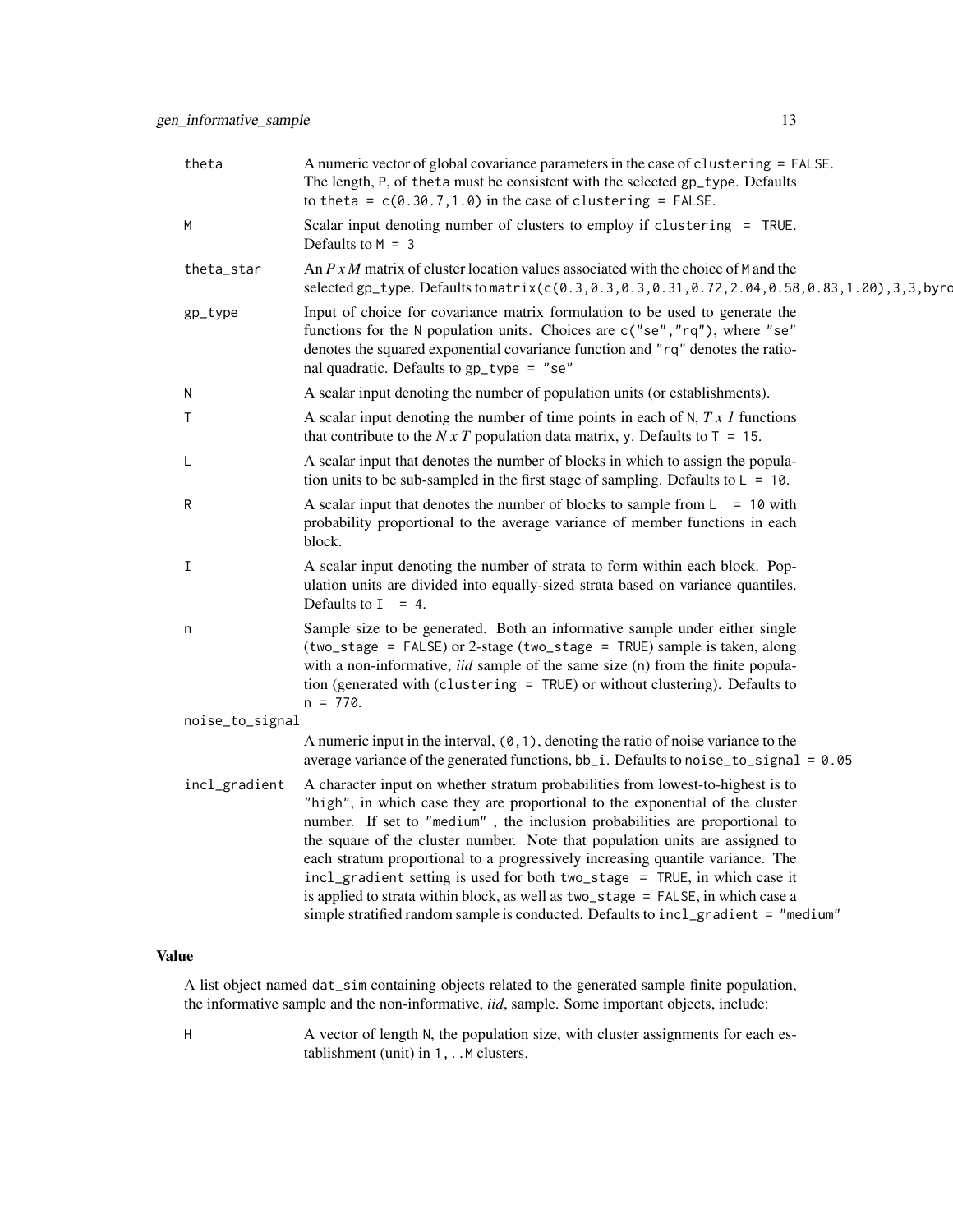<span id="page-13-0"></span>

| map.tot             | A data. frame object including unit label identifiers (under establishment),<br>the cluster assignment (if clustering = $TRUE$ ), the block (if two_stage = $TRUE$ )<br>and stratum assignments and the sample inclusion probabilities.                              |
|---------------------|----------------------------------------------------------------------------------------------------------------------------------------------------------------------------------------------------------------------------------------------------------------------|
| map.obs             | A data. frame object configured the same as map. tot, only confined to those<br>establishments/units selected into the <i>informative</i> sample of size n.                                                                                                          |
| map.iid             | A data. frame object configured the same as map. tot, only confined to those<br>establishments/units selected into the <i>non-informative</i> , iid sample of size n.                                                                                                |
| (y, bb)             | $N \times T$ matrix objects containing data responses and de-noised ' functions, re-<br>spectively, for each of the N population units. The order of the N units is consis-<br>tent with map.                                                                        |
|                     | $(y_{\text{-obs}}, bb_{\text{-obs}})$ N x T matrix objects containing observed responses and de-noised ' functions,<br>respectively, for each of the n units sampled under an informative sampling de-<br>sign. The order of the n units is consistent with map_obs. |
| $(y\_iid, bb\_iid)$ | $N \times T$ matrix objects containing observed responses and de-noised ' functions,<br>respectively, for each of the n units sampled under a non-informative / iid sam-<br>pling design. The order of the n units is consistent with map_iid.                       |

#### Author(s)

Terrance Savitsky <tds151@gmail.com>

#### See Also

[gpdpgrow](#page-22-1), [gmrfdpgrow](#page-14-1)

## Examples

```
## Not run:
library(growfunctions)
## use gen_informative_sample() to generate an
## N X T population drawn from a dependent GP
## By default, 3 clusters are used to generate
## the population.
## A single stage stratified random sample of size n
## is drawn from the population using I = 4 strata.
## The resulting sample is informative in that the
## distribution for this sample is
## different from the population from which
## it was drawn because the strata inclusion
## probabilities are proportional to a feature
## of the response, y (in the case, the variance.
## The stratified random sample over-samples
## large variance strata).
## (The user may also select a 2-stage
## sample with the first stage
## sampling "blocks" of the population and
## the second stage sampling strata within blocks).
dat_sim <- gen_informative_sample(N = 10000,
                               n = 500, T = 10,noise_to_signal = 0.1)
```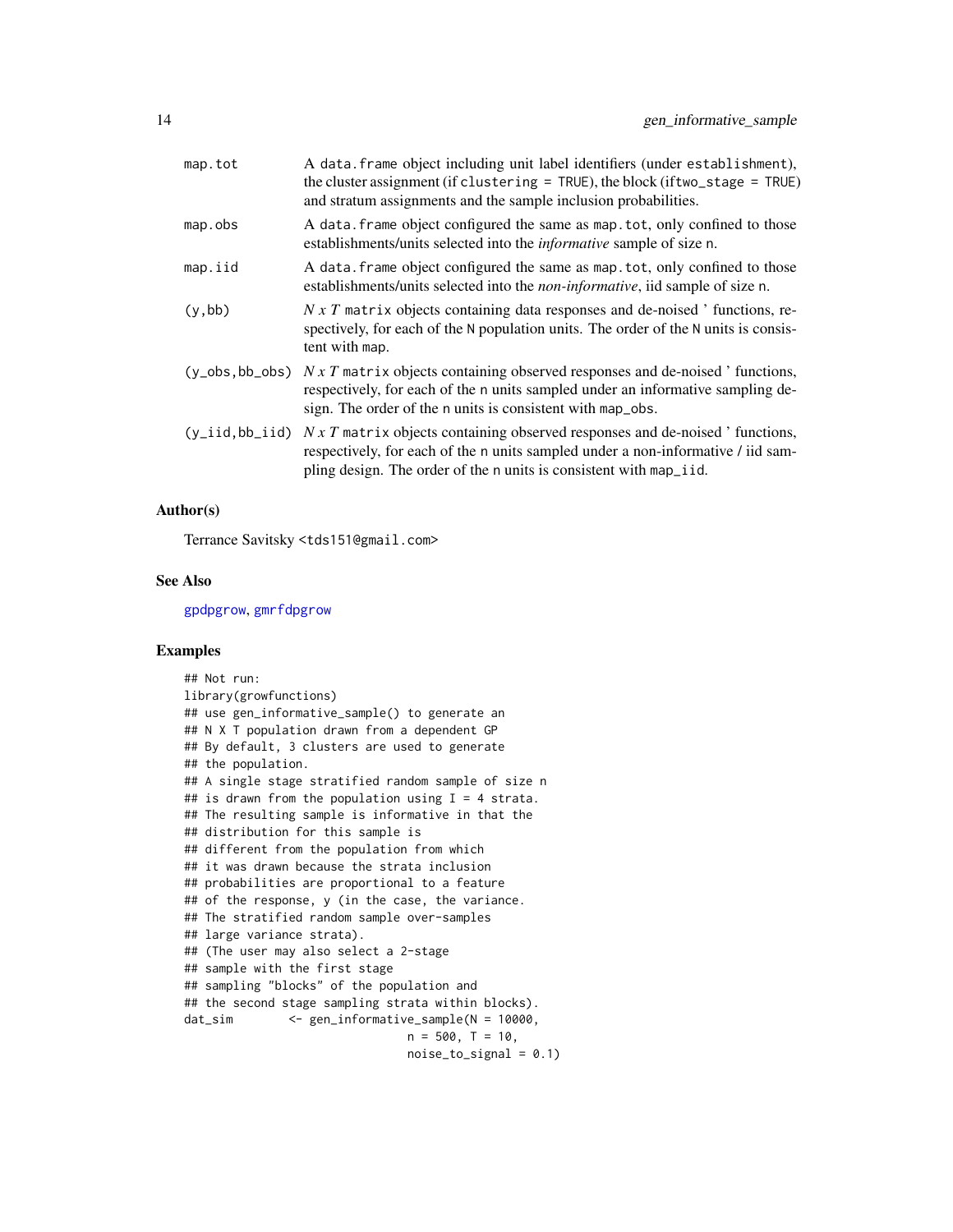# <span id="page-14-0"></span>gmrfdpgrow 15

```
## extract n x T observed sample under informative
## stratified sampling design.
y_obs <- dat_sim$y_obs
T <- ncol(y_obs)
## End(Not run)
```
<span id="page-14-1"></span>

gmrfdpgrow *Bayesian instrinsic Gaussian Markov Random Field model for dependent time-indexed functions*

#### Description

Estimates a collection of time-indexed functions under intrinsic Gaussian Markov random field prior formulations where a Dirichlet process mixture allows sub-groupings of the functions to share the same iGMRF precision parameter. The iGMRF formulation supports any number of additive precision terms, expressing either or both of multiple trend and seasonality.

#### Usage

```
gmrfdpgrow(y, ipr, q_order, q_type, q_shape, q_rate, tau_shape, tau_rate,
  dp_shape, dp_rate, M_init, n.iter, n.burn, n.thin, progress, jitter,
  kappa_fast)
```

| У       | A multivariate continuous response, specified as an $N x T$ matrix, where N de-<br>notes the number of functions and T, the number of time points per function.<br>Intermittent missing-at-random values are allowed and will be estimated from<br>the posterior predictive distribution. Missing cells should be denoted with NA.      |
|---------|-----------------------------------------------------------------------------------------------------------------------------------------------------------------------------------------------------------------------------------------------------------------------------------------------------------------------------------------|
| ipr     | An optional input vector of inclusion probabilities for each observation unit in<br>the case the observed data were acquired through an informative sampling de-<br>sign, so that unbiased inference about the population requires adjustments to the<br>observed sample. Defaults to $ipr = rep(1, nrow(y))$ indicating an iid sample. |
| q_order | An integer vector of length K to select the order for each iGMRF precision term.<br>e.g. If the first term is a RW2 and there is a second is a 3-month seasonality<br>term, where the time points are indexed by month, then $q_{\text{order}} = c(2,3)$ .<br>Defaults to q_order = $2$                                                 |
| q_type  | A vector of length K, the number of iGMRF precision terms, with each entry<br>indicating whether the associated term is a trend $("tr")$ or seasonality $("sn")$<br>term. So all entries must be one of $c("tr", "sn")$ . Defaults to $q_type = "tr".$                                                                                  |
| q_shape | The value (in (0,infty)) for the shape hyperparameter for the Gamma base dis-<br>tribution for the iGMRF scale parameters, kappa_star $(k, m)$ , where k denotes<br>the term and m, the cluster. Defaults to $q$ -shape = 0.3.                                                                                                          |
| q_rate  | The rate parameter of the Gamma base distribution on kappa_star. Defaults to<br>$q_{rate} = 0.0005$ .                                                                                                                                                                                                                                   |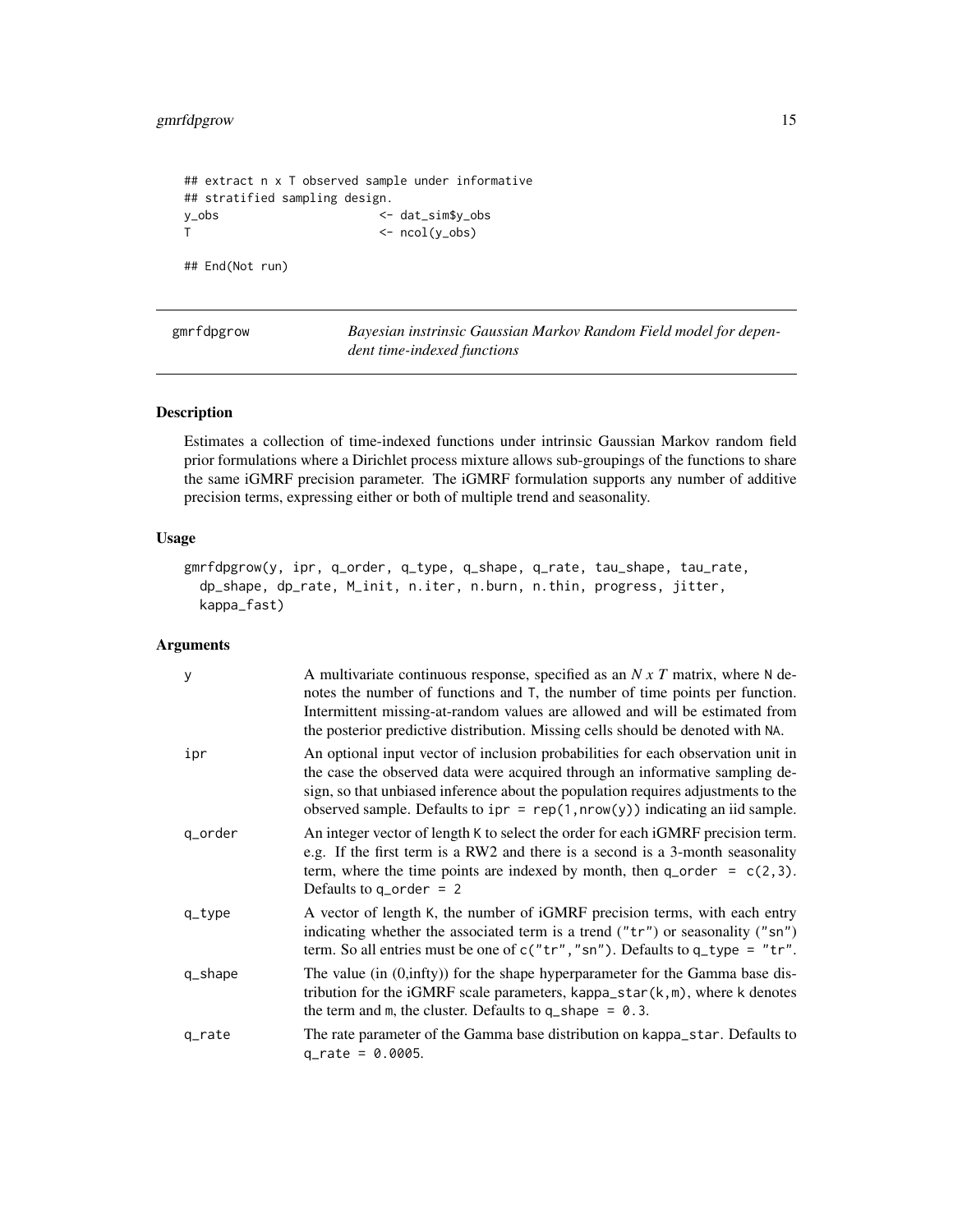| tau_shape  | The value (in $(0, \text{infty}))$ for the shape hyperparameter for the Gamma prior on<br>the error precision parameter. Defaults to $tau$ -shape = 1.0.                                                                         |
|------------|----------------------------------------------------------------------------------------------------------------------------------------------------------------------------------------------------------------------------------|
| tau_rate   | The rate parameter of the Gamma prior distribution on tau_e. Defaults to<br>tau rate = $1$ .                                                                                                                                     |
| dp_shape   | The shape parameter for the Gamma prior on the DP concentration parameter,<br>conc. Defaults to $dp$ shape = 1.                                                                                                                  |
| dp_rate    | The rate parameter for the Gamma prior on the DP concentration parameter,<br>conc. Defaults to dp_rate = $1$ .                                                                                                                   |
| M_init     | Starting number of clusters of $nrow(y)$ units to initialize sampler. Defaults to<br>$M_$ init = nrow(y).                                                                                                                        |
| n.iter     | Total number of MCMC iterations.                                                                                                                                                                                                 |
| n.burn     | Number of MCMC iterations to discard. gmrfdpgrow will return (n.iter - n.burn)<br>posterior samples.                                                                                                                             |
| n.thin     | Gap between successive sampling iterations to save.                                                                                                                                                                              |
| progress   | A boolean value denoting whether to display a progress bar during model exe-<br>cution. Defaults to progress $=$ true.                                                                                                           |
| jitter     | A scalar double indicating amount of jitter to subract from the posterior rate and<br>shape hyperparameters of $tau_e$ to stabilize computation. Defaults to jitter = 0.0.                                                       |
| kappa_fast | Boolean for whether to generate rate hyperparameter from full conditionals ver-<br>sus joint Gaussian (on random effects, bb, given kappa. The former is faster,<br>but numerically less stable. Defaults to kappa_fast = FALSE. |

## Value

S3 gmrfdpgrow object, for which many methods are available to return and view results. Generic functions applied to an object, res of class gmrfdpgrow, includes:

| plot(res)    | returns results plots, including fit functions versus data and allocation of fitted<br>functions into clusters |
|--------------|----------------------------------------------------------------------------------------------------------------|
| samples(res) | contains $(n,i$ ter $-$ n. burn) posterior sampling iterations for every model pa-<br>rameter                  |
| resid(res)   | contains the model residuals.                                                                                  |

# Note

The intended focus for this package are data composed of observed noisy functions (each of length T) for a set of experimental units where the functions may express dependence among the experimental units

# Author(s)

Terrance Savitsky <tds151@gmail.com> Daniell toth <danielltoth@yahoo.com>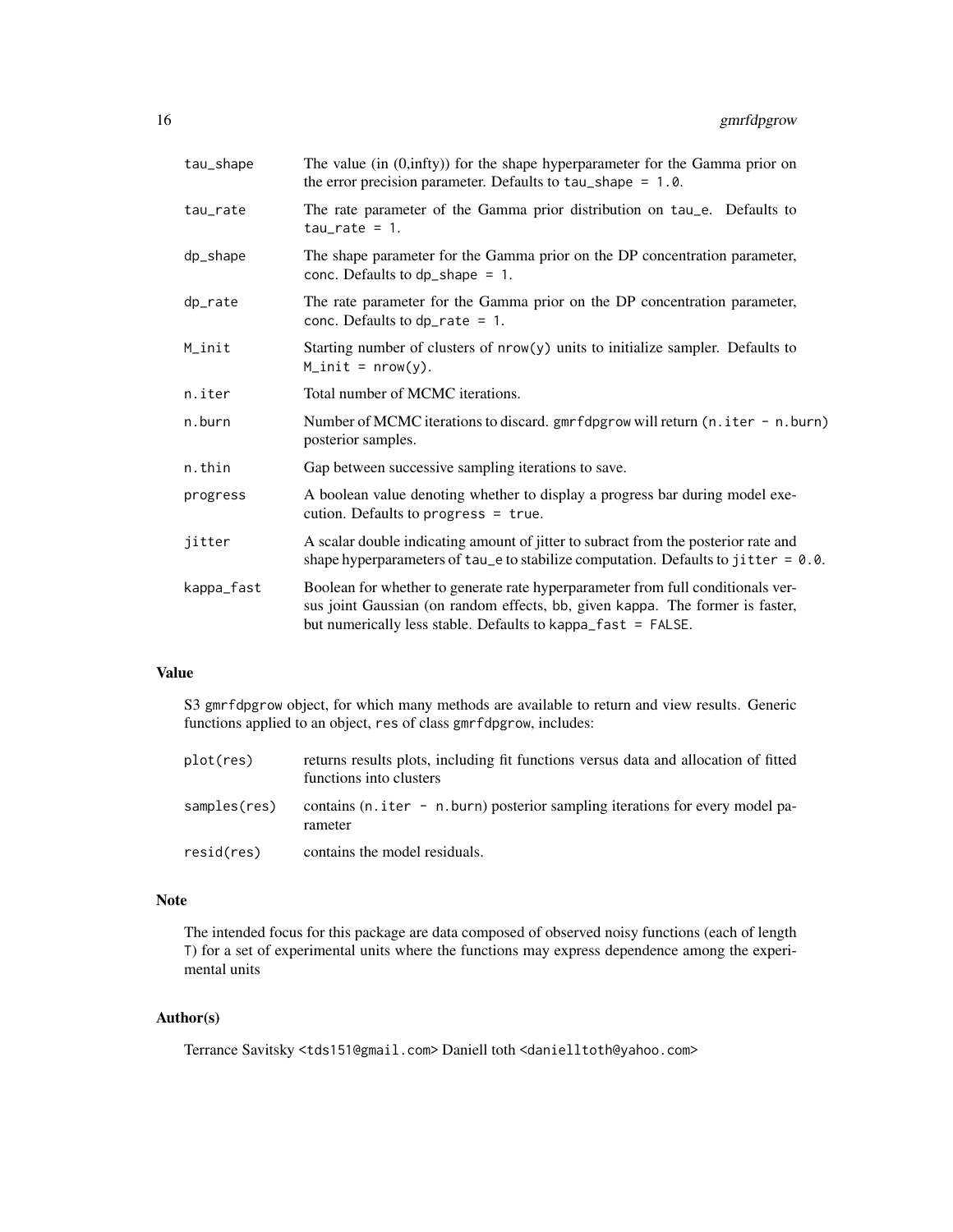## <span id="page-16-0"></span>gmrfdpgrow 17

#### References

T. D. Savitsky and D. Toth (2014) Bayesian Non-parametric Models for Collections of Time- indexed Functions. submitted to: JRSS Series A (Statistics in Society).

T. D. Savitsky (2014) Bayesian Non-parametric Functional Mixture Estimation for Time-indexed data. submitted to: Annals of Applied Statistics.

T. D. Savitsky (2014) Bayesian Non-Parametric Mixture Estimation for Time-Indexed Functional Data for R. Submitted to: Journal of Statistical Software.

# See Also

[gmrfdpgrow](#page-14-1)

#### Examples

```
{
library(growfunctions)
## load the monthly employment count data for a collection of
## U.S. states from the Current
## Population Survey (cps)
data(cps)
## subselect the columns of N x T, y, associated
## with the years 2008 - 2013
## to examine the state level employment levels
## during the "great recession"
y_short <- cps$y[,(cps$yr_label %in% c(2008:2013))]
## Run the DP mixture of iGMRF's to estimate posterior
## distributions for model parameters
## Under default RW2(kappa) = order 2 trend
## precision term
## Run for 1500 iterations, with half as burn-in for a
## more useful (converged) result.
res_gmrf <- gmrfdpgrow(y = y_short,
                                    n.iter = 40,
                                    n.burn = 20,
                                    n.thin = 1)
## 2 plots of estimated functions: 1. faceted by cluster and fit;
## 2. data for experimental units.
## for a group of randomly-selected functions
fit_plots_gmrf <- cluster_plot( object = res_gmrf,
                                    units_name = "state",
                                     units\_label = cps$st,
                                    single_unit = FALSE,
                                    credible = TRUE )
```
}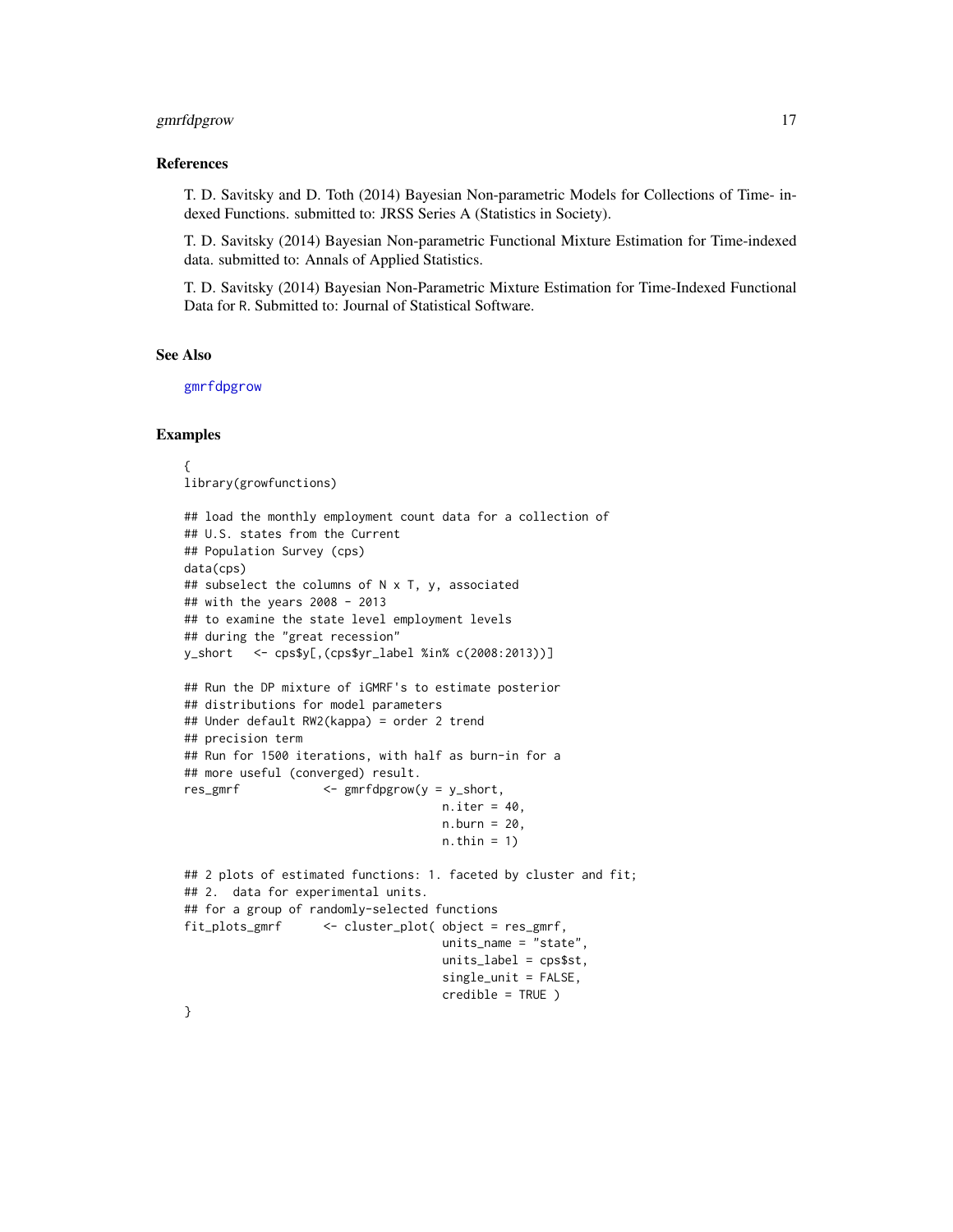<span id="page-17-0"></span>

# Description

An internal function to [gmrfdpgrow](#page-14-1)

# Usage

```
gmrfdpPost(y, ipr, C, D, q_order, q_type, n.iter, n.burn, n.thin, M_init,
 q_shape, q_rate, tau_shape, tau_rate, dp_shape, dp_rate, progress, jitter,
 kappa_fast)
```

| y       | An $N x T$ matrix of N observations of $T x I$ functions                                                                                                                                                                                                                                                                                |
|---------|-----------------------------------------------------------------------------------------------------------------------------------------------------------------------------------------------------------------------------------------------------------------------------------------------------------------------------------------|
| ipr     | An optional input vector of inclusion probabilities for each observation unit in<br>the case the observed data were acquired through an informative sampling de-<br>sign, so that unbiased inference about the population requires adjustments to the<br>observed sample. Defaults to $ipr = rep(1, nrow(y))$ indicating an iid sample. |
| Ċ       | A list object of length, K, the number of iGMRF precision terms. Each entry<br>contains a $T \times T$ normalized adjacency matrix. The diagonal entries are $\theta$ and<br>row i contains the weight for each entry != i divided by the sum of the weights.                                                                           |
| D       | A $K \times T$ matrix, where K denotes the number of iGMRF terms. Row k contains<br>the T elements of the diagonal of the term-k precision matrix, Q_k. Will increase<br>with order and be equal, except for boundary corrections.                                                                                                      |
| q_order | An integer vector where each entry contains the order of the associated K iGMRF<br>precision terms matrix of Euclidean distances associated to each seasonal co-<br>variance term.                                                                                                                                                      |
| q_type  | A vector of length K, the number of iGMRF precision terms, with each entry<br>indicating whether the associated term is a trend ("tr") or seasonality ("sn")<br>term.                                                                                                                                                                   |
| n.iter  | The number of MCMC sampling iterations                                                                                                                                                                                                                                                                                                  |
| n.burn  | The number of warm-up iterations to discard                                                                                                                                                                                                                                                                                             |
| n.thin  | The interval or step size of post-burn-in samples to return                                                                                                                                                                                                                                                                             |
| M_init  | Starting value of number of clusters for sampling cluster assignments.                                                                                                                                                                                                                                                                  |
| q_shape | The shape parameter of the Gamma base distribution for the kappa_star loca-<br>tions used to sample the DP prior on the P GP covariance parameters, kappa, for<br>each experimental unit.                                                                                                                                               |
| q_rate  | The rate parameter of the Gamma base distribution for the kappa_star locations<br>used to sample the DP prior on the P GP covariance parameters, kappa, for each<br>experimental unit.                                                                                                                                                  |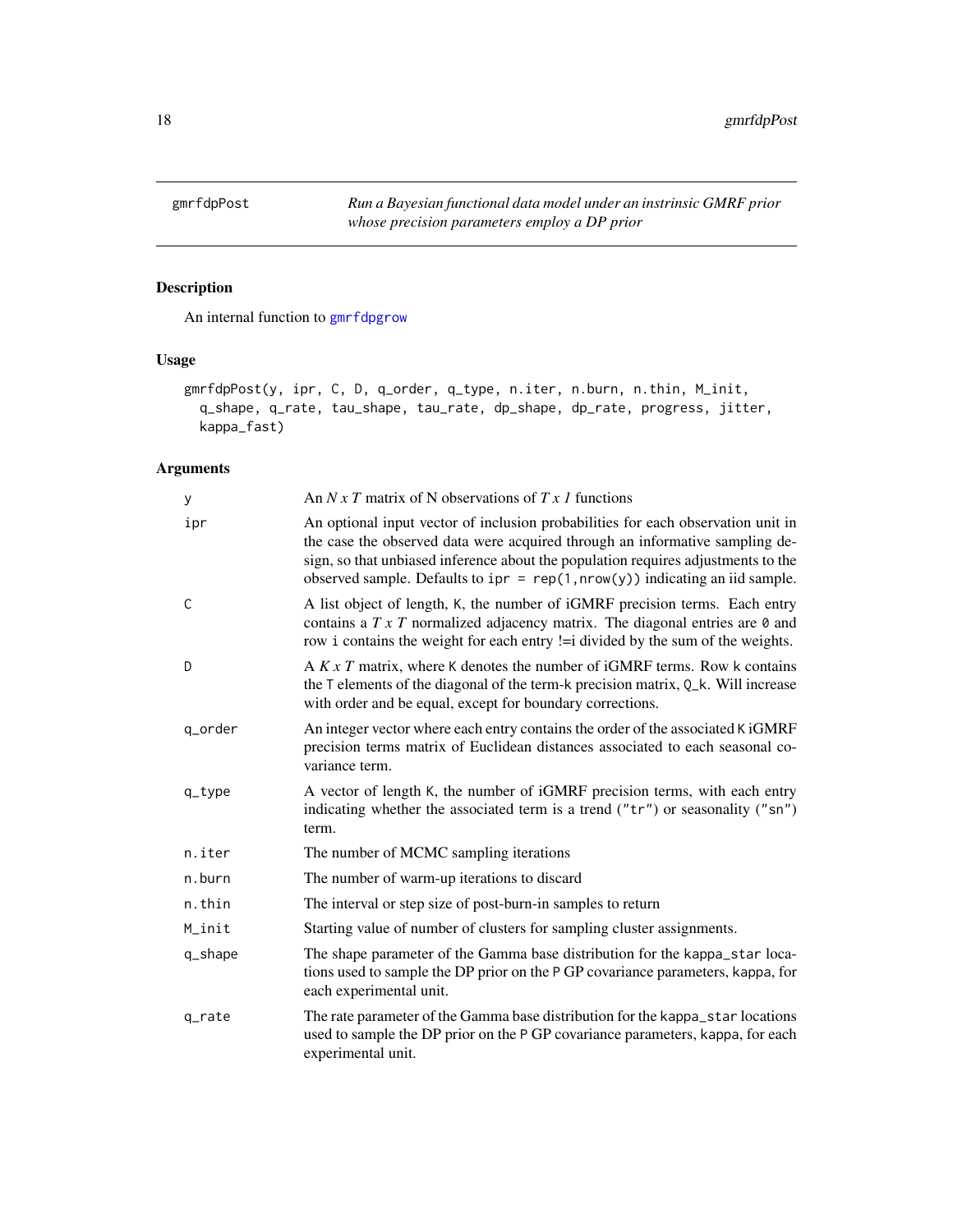# <span id="page-18-0"></span>gpBFixPost 19

| tau_shape  | The value (in $(0, \text{infty}))$ for the shape hyperparameter for the Gamma prior on<br>the error precision parameter. Defaults to $tau$ -shape = 1.0.                                                                                 |
|------------|------------------------------------------------------------------------------------------------------------------------------------------------------------------------------------------------------------------------------------------|
| tau_rate   | The rate parameter of the Gamma prior distribution on tau_e. Defaults to<br>$tau$ -rate = 1.                                                                                                                                             |
| dp_shape   | The shape parameter for the $\Gamma$ prior on the DP concentration parameter. The<br>rate parameter is set of 1.                                                                                                                         |
| dp_rate    | The rate parameter for the $\Gamma$ prior on the DP concentration parameter. Default<br>value is 1.                                                                                                                                      |
| progress   | An indicator in $\{0, 1\}$ denoting whether to display a progress bar during model<br>execution. progress = 1 displays a progress bar. Defaults to progress = 1.                                                                         |
| jitter     | A scalar double indicating amount of jitter to subract from the posterior rate and<br>shape hyperparameters of tau_e to stabilize computation. Defaults to jitter = $0.0$ .                                                              |
| kappa_fast | Boolean for whether to generate rate hyperparameter from full conditionals ver-<br>sus joint Gaussian (on random effects, bb, given kappa. The former is faster,<br>but numerically less stable. Defaults to $kappa_f$ and $k = FALSE$ . |

### Value

res A list object containing MCMC runs for all model parameters.

## Note

Intended as an internal function for [gmrfdpgrow](#page-14-1)

#### Author(s)

Terrance Savitsky <tds151@gmail.com>

# See Also

[gpdpgrow](#page-22-1)

gpBFixPost *Run a Bayesian functional data model under a GP prior with a fixed clustering structure that co-samples latent functions, bb\_i.*

# Description

An internal function to [gpdpgrow](#page-22-1)

# Usage

```
gpBFixPost(y, ipr, Omega_t, Omega_s, gp_mod, jitter, gp_shape, gp_rate,
 noise_shape, noise_rate, lower, upper, w, n_slice_iter, y_index, n.iter,
 n.burn, n.thin, n.tune, progress, s)
```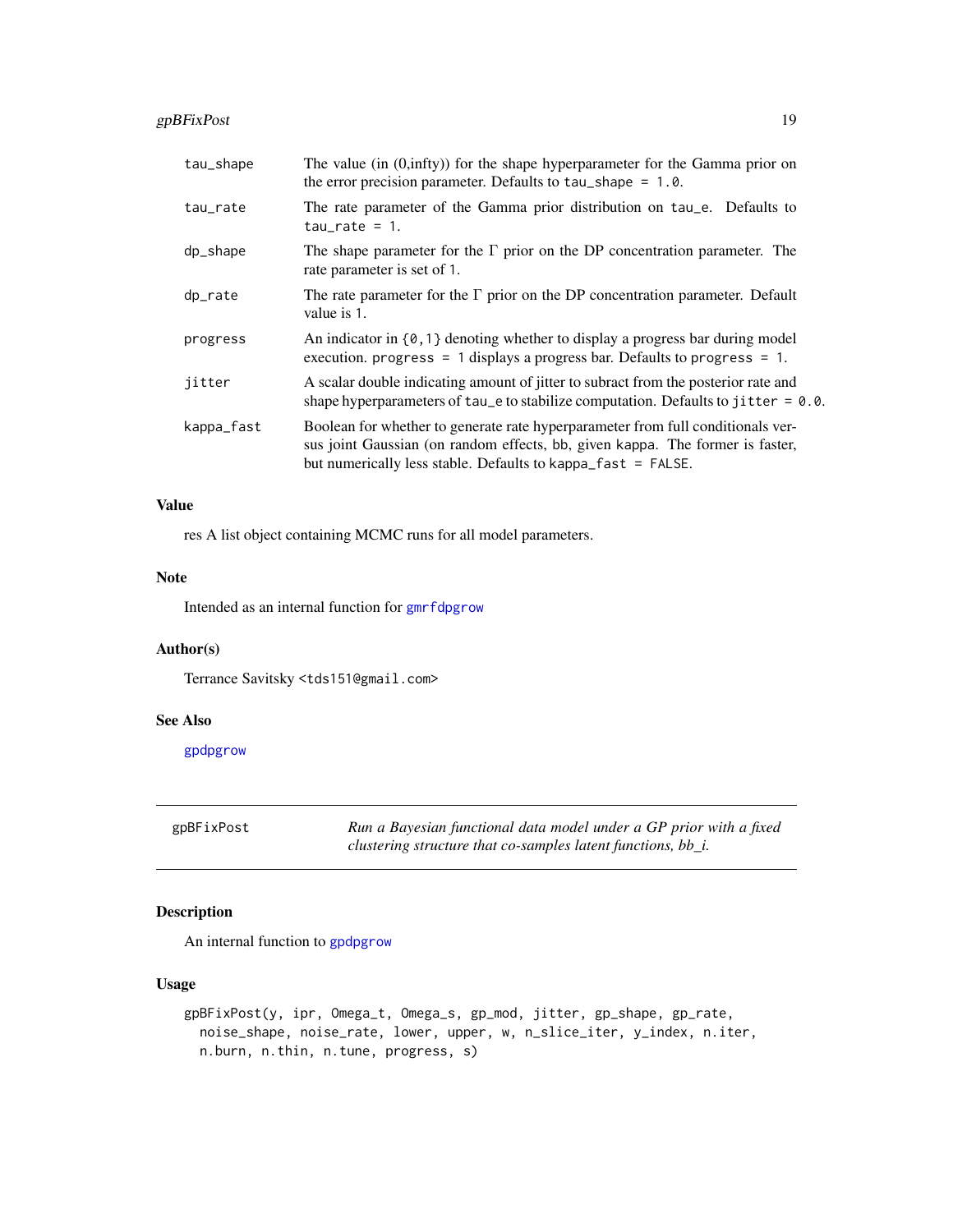# Arguments

| у            | An $N x T$ matrix of N observations of $T x I$ functions. y may have intermittant<br>missing values. They should be input with NA.                                                                                                                                                                                                      |
|--------------|-----------------------------------------------------------------------------------------------------------------------------------------------------------------------------------------------------------------------------------------------------------------------------------------------------------------------------------------|
| ipr          | An optional input vector of inclusion probabilities for each observation unit in<br>the case the observed data were acquired through an informative sampling de-<br>sign, so that unbiased inference about the population requires adjustments to the<br>observed sample. Defaults to $ipr = rep(1, nrow(y))$ indicating an iid sample. |
| $Omega_t$    | A $T x T$ matrix of squared Euclidean distances for $T$ time points                                                                                                                                                                                                                                                                     |
| $Omega_s$    | A list object of length $L_s$ , where each contains the $TxT$ matrix of Euclidean<br>distances associated to each seasonal covariance term.                                                                                                                                                                                             |
| gp_mod       | An $Lx$ <i>l</i> numeric vector denoting the selected covariance function for each of $L$<br>terms. $gp_{mod} = 1$ is "rq". $gp_{mod} = 2$ is "se". $gp_{mod} = 3$ is "sn".                                                                                                                                                             |
| jitter       | Numeric value added to diagonals of GP covariance matrix to stabilize inversion.                                                                                                                                                                                                                                                        |
| gp_shape     | The shape parameter of the Gamma base distribution for the kappa_star loca-<br>tions used to sample the DP prior on the P GP covariance parameters, kappa, for<br>each experimental unit.                                                                                                                                               |
| gp_rate      | The rate parameter of the Gamma base distribution for the kappa_star locations<br>used to sample the DP prior on the P GP covariance parameters, kappa, for each<br>experimental unit.                                                                                                                                                  |
| noise_shape  | The shape parameter of the Gamma base distribution on tau_e, the model noise<br>precision parameter. Defaults to noise_shape = 3.                                                                                                                                                                                                       |
| noise_rate   | The rate parameter of the Gamma base distribution on tau_e, the model noise<br>precision parameter. Defaults to noise_rate = 1.                                                                                                                                                                                                         |
| lower        | Minimum in range of support for GP covariance parameters, kappa.                                                                                                                                                                                                                                                                        |
| upper        | Maximum in range of support for GP covariance parameters, kappa.                                                                                                                                                                                                                                                                        |
| W            | Tuning parameter for slice sampling interval width used for GP covariance pa-<br>rameters, kappa.                                                                                                                                                                                                                                       |
| n_slice_iter | Maximum number of steps to widen slice samplind width for GP covariance<br>parameters, kappa.                                                                                                                                                                                                                                           |
| y_index      | List object where each contains index of time points to use in n progressively<br>coarser distribution for sampling kappa in tempered update steps.                                                                                                                                                                                     |
| n.iter       | The number of MCMC sampling iterations                                                                                                                                                                                                                                                                                                  |
| n.burn       | The number of warm-up iterations to discard                                                                                                                                                                                                                                                                                             |
| n.thin       | The interval or step size of post-burn-in samples to return                                                                                                                                                                                                                                                                             |
| n.tune       | The number of tuning iterations to update the slice sampler width, w.                                                                                                                                                                                                                                                                   |
| progress     | An indicator in $\{0, 1\}$ denoting whether to display a progress bar during model<br>execution. progress = $1$ displays a progress bar. Defaults to progress = $1$ .                                                                                                                                                                   |
| s            | An integer vector inputting cluster membership structure if select $fix == TRUE$ .                                                                                                                                                                                                                                                      |

# Value

res A list object containing MCMC runs for all model parameters.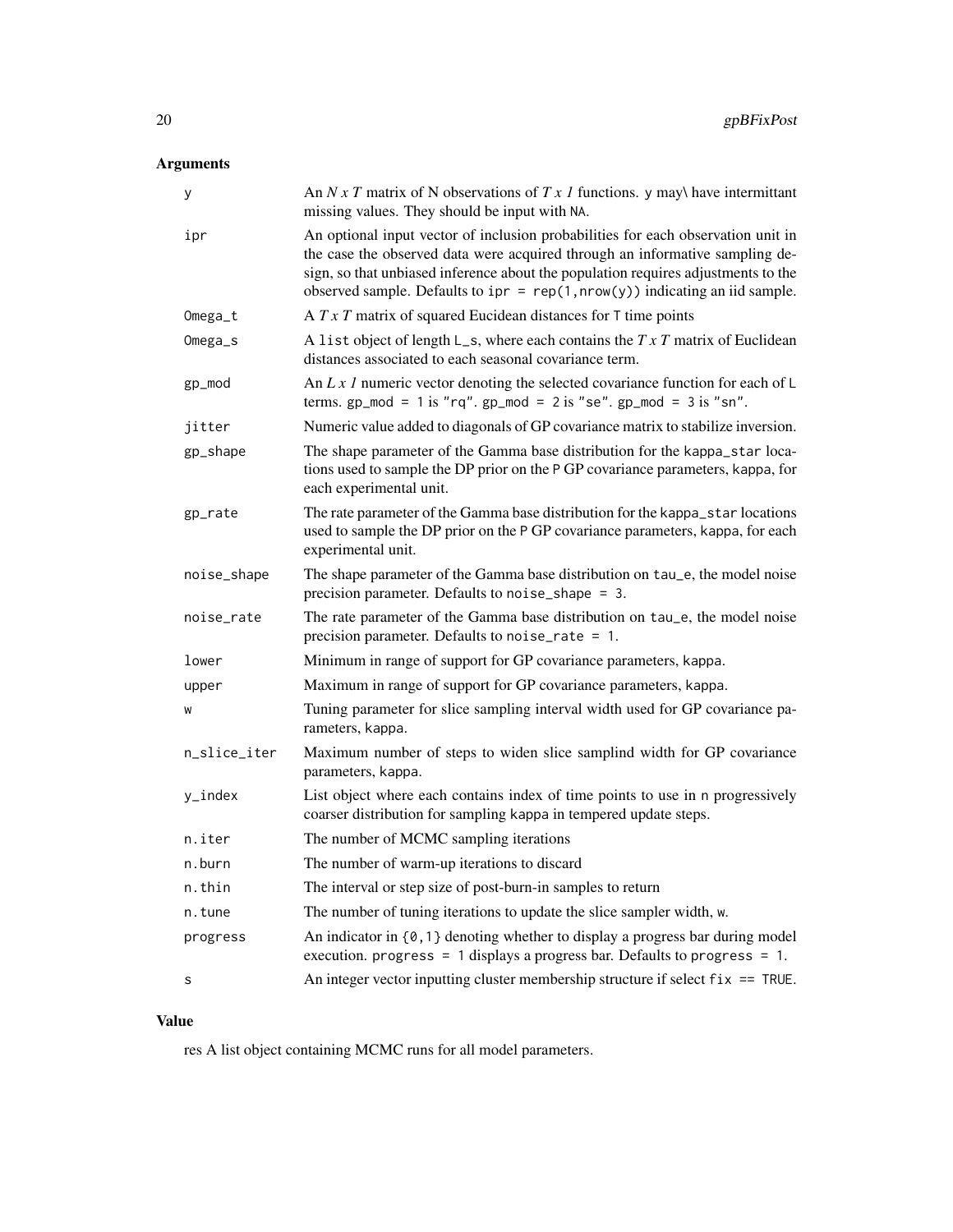# <span id="page-20-0"></span>gpdpbPost 21

# Note

Intended as an internal function for [gpdpgrow](#page-22-1)

# Author(s)

Terrance Savitsky <tds151@gmail.com>

#### See Also

[gpdpgrow](#page-22-1)

gpdpbPost *Run a Bayesian functional data model under a GP prior whose parameters employ a DP prior*

# Description

An internal function to [gpdpgrow](#page-22-1)

#### Usage

gpdpbPost(y, ipr, Omega\_t, Omega\_s, gp\_mod, jitter, b\_move, gp\_shape, gp\_rate, noise\_shape, noise\_rate, lower, upper, w\_star, w, n\_slice\_iter, y\_index, n.iter, n.burn, n.thin, n.tune, M\_init, dp\_shape, dp\_rate, progress)

| y        | An N x T matrix of N observations of T x 1 functions. y may have intermittant<br>missing values. They should be input with NA.                                                                                                                                                                                                          |
|----------|-----------------------------------------------------------------------------------------------------------------------------------------------------------------------------------------------------------------------------------------------------------------------------------------------------------------------------------------|
| ipr      | An optional input vector of inclusion probabilities for each observation unit in<br>the case the observed data were acquired through an informative sampling de-<br>sign, so that unbiased inference about the population requires adjustments to the<br>observed sample. Defaults to $ipr = rep(1, nrow(y))$ indicating an iid sample. |
| Omega_t  | A $TxT$ matrix of squared Eucidean distances for T time points                                                                                                                                                                                                                                                                          |
| Omega_s  | A list object of length $L_{\text{S}}$ , where each contains the T x T matrix of Euclidean<br>distances associated to each seasonal covariance term.                                                                                                                                                                                    |
| gp_mod   | An L x 1 numeric vector denoting the selected covariance function for each of $\mathsf{L}$<br>terms. gp_mod = 1 is "rq". gp_mod = 2 is "se". gp_mod = 3 is "sn".                                                                                                                                                                        |
| jitter   | Numeric value added to diagonals of GP covariance matrix to stabilize inversion.                                                                                                                                                                                                                                                        |
| b_move   | An indicator in $\{0, 1\}$ denoting whether to sample GP functions, (bb_i) in a T<br>x 1 Gibbs step or through elliptical slice sampling. b_move = 1 samples in a<br>Gibbs step. Defaults to $b$ _move = 1.                                                                                                                             |
| gp_shape | The shape parameter of the Gamma base distribution for the kappa_star loca-<br>tions used to sample the DP prior on the P GP covariance parameters, kappa, for<br>each experimental unit.                                                                                                                                               |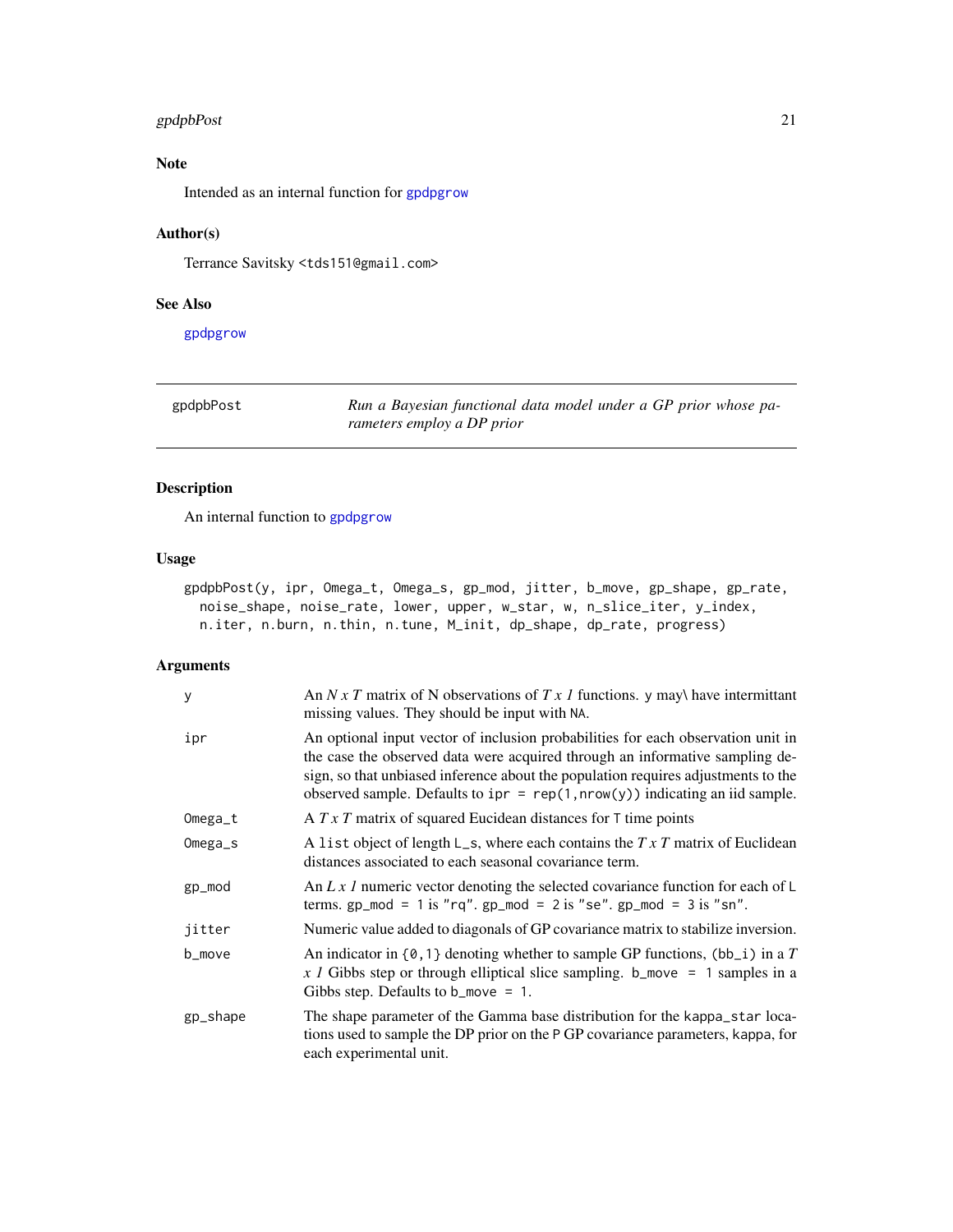<span id="page-21-0"></span>

| gp_rate      | The rate parameter of the Gamma base distribution for the kappa_star locations<br>used to sample the DP prior on the P GP covariance parameters, kappa, for each<br>experimental unit. |
|--------------|----------------------------------------------------------------------------------------------------------------------------------------------------------------------------------------|
| noise_shape  | The shape parameter of the Gamma base distribution on tau_e, the model noise<br>precision parameter. Defaults to noise_shape = 3.                                                      |
| noise_rate   | The rate parameter of the Gamma base distribution on tau_e, the model noise<br>precision parameter. Defaults to noise_rate = $1$ .                                                     |
| lower        | Minimum in range of support for GP covariance parameters, kappa.                                                                                                                       |
| upper        | Maximum in range of support for GP covariance parameters, kappa.                                                                                                                       |
| w_star       | Tuning parameter for number of locations to sample not linked to observations<br>in the auxiliary Gibbs sampler for cluster assignments.                                               |
| W            | Tuning parameter for slice sampling interval width used for GP covariance pa-<br>rameters, kappa.                                                                                      |
| n_slice_iter | Maximum number of steps to widen slice samplind width for GP covariance<br>parameters, kappa.                                                                                          |
| y_index      | List object where each contains index of time points to use in n progressively<br>coarser distribution for sampling kappa in tempered update steps.                                    |
| n.iter       | The number of MCMC sampling iterations                                                                                                                                                 |
| n.burn       | The number of warm-up iterations to discard                                                                                                                                            |
| n.thin       | The interval or step size of post-burn-in samples to return                                                                                                                            |
| n.tune       | The number of tuning iterations to update the slice sampler width, w.                                                                                                                  |
| M_init       | Starting value of number of clusters for sampling cluster assignments.                                                                                                                 |
| dp_shape     | The shape parameter for the $\Gamma$ prior on the DP concentration parameter. The<br>rate parameter is set of 1.                                                                       |
| dp_rate      | The rate parameter for the $\Gamma$ prior on the DP concentration parameter. Default<br>value is 1.                                                                                    |
| progress     | An indicator in $\{0, 1\}$ denoting whether to display a progress bar during model<br>execution. progress = $1$ displays a progress bar. Defaults to progress = $1$ .                  |

# Value

res A list object containing MCMC runs for all model parameters.

# Note

Intended as an internal function for [gpdpgrow](#page-22-1)

# Author(s)

Terrance Savitsky <tds151@gmail.com>

# See Also

[gpdpgrow](#page-22-1)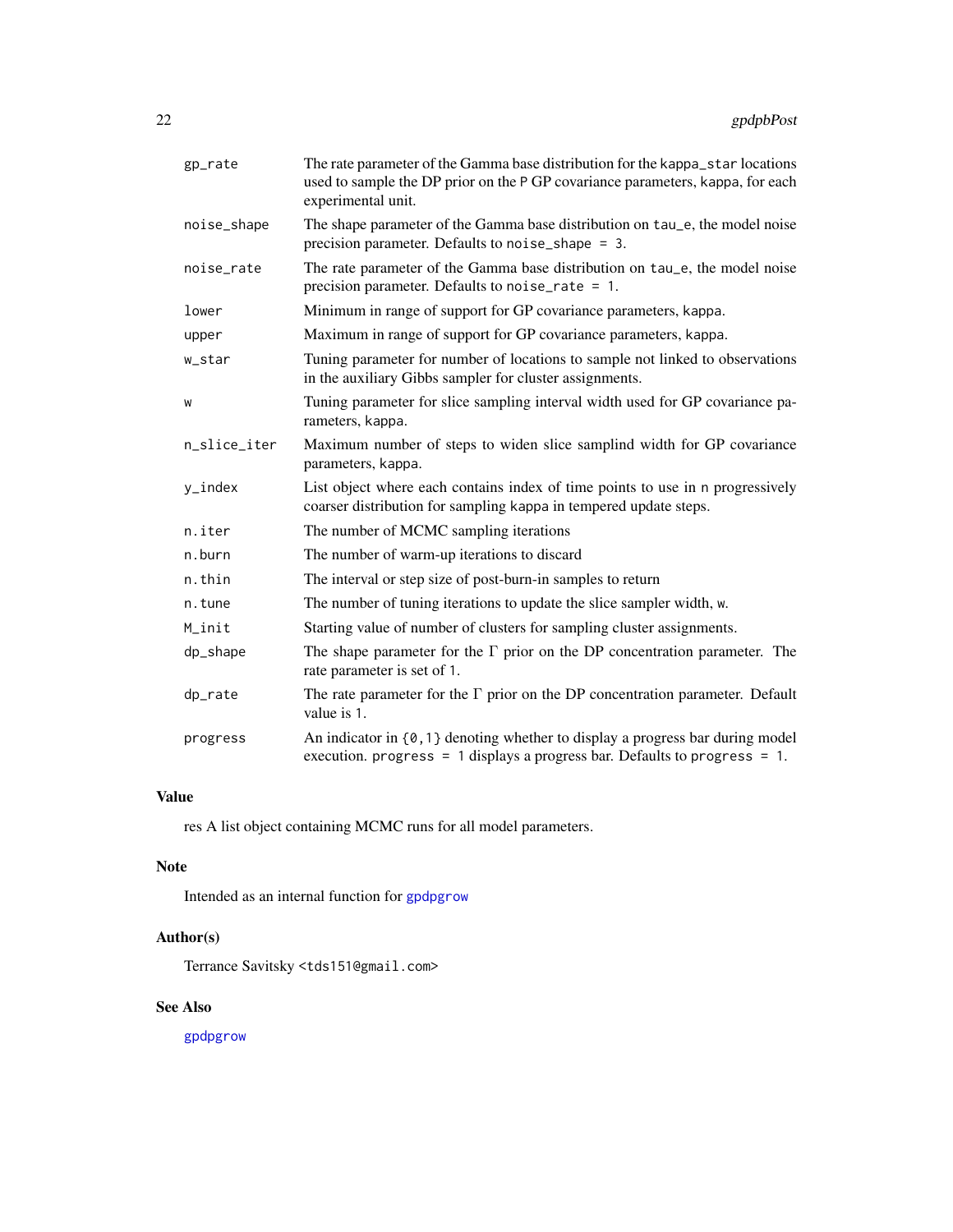<span id="page-22-1"></span><span id="page-22-0"></span>gpdpgrow *Bayesian non-parametric dependent Gaussian process model for timeindexed functional data*

# Description

Estimates a collection of time-indexed functions with Gaussian process (GP) formulations where a Dirichlet process mixture allows sub-groupings of the functions to share the same GP covariance parameters. The GP formulation supports any number of additive GP covariance terms, expressing either or both of multiple trend and seasonality.

# Usage

gpdpgrow(y, ipr, time\_points, gp\_cov, sn\_order, jitter, gp\_shape, gp\_rate, noise\_shape, noise\_rate, dp\_shape, dp\_rate, M\_init, lower, upper, sub\_size, w\_star, w, n.iter, n.burn, n.thin, n.tune, progress, b\_move, cluster, s)

| y           | A multivariate continuous response, specified as an $N x T$ matrix, where N de-<br>notes the number of functions and T, the number of time points per function.<br>Intermittent missing-at-random values are allowed and will be estimated from<br>the posterior predictive distribution. Missing cells should be denoted with NA.<br>The sampling of missing values requires co-sampling the functions, bb, while<br>these functions are marginalized out for sampling under the case of no missing<br>data. So the sampler will run more slowly in the case of intermittent missing-<br>ness.                                                                                                                                                  |
|-------------|--------------------------------------------------------------------------------------------------------------------------------------------------------------------------------------------------------------------------------------------------------------------------------------------------------------------------------------------------------------------------------------------------------------------------------------------------------------------------------------------------------------------------------------------------------------------------------------------------------------------------------------------------------------------------------------------------------------------------------------------------|
| ipr         | An optional input vector of inclusion probabilities for each observation unit in<br>the case the observed data were acquired through an informative sampling de-<br>sign, so that unbiased inference about the population requires adjustments to the<br>observed sample. Defaults to $ipr = rep(1, nrow(y))$ indicating an iid sample.                                                                                                                                                                                                                                                                                                                                                                                                          |
| time_points | Inputs a vector of common time points at which the collections of functions<br>were observed (with the possibility of intermittent missingness). The length of<br>time_points should be equal to the number of columns in the data matrix, y.<br>Defaults to time_points = $1:ncol(y)$ .                                                                                                                                                                                                                                                                                                                                                                                                                                                         |
| $gp_{cov}$  | A vector of length L to select the covariance function for each of L terms. Al-<br>lowed inputs are c("rq", "se", "sn"), where "rq" denotes the rational quadratic<br>covariance function, "se", the square exponential, and "sn", seasonality. The<br>seasonality covariance is a quasi-periodic multiplicative combination of a fixed<br>length- scale periodic covariance kernel (where the period length is specified in<br>'sn_order') and a squared exponential kernel (of varying length-scale) to allow<br>the periodicity in the seasonal term to evolve. e.g. If 4 terms are wanted - 2 trend<br>terms with "se" and 2 seasonality terms, the input would be $gp_{cov} = c("se", "se", "sn", "sn").$<br>Defaults to $gp_{cov}$ = "rq". |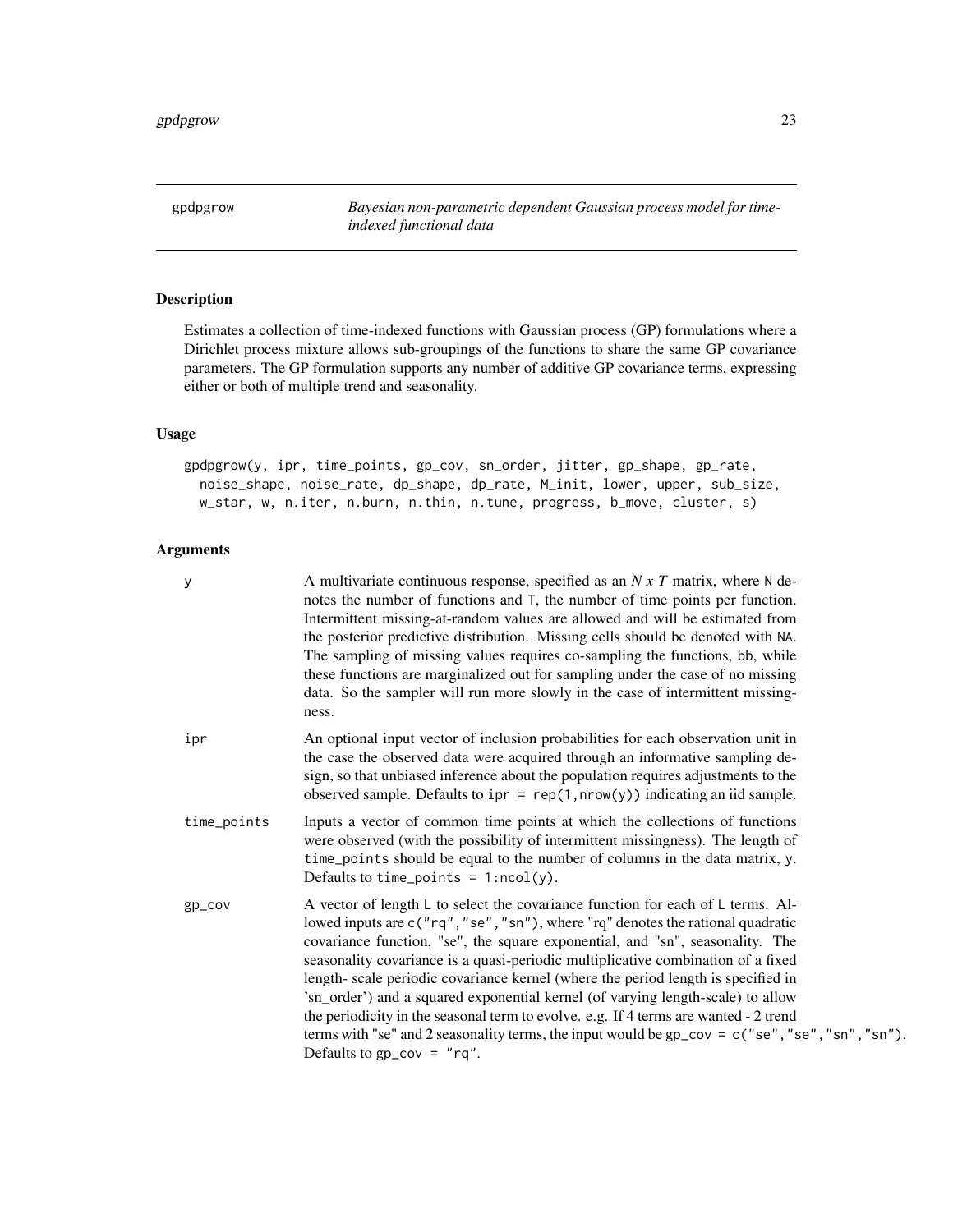| sn_order    | A vector of length L_s, the number of terms in gp_cov where "sn" is selected,<br>that denotes the seasonality order for each term; e.g. if the two "sn" terms<br>above are for 3 and 12 month seasonality, respectively, for monthly data, then<br>$sn\_order = c(3, 12)$ . Defaults to $sn\_order = NULL$ .                                                                                                                                                                                                                                                                                                                      |
|-------------|-----------------------------------------------------------------------------------------------------------------------------------------------------------------------------------------------------------------------------------------------------------------------------------------------------------------------------------------------------------------------------------------------------------------------------------------------------------------------------------------------------------------------------------------------------------------------------------------------------------------------------------|
| jitter      | A scalar numerical value added to the diagonal elements of the T x T GP covari-<br>ance matrix to stabilize computation. Defaults to jitter = $0.01$ .                                                                                                                                                                                                                                                                                                                                                                                                                                                                            |
| gp_shape    | The shape parameter of the Gamma base distribution for the DP prior on the<br>P x N matrix of GP covariance parameters (where P denotes the number of<br>parameters for each of the N experimental units). Defaults to $gp$ _shape = 1                                                                                                                                                                                                                                                                                                                                                                                            |
| gp_rate     | The rate parameter of the Gamma base distribution on GP covariance parame-<br>ters. Defaults to $gp$ -rate = 1.                                                                                                                                                                                                                                                                                                                                                                                                                                                                                                                   |
| noise_shape | The shape parameter of the Gamma base distribution on tau_e, the model noise<br>precision parameter. Defaults to noise_shape = 3.                                                                                                                                                                                                                                                                                                                                                                                                                                                                                                 |
| noise_rate  | The rate parameter of the Gamma base distribution on tau_e, the model noise<br>precision parameter. Defaults to noise_rate = $1$ .                                                                                                                                                                                                                                                                                                                                                                                                                                                                                                |
| dp_shape    | The shape parameter for the Gamma prior on the DP concentration parameter,<br>conc. Defaults to $dp$ shape = 1.                                                                                                                                                                                                                                                                                                                                                                                                                                                                                                                   |
| dp_rate     | The rate parameter for the Gamma prior on the DP concentration parameter,<br>conc. Defaults to dp_rate = $1$ .                                                                                                                                                                                                                                                                                                                                                                                                                                                                                                                    |
| M_init      | Starting number of clusters of nrow(y) units to initialize sampler. Defaults to<br>$M\_init = nrow(y)$ .                                                                                                                                                                                                                                                                                                                                                                                                                                                                                                                          |
| lower       | The lower end of the range to be used in conditionally sampling the GP covari-<br>ance parameters (kappa, tau_e) in the slice sampler. Defaults to lower = $\theta$ .                                                                                                                                                                                                                                                                                                                                                                                                                                                             |
| upper       | The upper end of the range to be used in conditionally sampling the GP covari-<br>ance parameters (kappa, $tau_e$ ) in the slice sampler. Defaults to upper = 1e10.                                                                                                                                                                                                                                                                                                                                                                                                                                                               |
| sub_size    | Integer vector whose length, n, equals the number of progressively coarser GP<br>covariance matrices to use for tempered sampling steps in an alternative space<br>to sample the GP covariance parameters. Each entry denotes the number of<br>sub-sample time points in T to draw under a latin hypercube design from the<br>$N \times T$ data matrix, y to employ for that distribution; for example, suppose<br>$T = 300$ . sub_size = c(100,50), would randomly select first 100 and then<br>50 time points from y to use for each of the $n = 2$ distributions. Defaults to<br>$sub\_size = c(float(0.25*T), floor(0.1*T)).$ |
| w_star      | Integer value denoting the number of cluster locations to sample ahead of ob-<br>servations in the auxiliary Gibbs sampler used to sample the number of clus-<br>ters and associated cluster assignments. A higher value reduces samplin auto-<br>correlation, but increases computational burden. Defaults to w_star = 2.                                                                                                                                                                                                                                                                                                        |
| W           | Numeric value denoting the step width used to construct the interval from which<br>to draw a sample for each GP covariance parameter in the slice sampler. This<br>value is adaptively updated in the sampler tuning stage for each parameter to be<br>equal to the difference in the 0.95 and 0.05 sample quantiles for each of 5 block<br>updates. Defaults to $w = 1.5$ .                                                                                                                                                                                                                                                      |
| n.iter      | Total number of MCMC iterations.                                                                                                                                                                                                                                                                                                                                                                                                                                                                                                                                                                                                  |
| n.burn      | Number of MCMC iterations to discard. gpdpgrow will return (n.iter - n.burn)<br>posterior samples.                                                                                                                                                                                                                                                                                                                                                                                                                                                                                                                                |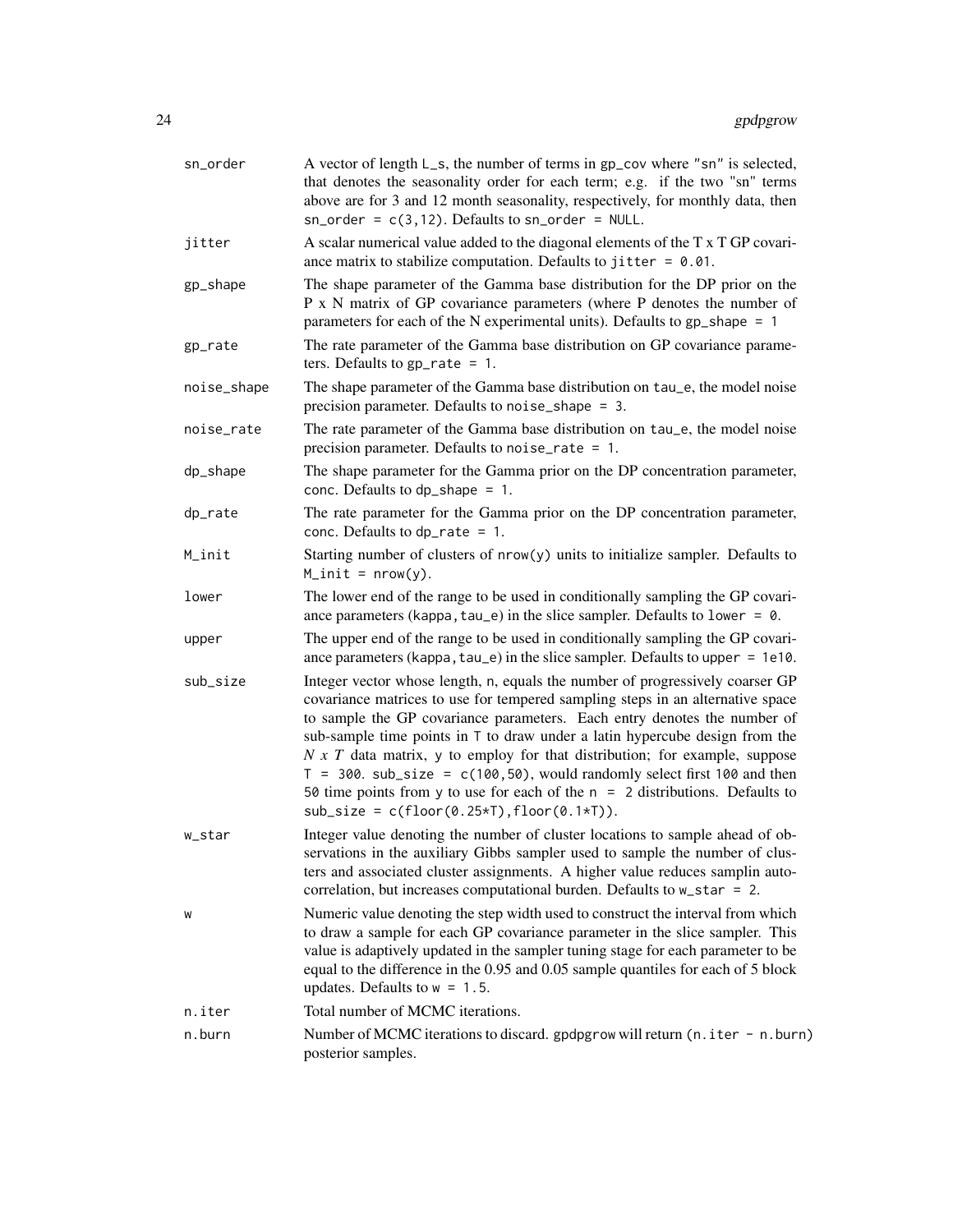#### gpdpgrow 25

| n.thin   | Gap between successive sampling iterations to save.                                                                                                                                                                                                                                                                                                                   |
|----------|-----------------------------------------------------------------------------------------------------------------------------------------------------------------------------------------------------------------------------------------------------------------------------------------------------------------------------------------------------------------------|
| n.tune   | Number of iterations (before ergodic chain instantiated) to adapt w, separately,<br>for each covariance term, $p = 1, \ldots, P$ . Sets each w_p to lie in the 90 percent<br>credible interval computed from the tuning sample (that is divided into 5 blocks<br>so that w_p is successively updated in each block of runs).                                          |
| progress | A boolean value denoting whether to display a progress bar during model exe-<br>cution. Defaults to progress $=$ TRUE                                                                                                                                                                                                                                                 |
| b_move   | A boolean value denoting whether to sample the GP function, bb, in $T \times I$<br>Gibbs steps $b_{\text{move}}$ = TRUE or through elliptical slice sampling. Defaults to<br>b_move = TRUE. Only used in the case there is any intermittent missingness;<br>otherwise bb is marginalized out of the sampler and post-sampled from the its<br>predictive distribution. |
| cluster  | A boolean value denoting whether to employ DP mix model over set of GP<br>functions or to just use GP model with no clustering of covariance function<br>parameters. Defaults to cluster $=$ TRUE                                                                                                                                                                     |
| S        | An $N x 1$ integer vector that inputs a fixed clustering, rather than sampling it.<br>Defaults to $s = NULL$                                                                                                                                                                                                                                                          |

# Value

S3 gpdpgrow object, for which many methods are available to return and view results. Generic functions applied to an object, res of class gpdpgrow, includes:

| samples(res) | contains (n. iter - n. burn) posterior sampling iterations for every model pa-<br>rameter |
|--------------|-------------------------------------------------------------------------------------------|
| resid(res)   | contains the model residuals.                                                             |

#### Note

The intended focus for this package are data composed of observed noisy functions (each of length T) for a set of experimental units where the functions may express dependence among the experimental units

#### Author(s)

Terrance Savitsky <tds151@gmail.com> Daniell Toth <danielltoth@yahoo.com>

# References

T. D. Savitsky and D. Toth (2014) Bayesian Non-parametric Models for Collections of Time- indexed Functions. submitted to: JRSS Series A (Statistics in Society).

T. D. Savitsky (2014) Bayesian Non-parametric Functional Mixture Estimation for Time-indexed data. submitted to: Annals of Applied Statistics.

T. D. Savitsky (2014) Bayesian Non-Parametric Mixture Estimation for Time-Indexed Functional Data for R. Submitted to: Journal of Statistical Software.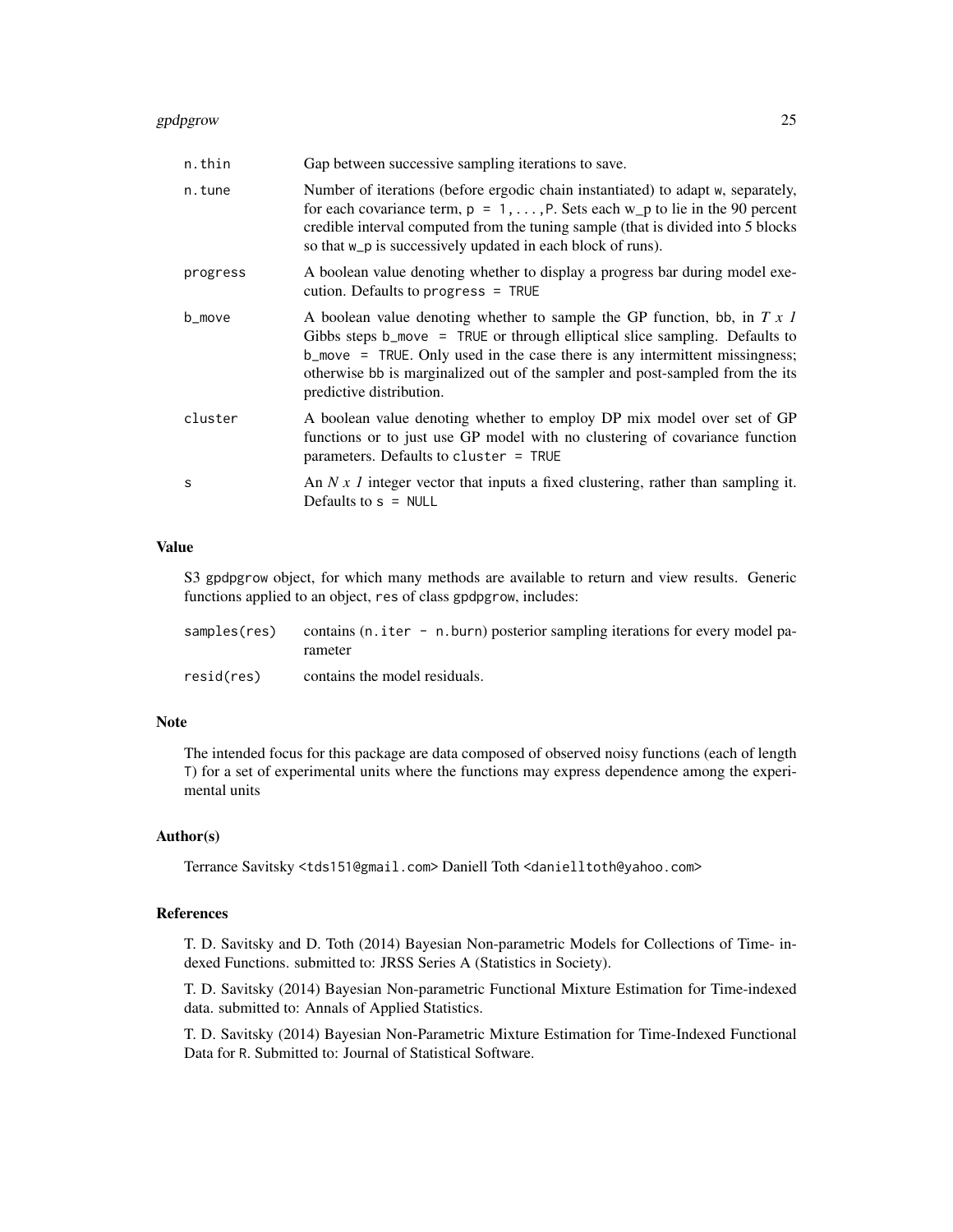#### See Also

[gmrfdpgrow](#page-14-1)

# Examples

{ library(growfunctions)

```
## load the monthly employment count data for a collection of
## U.S. states from the Current
## Population Survey (cps)
data(cps)
## subselect the columns of N x T, y, associated with
## the years 2011 - 2013
## to examine the state level employment
## levels during the "great recession"
y_short <- cps$y[,(cps$yr_label %in% c(2011:2013))]
## uses default setting of a single "rational quadratic" covariance
## run for 500 iterations, with half discarded as burn-in to
## obtain a more useful result.
res_gp <- gpdpgrow(y = y_short,
                                n.iter = 4,
                                n.burn = 1,
                                n.thin = 1,
                                n.tune = 0)
## Two plots of estimated functions,
## 1. faceted by cluster
## 2. fitted functions vs noisy observations
## first plot will plot estimated denoised function,
## bb_i, for a single (randomly-selected) "state"
fit_plots_gp <- cluster_plot( object = res_gp,
                          units_name = "state",
                          units_label = cps$st,
                          single_unit = TRUE,
                          credible = TRUE )
## second plot will randomly select 6 states
## and plot their estimated denoised functions, bb_i.
## with setting "single_unit = FALSE".
## (Option "num_plot" may be set to plot
## any integer number of
## randomly-selected units.)
fit_plots_gp <- cluster_plot( object = res_gp,
                                    units_name = "state",
                                    units_label = cps$st,
                                    single_unit = FALSE,
                                    credible = TRUE )
```
<span id="page-25-0"></span>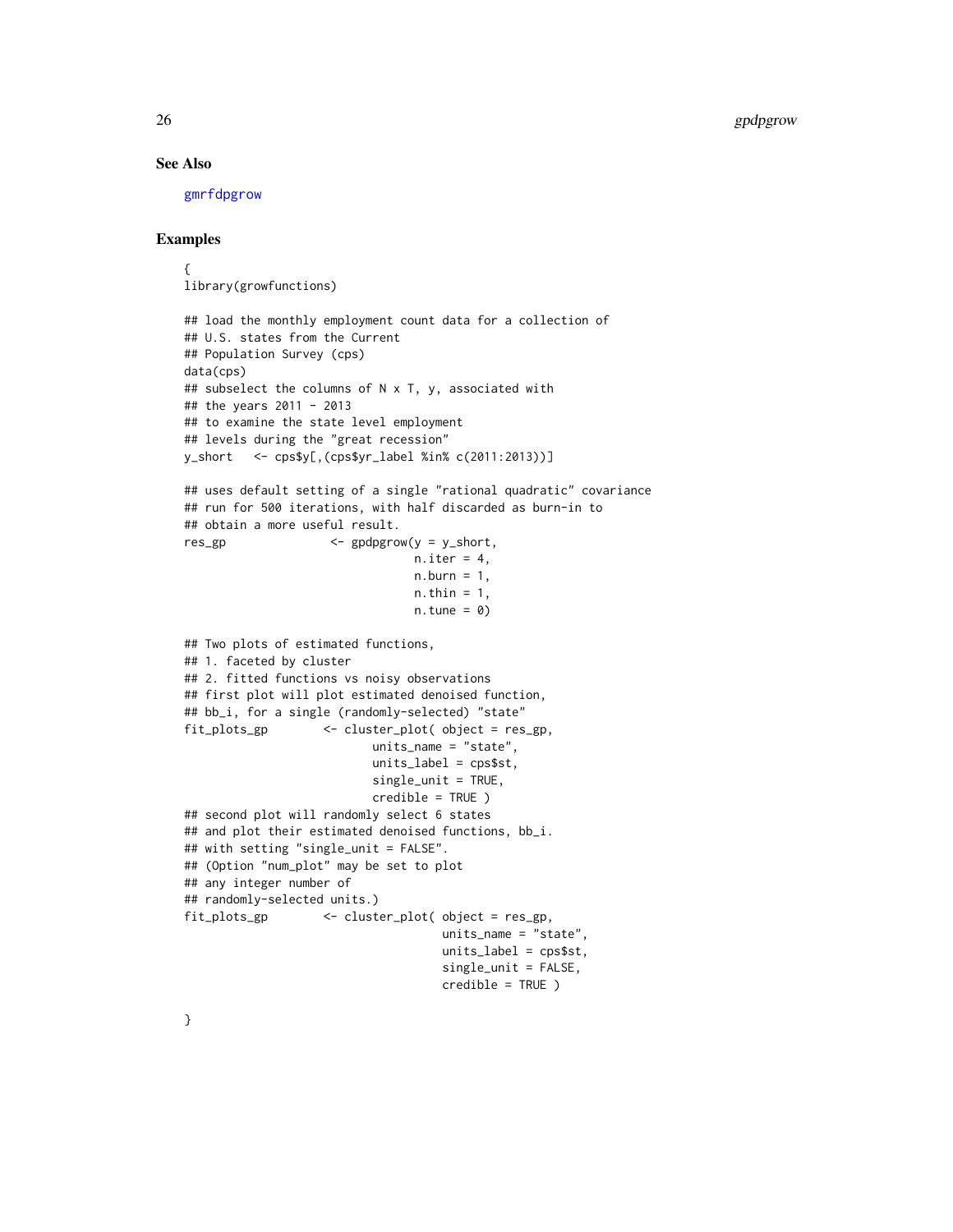<span id="page-26-0"></span>gpdpPost *Run a Bayesian functional data model under a GP prior whose parameters employ a DP prior*

# Description

An internal function to [gpdpgrow](#page-22-1)

#### Usage

```
gpdpPost(y, ipr, Omega_t, Omega_s, gp_mod, jitter, gp_shape, gp_rate,
 noise_shape, noise_rate, lower, upper, w_star, w, n_slice_iter, y_index,
 n.iter, n.burn, n.thin, n.tune, M_init, dp_shape, dp_rate, progress)
```

| У           | An $N x T$ matrix of N observations of $T x I$ functions                                                                                                                                                                                                                                                                                |
|-------------|-----------------------------------------------------------------------------------------------------------------------------------------------------------------------------------------------------------------------------------------------------------------------------------------------------------------------------------------|
| ipr         | An optional input vector of inclusion probabilities for each observation unit in<br>the case the observed data were acquired through an informative sampling de-<br>sign, so that unbiased inference about the population requires adjustments to the<br>observed sample. Defaults to $ipr = rep(1, nrow(y))$ indicating an iid sample. |
| $Omega_t$   | A $T \times T$ matrix of squared Eucidean distances for T time points                                                                                                                                                                                                                                                                   |
| Omega_s     | A list object of length $L_s$ , where each contains the $TxT$ matrix of Euclidean<br>distances associated to each seasonal covariance term.                                                                                                                                                                                             |
| gp_mod      | An L x 1 numeric vector denoting the selected covariance function for each of $\mathsf{L}$<br>terms. $gp_{mod} = 1$ is "rq". $gp_{mod} = 2$ is "se". $gp_{mod} = 3$ is "sn".                                                                                                                                                            |
| jitter      | Numeric value added to diagonals of GP covariance matrix to stabilize inversion.                                                                                                                                                                                                                                                        |
| gp_shape    | The shape parameter of the Gamma base distribution for the kappa_star loca-<br>tions used to sample the DP prior on the P GP covariance parameters, kappa, for<br>each experimental unit.                                                                                                                                               |
| gp_rate     | The rate parameter of the Gamma base distribution for the kappa_star locations<br>used to sample the DP prior on the P GP covariance parameters, kappa, for each<br>experimental unit.                                                                                                                                                  |
| noise_shape | The shape parameter of the Gamma base distribution on tau_e, the model noise<br>precision parameter. Defaults to noise_shape = 3.                                                                                                                                                                                                       |
| noise_rate  | The rate parameter of the Gamma base distribution on tau_e, the model noise<br>precision parameter. Defaults to noise_rate = $1$ .                                                                                                                                                                                                      |
| lower       | Minimum in range of support for GP covariance parameters, kappa.                                                                                                                                                                                                                                                                        |
| upper       | Maximum in range of support for GP covariance parameters, kappa.                                                                                                                                                                                                                                                                        |
| w_star      | Tuning parameter for number of locations to sample not linked to observations<br>in the auxiliary Gibbs sampler for cluster assignments.                                                                                                                                                                                                |
| W           | Tuning parameter for slice sampling interval width used for GP covariance pa-<br>rameters, kappa.                                                                                                                                                                                                                                       |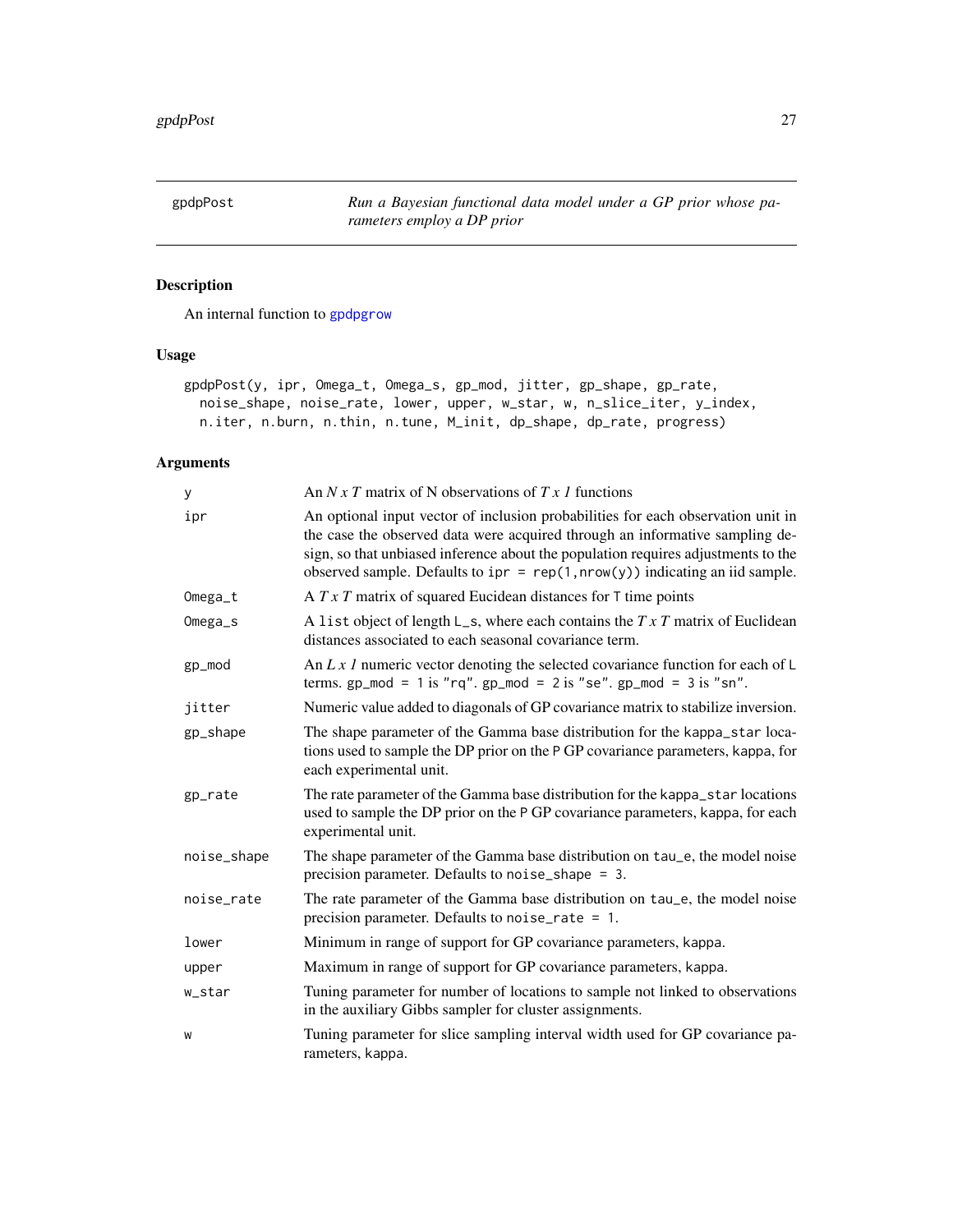<span id="page-27-0"></span>

| Maximum number of steps to widen slice samplind width for GP covariance<br>parameters, kappa.                                                                        |
|----------------------------------------------------------------------------------------------------------------------------------------------------------------------|
| List object where each contains index of time points to use in a progressively<br>coarser distribution for sampling kappa in tempered update steps.                  |
| The number of MCMC sampling iterations                                                                                                                               |
| The number of warm-up iterations to discard                                                                                                                          |
| The interval or step size of post-burn-in samples to return                                                                                                          |
| The number of tuning iterations to update the slice sampler width, w.                                                                                                |
| Starting value of number of clusters for sampling cluster assignments.                                                                                               |
| The shape parameter for the $\Gamma$ prior on the DP concentration parameter. The<br>rate parameter is set of 1.                                                     |
| The rate parameter for the $\Gamma$ prior on the DP concentration parameter. Default<br>value is 1.                                                                  |
| An indicator in $\{0,1\}$ denoting whether to display a progress bar during model<br>execution. progress = $1$ displays a progress bar. Defaults to progress = $1$ . |
|                                                                                                                                                                      |

# Value

res A list object containing MCMC runs for all model parameters.

# Note

Intended as an internal function for [gpdpgrow](#page-22-1)

# Author(s)

Terrance Savitsky <tds151@gmail.com>

## See Also

[gpdpgrow](#page-22-1)

gpFixPost *Run a Bayesian functional data model under a GP prior whose parameters employ a DP prior*

# Description

An internal function to [gpdpgrow](#page-22-1)

# Usage

```
gpFixPost(y, ipr, Omega_t, Omega_s, gp_mod, jitter, gp_shape, gp_rate,
 noise_shape, noise_rate, lower, upper, w, n_slice_iter, y_index, n.iter,
 n.burn, n.thin, n.tune, progress, s)
```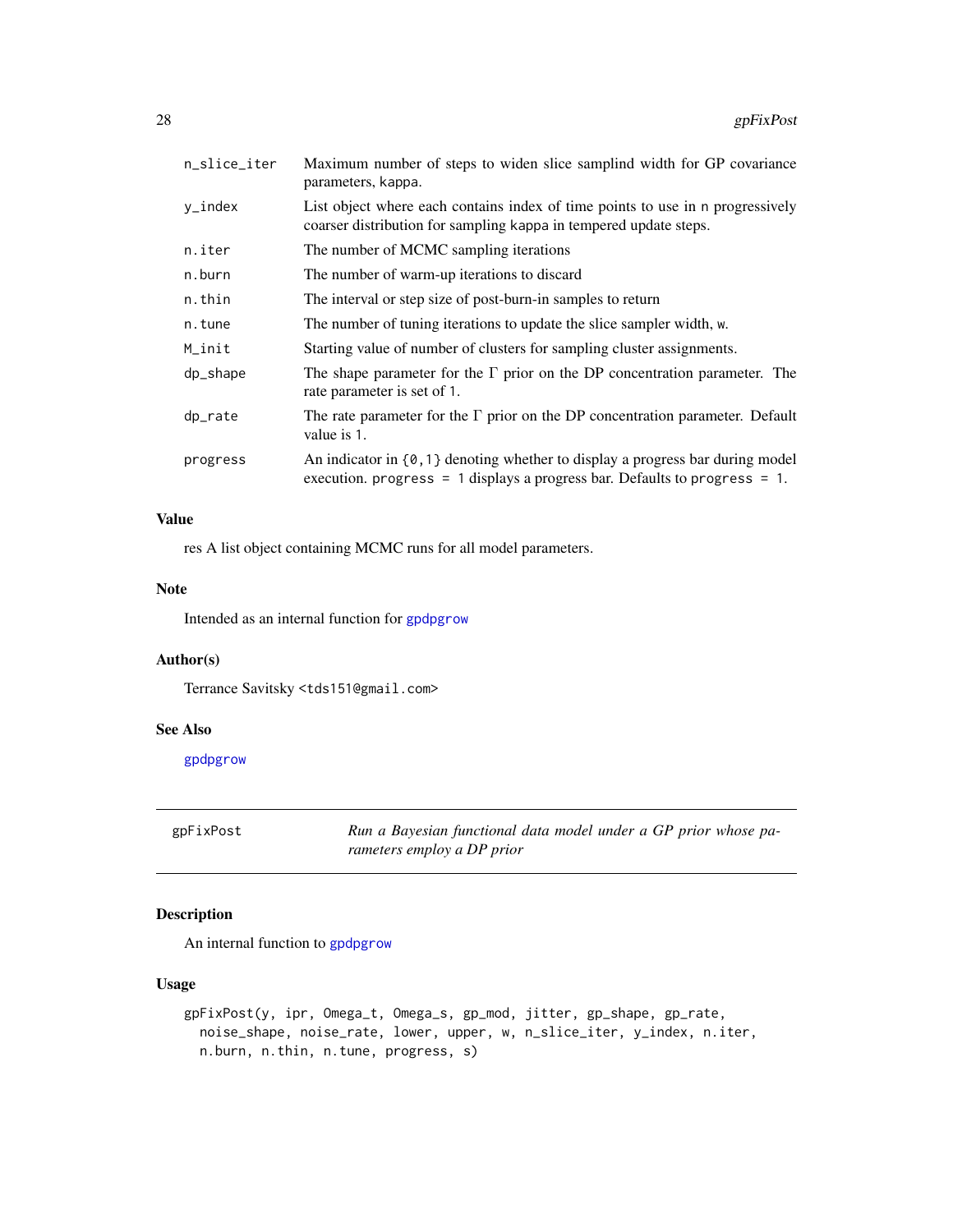# gpFixPost 29

# Arguments

| у            | An $N x T$ matrix of N observations of $T x 1$ functions                                                                                                                                                                                                                                                                                |
|--------------|-----------------------------------------------------------------------------------------------------------------------------------------------------------------------------------------------------------------------------------------------------------------------------------------------------------------------------------------|
| ipr          | An optional input vector of inclusion probabilities for each observation unit in<br>the case the observed data were acquired through an informative sampling de-<br>sign, so that unbiased inference about the population requires adjustments to the<br>observed sample. Defaults to $ipr = rep(1, nrow(y))$ indicating an iid sample. |
| Omega_t      | A $T \times T$ matrix of squared Euclidean distances for T time points                                                                                                                                                                                                                                                                  |
| Omega_s      | A list object of length $L_s$ , where each contains the $TxT$ matrix of Euclidean<br>distances associated to each seasonal covariance term.                                                                                                                                                                                             |
| gp_mod       | An L x 1 numeric vector denoting the selected covariance function for each of $\mathsf{L}$<br>terms. $gp_{mod} = 1$ is "rq". $gp_{mod} = 2$ is "se". $gp_{mod} = 3$ is "sn".                                                                                                                                                            |
| jitter       | Numeric value added to diagonals of GP covariance matrix to stabilize inversion.                                                                                                                                                                                                                                                        |
| gp_shape     | The shape parameter of the Gamma base distribution for the kappa_star loca-<br>tions used to sample the DP prior on the P GP covariance parameters, kappa, for<br>each experimental unit.                                                                                                                                               |
| gp_rate      | The rate parameter of the Gamma base distribution for the kappa_star locations<br>used to sample the DP prior on the P GP covariance parameters, kappa, for each<br>experimental unit.                                                                                                                                                  |
| noise_shape  | The shape parameter of the Gamma base distribution on tau_e, the model noise<br>precision parameter. Defaults to noise_shape = 3.                                                                                                                                                                                                       |
| noise_rate   | The rate parameter of the Gamma base distribution on tau_e, the model noise<br>precision parameter. Defaults to noise_rate = 1.                                                                                                                                                                                                         |
| lower        | Minimum in range of support for GP covariance parameters, kappa.                                                                                                                                                                                                                                                                        |
| upper        | Maximum in range of support for GP covariance parameters, kappa.                                                                                                                                                                                                                                                                        |
| W            | Tuning parameter for slice sampling interval width used for GP covariance pa-<br>rameters, kappa.                                                                                                                                                                                                                                       |
| n_slice_iter | Maximum number of steps to widen slice samplind width for GP covariance<br>parameters, kappa.                                                                                                                                                                                                                                           |
| y_index      | List object where each contains index of time points to use in n progressively<br>coarser distribution for sampling kappa in tempered update steps.                                                                                                                                                                                     |
| n.iter       | The number of MCMC sampling iterations                                                                                                                                                                                                                                                                                                  |
| n.burn       | The number of warm-up iterations to discard                                                                                                                                                                                                                                                                                             |
| n.thin       | The interval or step size of post-burn-in samples to return                                                                                                                                                                                                                                                                             |
| n.tune       | The number of tuning iterations to update the slice sampler width, w.                                                                                                                                                                                                                                                                   |
| progress     | An indicator in $\{0, 1\}$ denoting whether to display a progress bar during model<br>execution. progress = $1$ displays a progress bar. Defaults to progress = $1$ .                                                                                                                                                                   |
| s            | An integer vector inputting cluster membership structure if select $fix == TRUE$ .                                                                                                                                                                                                                                                      |

# Value

res A list object containing MCMC runs for all model parameters.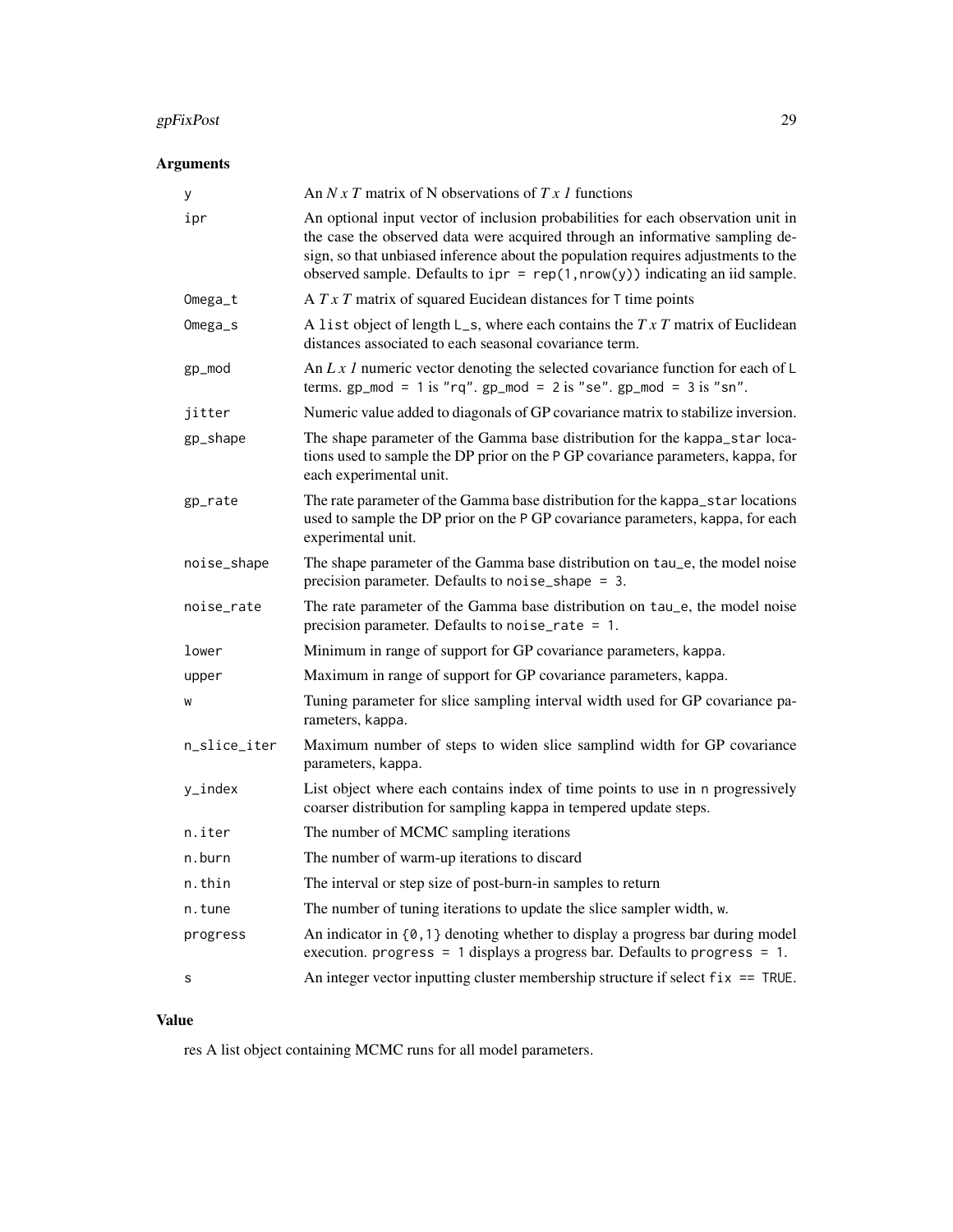# <span id="page-29-0"></span>Note

Intended as an internal function for [gpdpgrow](#page-22-1)

# Author(s)

Terrance Savitsky <tds151@gmail.com>

## See Also

[gpdpgrow](#page-22-1)

gpPost *Run a Bayesian functional data model under a GP prior whose parameters employ a DP prior*

# Description

An internal function to [gpdpgrow](#page-22-1)

#### Usage

```
gpPost(y, ipr, Omega_t, Omega_s, gp_mod, jitter, gp_shape, gp_rate, noise_shape,
 noise_rate, lower, upper, w, n_slice_iter, y_index, n.iter, n.burn, n.thin,
 n.tune, progress)
```

| y        | An $N x T$ matrix of N observations of $T x I$ functions                                                                                                                                                                                                                                                                                |
|----------|-----------------------------------------------------------------------------------------------------------------------------------------------------------------------------------------------------------------------------------------------------------------------------------------------------------------------------------------|
| ipr      | An optional input vector of inclusion probabilities for each observation unit in<br>the case the observed data were acquired through an informative sampling de-<br>sign, so that unbiased inference about the population requires adjustments to the<br>observed sample. Defaults to $ipr = rep(1, nrow(y))$ indicating an iid sample. |
| Omega_t  | A $T \times T$ matrix of squared Eucidean distances for T time points                                                                                                                                                                                                                                                                   |
| Omega_s  | A list object of length $L_s$ , where each contains the $TxT$ matrix of Euclidean<br>distances associated to each seasonal covariance term.                                                                                                                                                                                             |
| gp_mod   | An L x 1 numeric vector denoting the selected covariance function for each of $\mathsf{L}$<br>terms. $gp_{mod} = 1$ is "rq". $gp_{mod} = 2$ is "se". $gp_{mod} = 3$ is "sn".                                                                                                                                                            |
| jitter   | Numeric value added to diagonals of GP covariance matrix to stabilize inversion.                                                                                                                                                                                                                                                        |
| gp_shape | The shape parameter of the Gamma base distribution for the kappa_star loca-<br>tions used to sample the DP prior on the P GP covariance parameters, kappa, for<br>each experimental unit.                                                                                                                                               |
| gp_rate  | The rate parameter of the Gamma base distribution for the kappa_star locations<br>used to sample the DP prior on the P GP covariance parameters, kappa, for each<br>experimental unit.                                                                                                                                                  |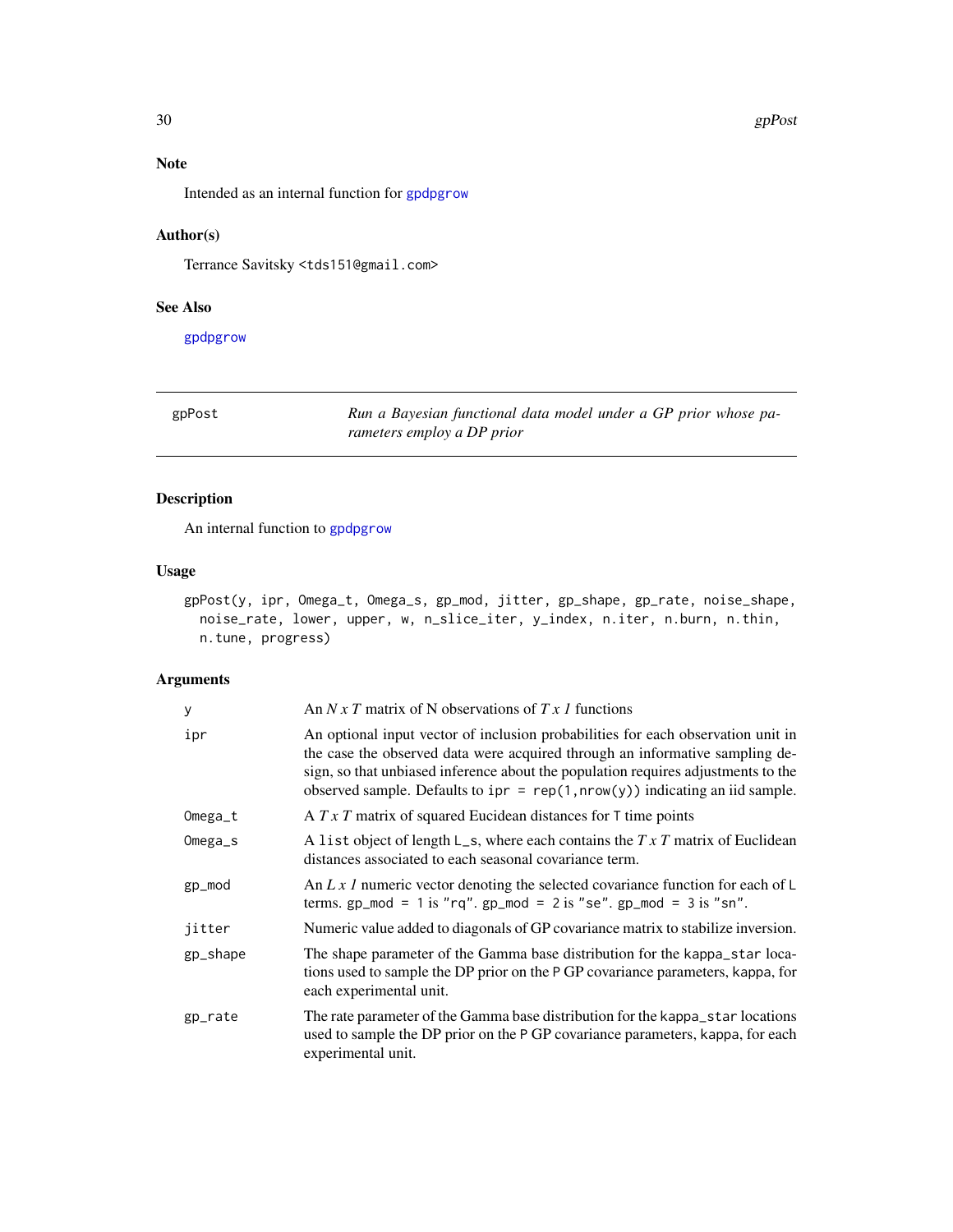<span id="page-30-0"></span>

| noise_shape  | The shape parameter of the Gamma base distribution on tau_e, the model noise<br>precision parameter. Defaults to noise_shape = $3$ .                                  |
|--------------|-----------------------------------------------------------------------------------------------------------------------------------------------------------------------|
| noise_rate   | The rate parameter of the Gamma base distribution on tau_e, the model noise<br>precision parameter. Defaults to noise_rate = $1$ .                                    |
| lower        | Minimum in range of support for GP covariance parameters, kappa.                                                                                                      |
| upper        | Maximum in range of support for GP covariance parameters, kappa.                                                                                                      |
| W            | Tuning parameter for slice sampling interval width used for GP covariance pa-<br>rameters, kappa.                                                                     |
| n_slice_iter | Maximum number of steps to widen slice samplind width for GP covariance<br>parameters, kappa.                                                                         |
| y_index      | List object where each contains index of time points to use in n progressively<br>coarser distribution for sampling kappa in tempered update steps.                   |
| n.iter       | The number of MCMC sampling iterations                                                                                                                                |
| n.burn       | The number of warm-up iterations to discard                                                                                                                           |
| n.thin       | The interval or step size of post-burn-in samples to return                                                                                                           |
| n.tune       | The number of tuning iterations to update the slice sampler width, w.                                                                                                 |
| progress     | An indicator in $\{0, 1\}$ denoting whether to display a progress bar during model<br>execution. progress = $1$ displays a progress bar. Defaults to progress = $1$ . |

#### Value

res A list object containing MCMC runs for all model parameters.

#### Note

Intended as an internal function for [gpdpgrow](#page-22-1)

## Author(s)

Terrance Savitsky <tds151@gmail.com>

# See Also

[gpdpgrow](#page-22-1)

<span id="page-30-1"></span>

| informative_plot | Plot credible intervals for parameters to compare ignoring with |  |
|------------------|-----------------------------------------------------------------|--|
|                  | weighting an informative sample                                 |  |

# Description

Uses as input the output object from the gpdpgrow() and gmrfdpgrow() functions.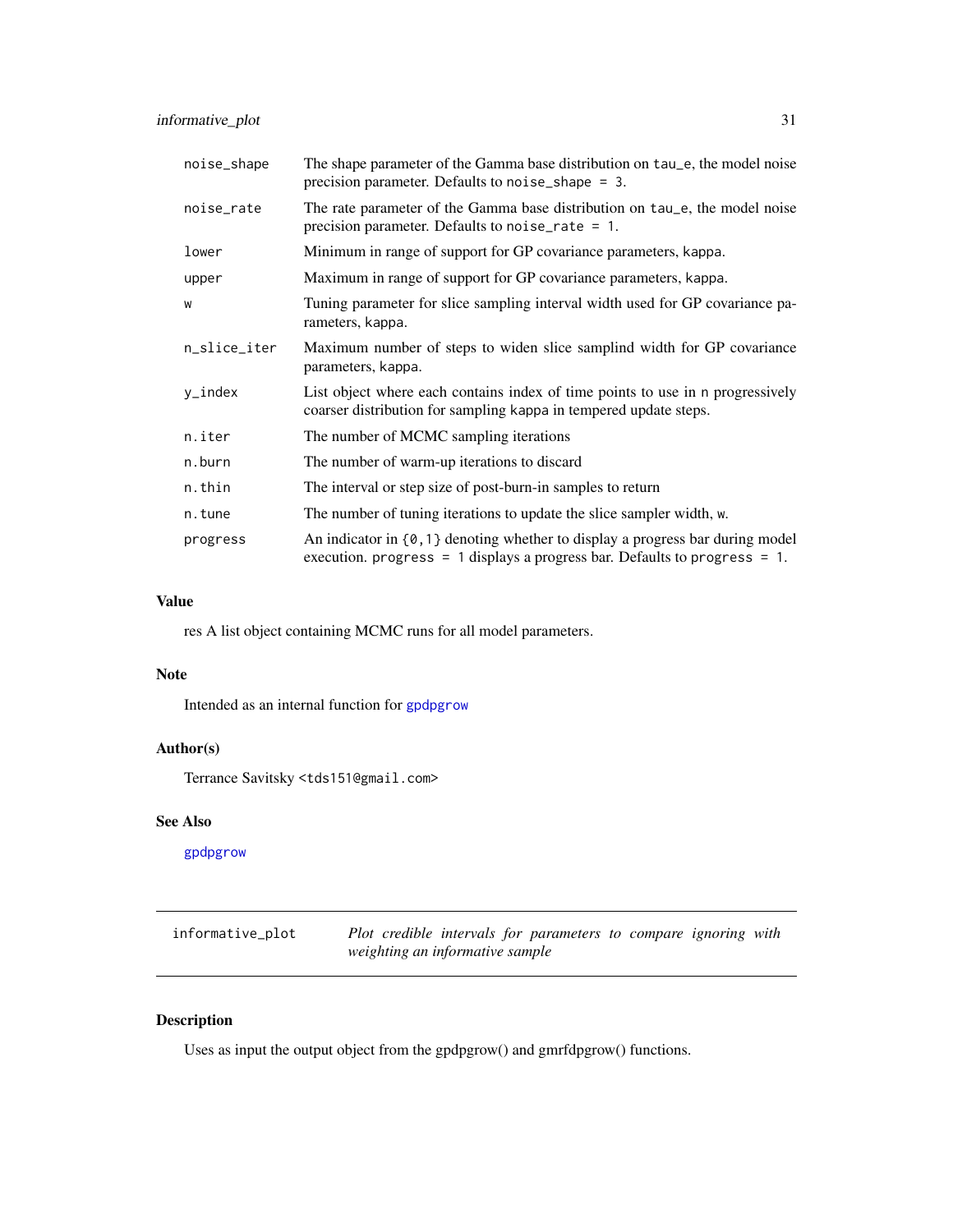# Usage

```
informative_plot(objects = NULL, objects_labels = c("ignore", "weight"),
 map = NULL, units_name = NULL, model = "gp", true_star = NULL,
 map_true = NULL)
```
# Arguments

| A list of objects, either all outputs from gpdpgrow(), or all from gmrfdpgrow().<br>objects includes a model estimated under ignoring the informativeness of the<br>sampling design and another that employs weighting to account for the informa-<br>tiveness. An additional object may be added to represent a separate "iid" (or non-<br>informative) sample from the same population, which will typically be available<br>if the dataset was generated as synthetic data using function, "gen_informative_sample()".                                        |
|------------------------------------------------------------------------------------------------------------------------------------------------------------------------------------------------------------------------------------------------------------------------------------------------------------------------------------------------------------------------------------------------------------------------------------------------------------------------------------------------------------------------------------------------------------------|
| objects_labels A character vector of length equal to objects that provides labels for each entry<br>in objects. Allowed entries in objects_labels are c("ignore", "weight", "iid"),<br>where "ignore" denotes a model that ignores the informativeness, while "weight"<br>denotes a model that employs sampling weights and "iid" denotes a model<br>run on a non-informative, iid sample from the same population. Defaults to<br>objects_labels = $c("ignore", "weight").$                                                                                     |
| A list matrices, where each entry is produced from cluster_plot(object)\$map.<br>It is comprised of unit labels and cluster assignments for each object in objects.<br>The length of map must be equal to the length of objects.                                                                                                                                                                                                                                                                                                                                 |
| The label in each "map" matrix for the observation units. Will be the same as<br>the units_name entry for the previously run, cluster_plot() function.                                                                                                                                                                                                                                                                                                                                                                                                           |
| A scalar character input indicating the estimation model for all of the entries in<br>objects. Allowable values for model are $c("gp", "gmrf").$ Defaults to model = "gp".                                                                                                                                                                                                                                                                                                                                                                                       |
| An optional, $P x M$ matrix, of true parameter location values, where $P$ denotes<br>the number of parameters per cluster and M denotes the number of clusters. For<br>example, in model = "gp" with a single, rational quadratic covariance, $P = 3$<br>and if there are 3 clusters, then $M = 3$ . For a model = "gmrf", with a single<br>covariance, $P = 1$ .                                                                                                                                                                                                |
| An optional data. frame object with n rows, the size of the informative sample<br>used for c("ignore", "weight") objects that maps the units_name to a true<br>cluster. map_true must have 2 columns (and the rest are ignored), one must<br>be named the same value as input for units_name. The second column must be<br>named, cluster. If the true values derive from running gen_informative_sample()<br>as the source of the true values, one may just input the map_obs data. frame that<br>is listed in the object returned by gen_informative_sample(). |
|                                                                                                                                                                                                                                                                                                                                                                                                                                                                                                                                                                  |

# Value

A list object containing the plot of estimated functions, faceted by cluster, and the associated data.frame object.

p.compare A ggplot2 plot object dat.compare A data.frame object used to generate p.compare.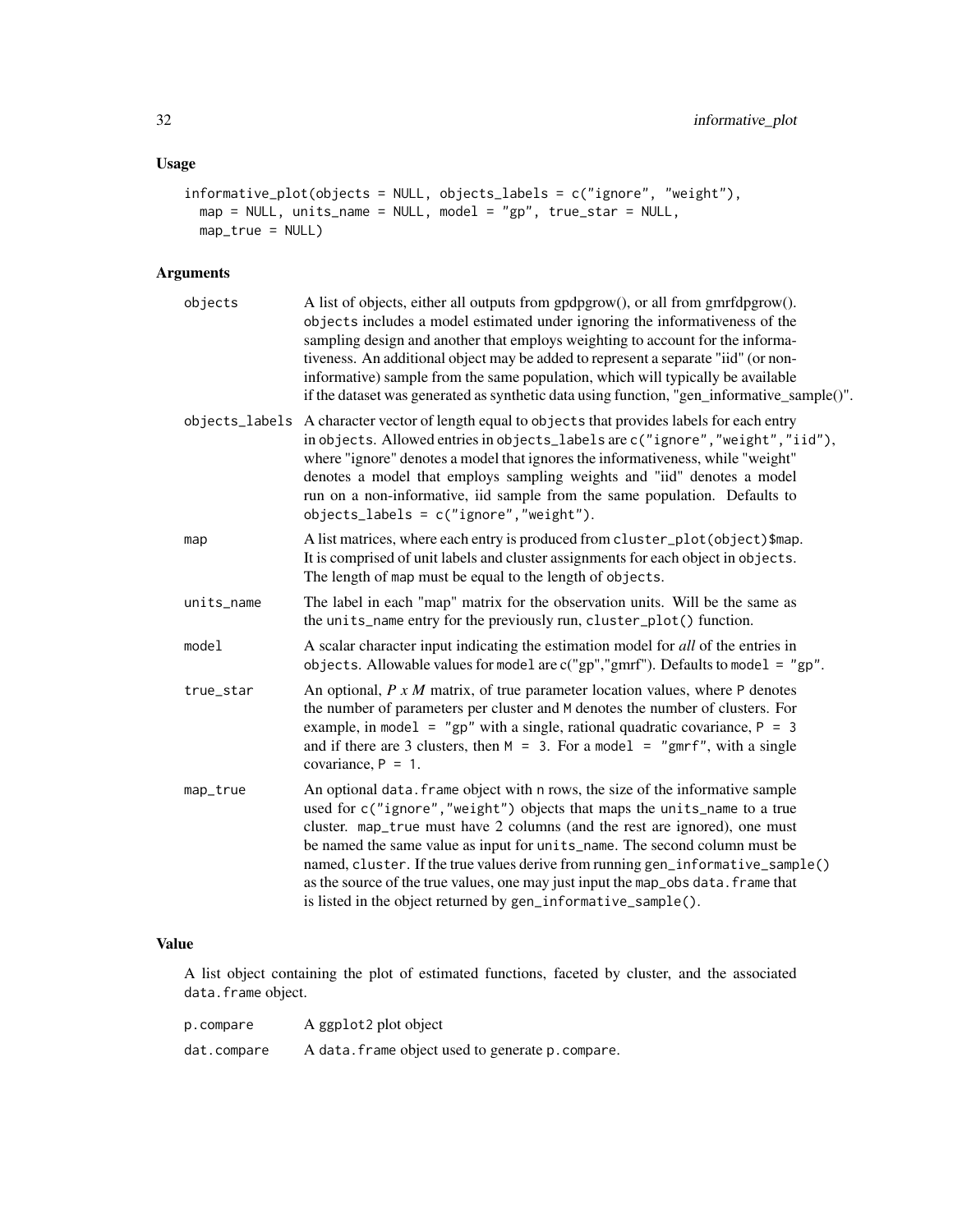## <span id="page-32-0"></span>informative\_plot 33

#### Author(s)

Terrance Savitsky <tds151@gmail.com>

#### See Also

[gpdpgrow](#page-22-1), [gmrfdpgrow](#page-14-1)

# Examples

```
## Not run:
library(growfunctions)
## use gen_informative_sample() to generate an
## N X T population drawn from a dependent GP
## By default, 3 clusters are used to generate
## the population.
## A single stage stratified random sample of size n
## is drawn from the population using I = 4 strata.
## The resulting sample is informative in that the
## distribution for this sample is
## different from the population from which
## it was drawn because the strata inclusion
## probabilities are proportional to a feature
## of the response, y (in the case, the variance.
## The stratified random sample over-samples
## large variance strata).
## (The user may also select a 2-stage
## sample with the first stage
## sampling "blocks" of the population and
## the second stage sampling strata within blocks).
dat_sim <- gen_informative_sample(N= 10000,
                              n = 500, T = 5,
                              noise_to_signal = 0.1)
y_obs <- dat_sim$y_obs
T <- ncol(y_obs)
an informative sampling design that inputs inclusion
probabilities, ipr
res_gp_w <- gpdpgrow(y = y_obs,
                             ipr = dat_sim$map_obs$incl_prob,
                             n.iter = 5, n.burn = 2,
                             n. thin = 1, n. tune = 0)
and fit vs. data for experimental units
fit_plots_w <- cluster_plot( object = res_gp_w,
                         units_name = "establishment",
                          units_label = dat_sim$map_obs$establishment,
                          single_unit = FALSE, credible = TRUE )
## estimate parameters ignoring sampling design
res_gp_i <- gpdpgrow(y = y_obs,
                             n.iter = 5, n.burn = 2,n. thin = 1, n. tune = 0)
```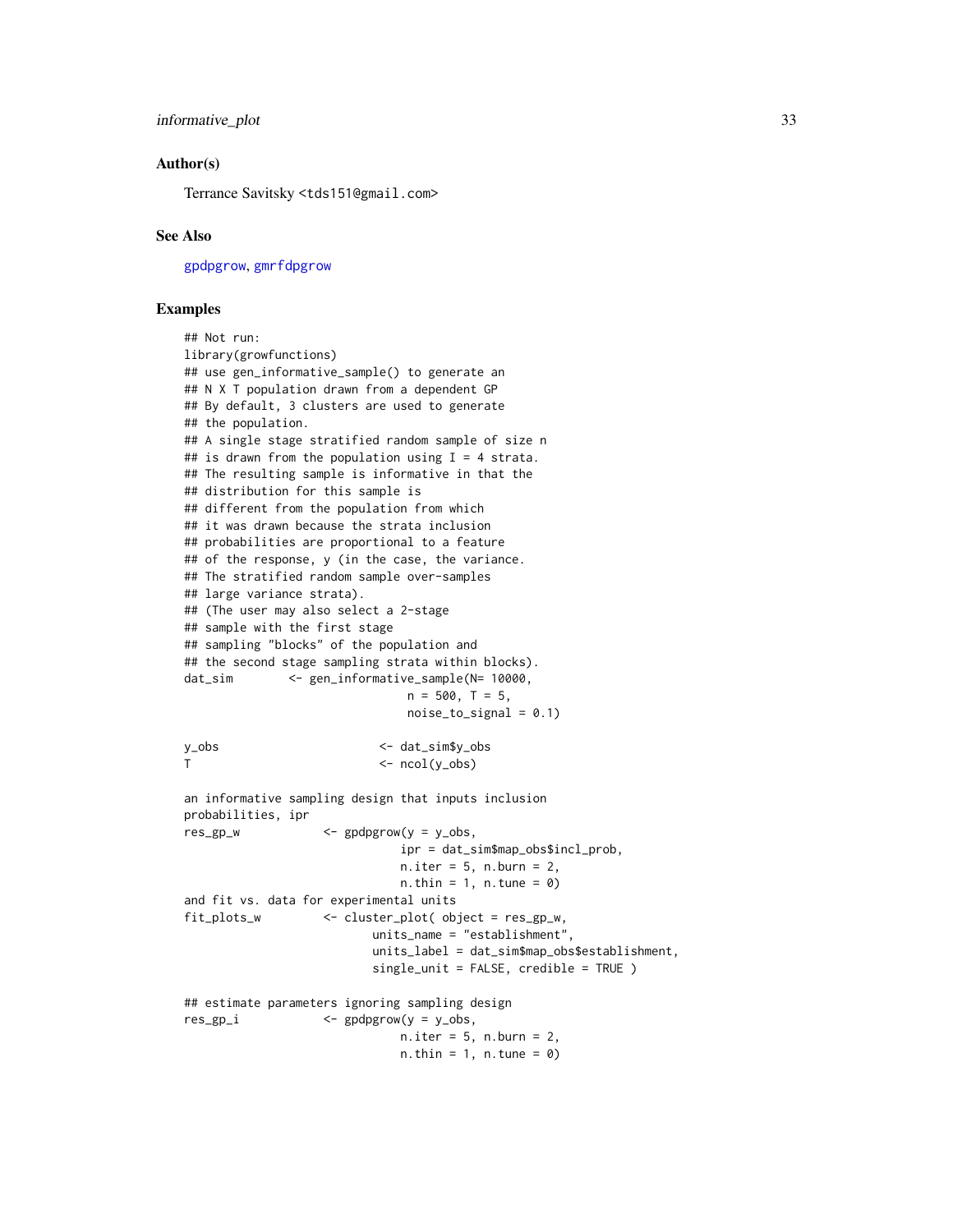```
## plots of estimated functions, faceted by cluster and fit vs.
## data for experimental units
fit_plots_i <- cluster_plot( object = res_gp_i,
                                 units_name = "establishment",
                                 units_label = dat_sim$map_obs$establishment,
                                 single_unit = FALSE, credible = TRUE )
## We also draw an iid (non-informative, exchangeable)
## sample from the same population to
## compare estimation results to our weighted
## (w) and unweighted/ignoring (i) models
## estimate parameters under an iid sampling design
res_gp_iid <- gpdpgrow(y = dat_sim$y_iid,
                            n.iter = 5, n.burn = 2,n. thin = 1, n. tune = 0)
## plots of estimated functions, faceted by cluster and
## fit vs. data for experimental units
fit_plots_iid <- cluster_plot( object = res_gp_iid,
                        units_name = "establishment",
                        units_label = dat_sim$map_iid$establishment,
                        single_unit = FALSE, credible = TRUE )
## compare estimations of covariance parameter credible
## intervals when ignoring informativeness vs.
## weighting to account for informativeness
objects <- map <- vector("list",3)
objects[[1]] <- res_gp_i
objects[[2]] <- res_gp_iid
objects[[3]] <- res_gp_w
map[[1]] <- fit_plots_i$map
map[[2]] <- fit_plots_iid$map
map[[3]] <- fit_plots_w$map
objects_labels <- c("ignore","iid","weight")
parms_plots_compare <- informative_plot( objects = objects,
                             objects_labels = objects_labels,
                             map = map, units_name = "establishment",
                             model = "gp",true_star = dat_sim$theta_star,
                             map_true = dat_sim$map_obs)
```
## End(Not run)

<span id="page-33-1"></span>MSPE *Compute normalized mean squared prediction error based on accuracy to impute missing data values*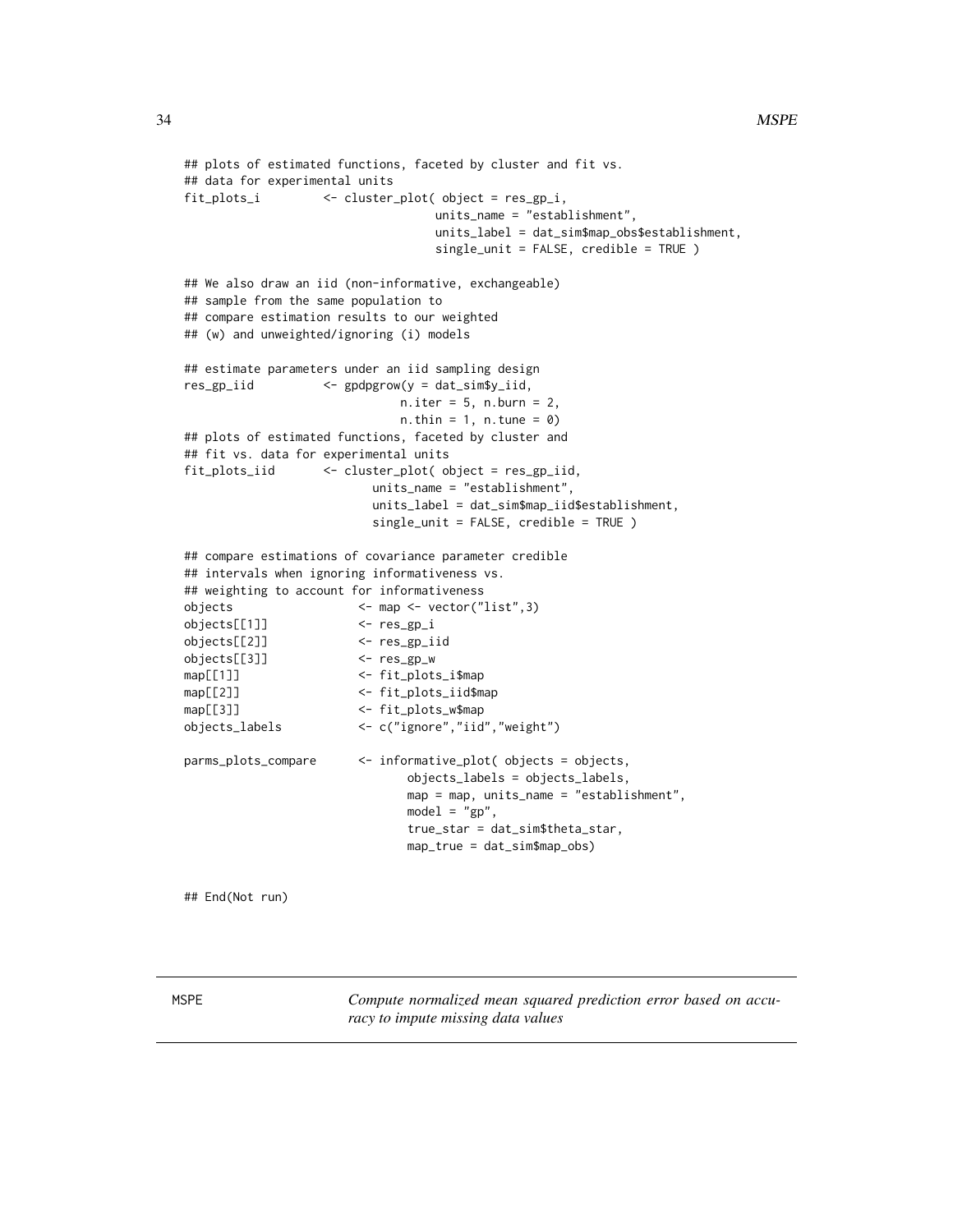#### <span id="page-34-0"></span> $MSPE$  35

# Description

Uses as input the output object from the gpdpgrow() and gmrfdpgrow() functions.

#### Usage

MSPE(object, y\_true, pos)

#### Arguments

| object | A gpdpgrow or gmrfdpgrow object.                                                         |
|--------|------------------------------------------------------------------------------------------|
| v_true | An $N \times T$ numeric matrix of test set values.                                       |
| pos    | An N $\times$ T matrix with all entries either 0 or 1, where a 1 indexes a missing entry |
|        | or test point in y_true.                                                                 |

#### Value

A list object containing various MSPE fit statistics that measure the accuracy of of predicting the values in y\_true indexed by pos.

| SSE         | Sum of squared errors based on $full \, N \times T$ , $y$ _true - $y$ _hat.                                                                           |
|-------------|-------------------------------------------------------------------------------------------------------------------------------------------------------|
| MSE.        | Mean squared error computed from SSE.                                                                                                                 |
| RMSE        | Square root of MSE.                                                                                                                                   |
| SSPE        | Sum of squared prediction error based on missing values.                                                                                              |
| <b>MSPE</b> | Mean squared prediction error based on missing values.                                                                                                |
| nMSPE       | Mean squared prediction error based on missing values that is normalized by the<br>variance of the test observations to produce a value in $[0, 1]$ . |
| RMSPE       | Square root of MSPE.                                                                                                                                  |
|             |                                                                                                                                                       |

# Author(s)

Terrance Savitsky <tds151@gmail.com>

# See Also

[gpdpgrow](#page-22-1), [gmrfdpgrow](#page-14-1)

# Examples

```
{
library(growfunctions)
```

```
## load the monthly employment count data for a collection of
## U.S. states from the Current
## Population Survey (cps)
data(cps)
## subselect the columns of N x T, y, associated with
## the years 2009 - 2013
## to examine the state level employment
```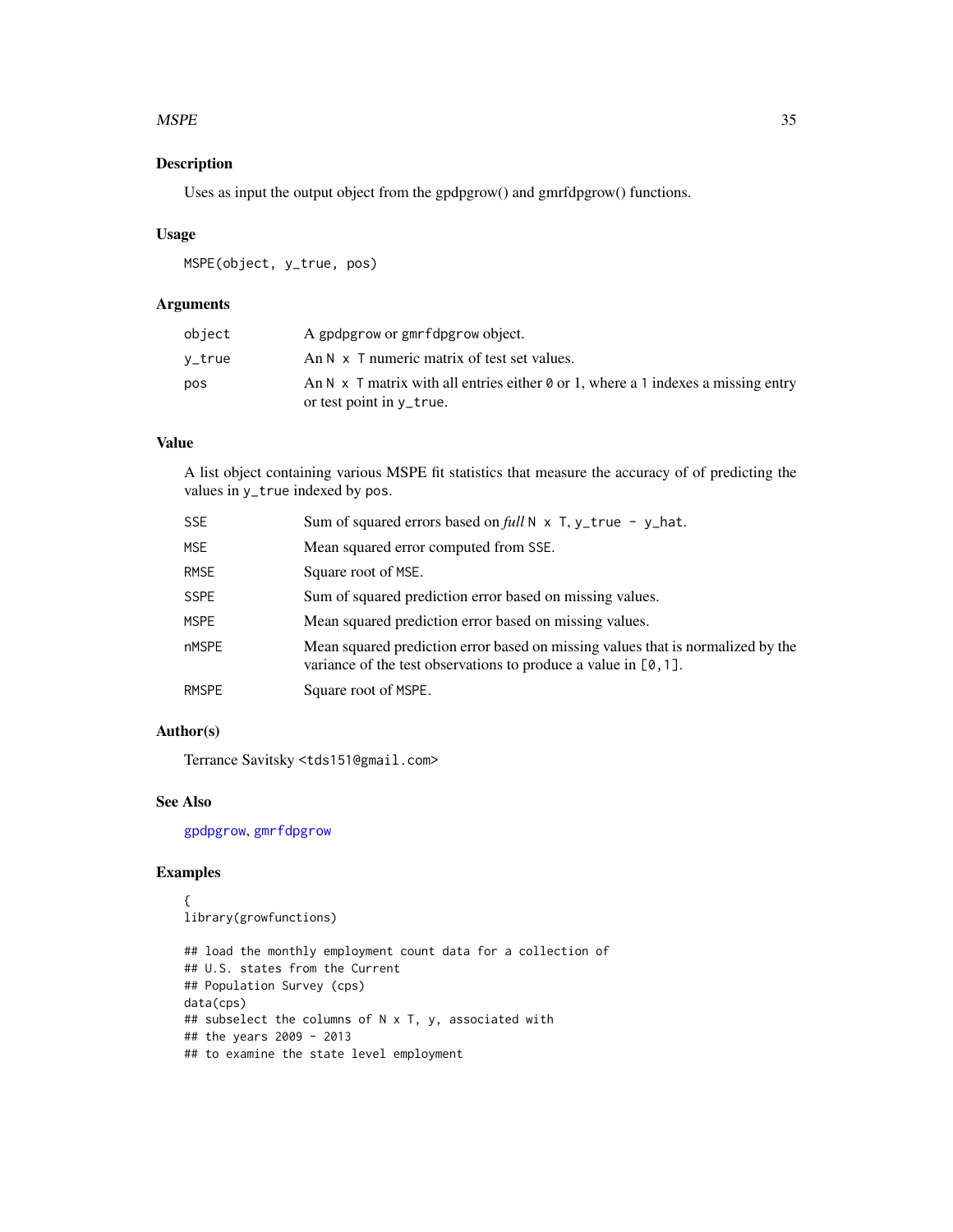```
## levels during the "great recession"
y_short <- cps$y[,(cps$yr_label %in% c(2009:2013))]
## dimensions
T <- ncol(y_short) ## time points per unit
N <- nrow(y_short) ## number of units
## Demonstrate estimation of intermittent missing data
## from posterior predictive distribution by randomly
## selecting 10 percent of entries in y_short and
## setting them to NA.
## randomly assign missing positions in y.
## assume every unit has equal number of
## missing positions
## randomly select number of missing
## observations for each unit
m_factor \leq -1M <- floor(m_factor*N*T)
m_vec <- rep(floor(M/N),N)
if( sum(m\_vec) < M )
{
   m_{\text{left}} <- M - sum(m_vec)
   pos_i <- sample(1:N, m_left,
                              replace = FALSE)
    m\_vec[pos_i] <-m\_vec[pos_i] + 1} # end conditional statement on whether all
 # missing cells allocated
 # randomly select missing
 # positions for each unit
pos <- matrix(0,N,T)
for( i in 1:N )
{
    \text{sel}_{\text{ij}} <- sample(3:(T-3), m_vec[i],
                         replace = FALSE)
                         ## avoid edge effects
   pos[i,sel_ij] <- 1
}
## configure N x T matrix, y_obs, with 10 percent missing
## observations (filled with NA)
## to use for sampling. Entries in y_short
## that are set to missing (NA) are
## determined by entries of "1" in the
## N x T matrix, pos.
y_obs <- y_short
y_obs[pos == 1] <- NA
## Conduct dependent GP model estimation under
## missing observations in y_obs.
## We illustrate the ability to have multiple
## function or covariance terms
```

```
## by seting gp_cov = c("se","sn"), which indicates
```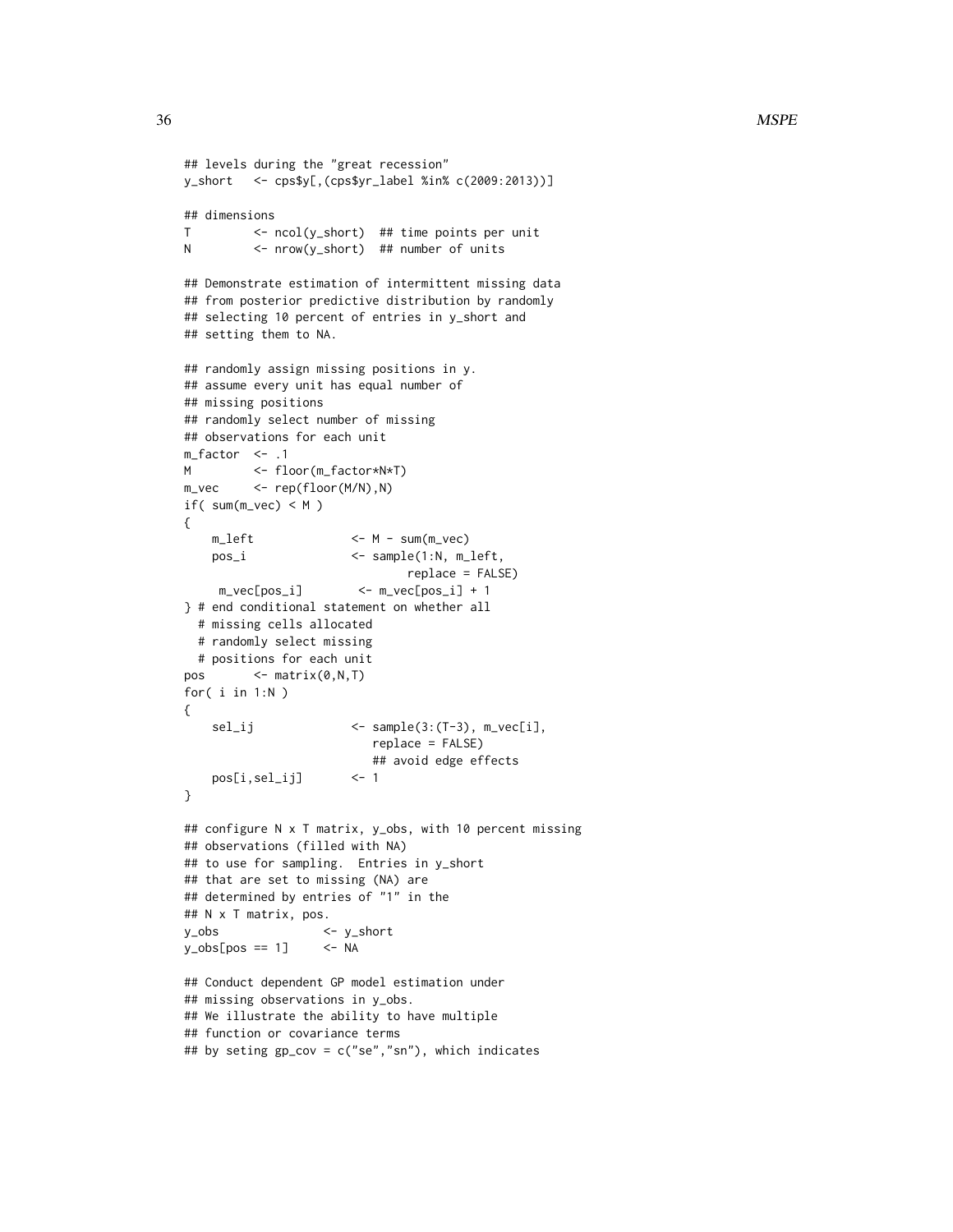```
## the first term is a
## squared exponential ("se") trend covariance term
## and the "sn" is a seasonality
## term. The setting, sn_order = 4, indicates the
## length scale of the seasonality
## term is 4 month. The season term is actually
## "quasi" seasonal, in that the
## seasonal covariance kernel is multiplied by a
## squared exponential, which allows
## the pattern of seasonality to evolve over time.
res_gp_2 <- gpdpgrow(y = y_obs,
                                 gp_cov=c("se","sn"),
                                 sn\_order = 4,
                                 n.iter = 10,
                                 n.burn = 4,
                                 n.thin = 1,
                                 n.tune = 0)## 2 plots of estimated functions: 1. faceted by cluster and fit;
## 2. data for experimental units.
## for a group of randomly-selected functions
fit_plots_gp_2 <- cluster_plot( object = res_gp_2,
                                     units_name = "state",
                                     units_label = cps$st,
                                     single_unit = TRUE,
                                     credible = TRUE )
## Compute out-of-sample fit statistic, normalized mean-square
## prediction error (MSPE)
## The normalized MSPE will take the predicted values
## for the entries in y_short purposefully
## set to NA and will subtract them from the known true
## values in y_short (and square them).
## This MSE on predicted (test) data is then
## divided by the variance of the test observations
## to output something akin to a percent error.
( nmspe_gp <- MSPE(res_gp_2, y_short, pos)$nMSPE )
}
```
plot\_cluster *Plot estimated functions, facetted by cluster numbers, for a known clustering*

#### Description

An internal function of the growfunctions package.

#### Usage

```
plot_cluster(y, H, sort = FALSE, sample_rate = 0.05, y.axis.label = NULL,
  smoother = TRUE, fade = 0.2, cluster_order = NULL, plot_render = TRUE)
```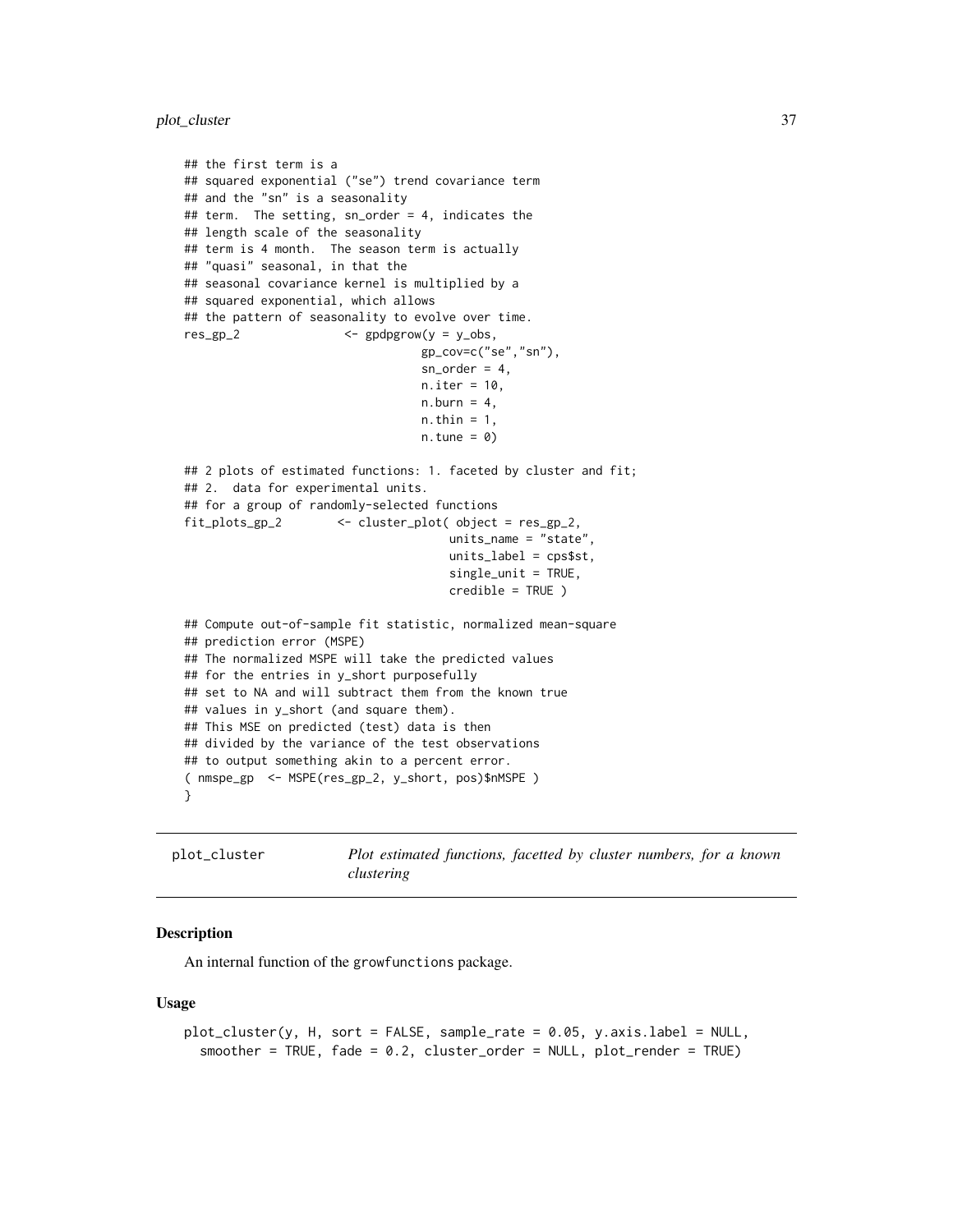# <span id="page-37-0"></span>Arguments

| y             | An $N \times T$ matrix for a collection of functions.                                                                                                                |
|---------------|----------------------------------------------------------------------------------------------------------------------------------------------------------------------|
| H             | An N $\times$ 1 with entries in 1, , M of cluster assignments for the N units of y<br>under a known clustering.                                                      |
| sort          | An optional boolean input on whether to sort the cluster-indexed plot panels of<br>function by size of cluster. Defaults sort $=$ FALSE.                             |
| sample_rate   | An optional numeric value in $(0,1]$ indicating percent of functions to randomly<br>sample within each cluster to address over-plotting. Defaults to 1.              |
| y.axis.label  | An optional text label for y-axis. Defaults to "function values".                                                                                                    |
| smoother      | An optional scalar boolean input indicating whether to co-plot a smoother line<br>through the functions in each cluster.                                             |
| fade          | An optional numeric input in $(0,1)$ indicating the degree of fading to apply to<br>the plots of functions in each cluster-indexed panel. Defaults to fade = $0.2$ . |
| cluster_order | An optional numeric vector of length M, the number of clusters, indicating the<br>order, from-to-right, for plotting the cluster-indexed panels.                     |
| plot_render   | An optional boolean input indicating whether to render the plot. Defaults to<br>$plot$ render = TRUE.                                                                |

# Value

A list object containing the plot of estimated functions, faceted by cluster, and the associated data.frame object.

| p.basis | A ggplot2 plot object                                                    |
|---------|--------------------------------------------------------------------------|
| map     | A data. frame object listing the unit and associated cluster membership. |

# Author(s)

Terrance Savitsky <tds151@gmail.com>

#### See Also

[gpdpgrow](#page-22-1), [gmrfdpgrow](#page-14-1)

<span id="page-37-1"></span>

| predict_functions | Use the model-estimated covariance parameters from gpdpgrow() or |
|-------------------|------------------------------------------------------------------|
|                   | gmrdpgrow to predict the function at future time points.         |

# Description

This is the generic predict\_functions method. See the following functions for the details about different data structures: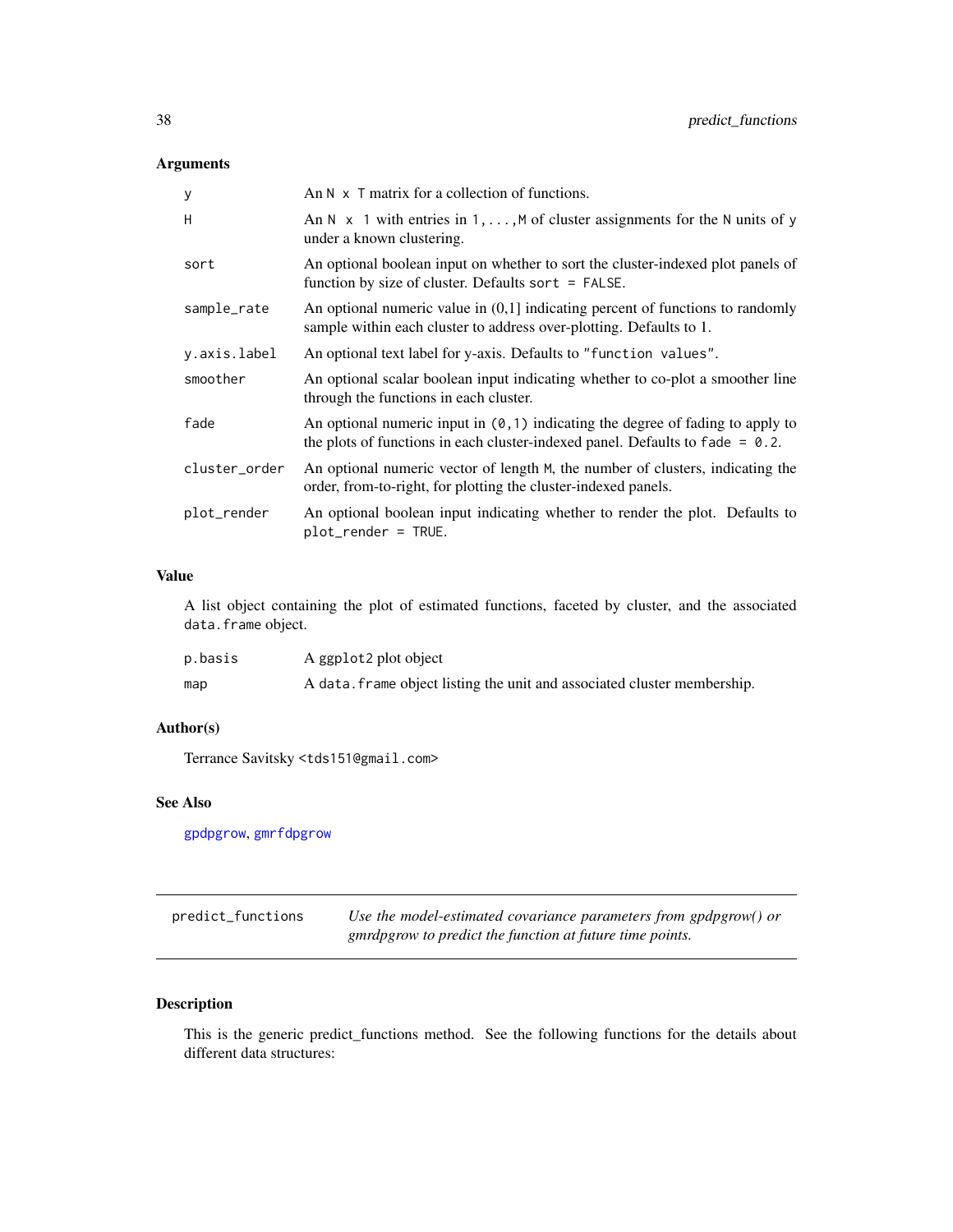#### <span id="page-38-0"></span>Usage

predict\_functions(object, J, ...)

#### Arguments

| object                  | Object of class gpdpgrow orgmrfdpgrow().                                                                    |
|-------------------------|-------------------------------------------------------------------------------------------------------------|
|                         | Scalar denoting number of draws to take from posterior predictive for each unit.<br>Defaults to $J = 500$ . |
| $\cdot$ $\cdot$ $\cdot$ | further arguments passed to or from other methods.                                                          |

#### Details

- [predict\\_functions.gpdpgrow](#page-39-1) for objects of class gpdpgrow
- [predict\\_functions.gmrfdpgrow](#page-38-1) for objects of class gmrfdpgrow

#### <span id="page-38-1"></span>predict\_functions.gmrfdpgrow

*Use the model-estimated iGMRF precision parameters from gmrfdpgrow() to predict the iGMRF function at future time points. Inputs the* gmrfdpgrow *object of estimated parameters.*

#### Description

A companion function to [gmrfdpgrow](#page-14-1)

#### Usage

```
## S3 method for class 'gmrfdpgrow'
predict_functions(object, J = 500, T_test, ...)
```
#### **Arguments**

| object               | Object of class gmr fdpgrow returned from model run of gmr fdpgrow()                                                                   |
|----------------------|----------------------------------------------------------------------------------------------------------------------------------------|
| J                    | Scalar denoting number of draws to take from posterior predictive for each unit.<br>Defaults to $J = 500$ .                            |
| $T_{\rm \perp}$ test | The number of equally-spaced time points to predict the iGMRF functions ahead<br>of of the functions estimated at T_train time points. |
|                      | further arguments passed to or from other methods.                                                                                     |

# Value

out A list object containing containing two matrices; the first is a P x ( $N<sup>*</sup>T$ ) matrix of predicted function values for each of P sampled iterations. N is slow index and denotes the number of experimental units. The second matrix is an N x T average over the P sampled draws, composed in Rao-Blackwellized fashion.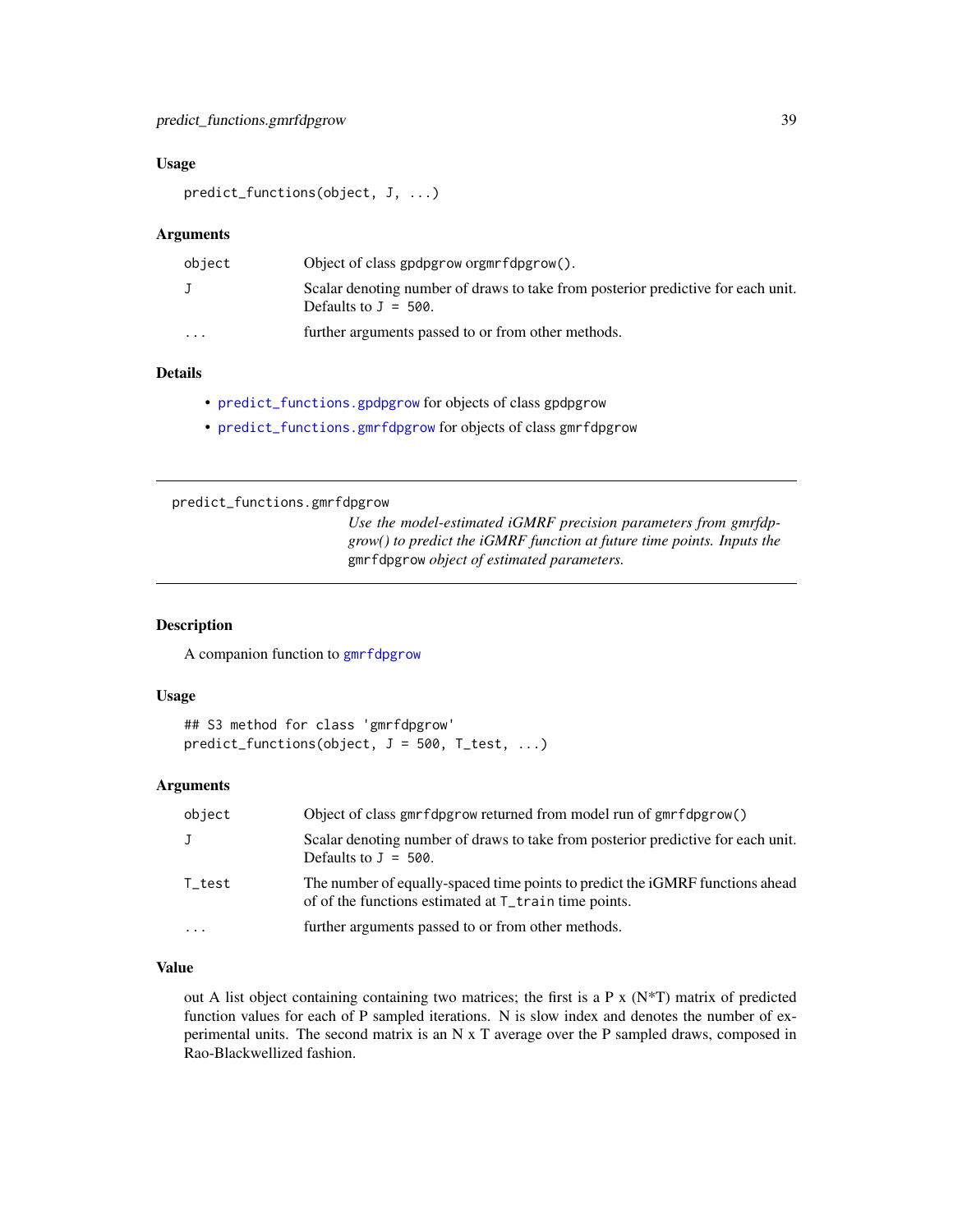Intended as a companion function for [gmrfdpgrow](#page-14-1) for prediction

#### Author(s)

Terrance Savitsky <tds151@gmail.com>

#### See Also

[gmrfdpgrow](#page-14-1)

#### Examples

```
## Not run:
library(growfunctions)
data(cps)
y_short <- cps$y[,(cps$yr_label %in% c(2010:2013))]
t_train <- ncol(y_short)
N <- nrow(y_short)
t\_test <- 4
## Model Runs
res\_gmrf = gmrfdpgrow(y = y\_short,q_{\text{order}} = c(2, 4),
                              q_ttype = c("tr","sn"),
                              n.iter = 100,
                              n.burn = 50,
                              n.thin = 1)
## Prediction Model Runs
T_{\text{test}} <- 4
pred_gmrf <- predict_functions( object = res_gmrf,
                                   J = 1000,T_test = T_test)
## plot estimated and predicted functions
plot_gmrf <- predict_plot(object = pred_gmrf,
                              units_label = cps$st,
                              single_unit = TRUE,
                             credible = FALSE)
## End(Not run)
```
<span id="page-39-1"></span>predict\_functions.gpdpgrow

*Use the model-estimated GP covariance parameters from gpdpgrow() to predict the GP function at future time points. Inputs the* gpdpgrow *object of estimated parameters.*

<span id="page-39-0"></span>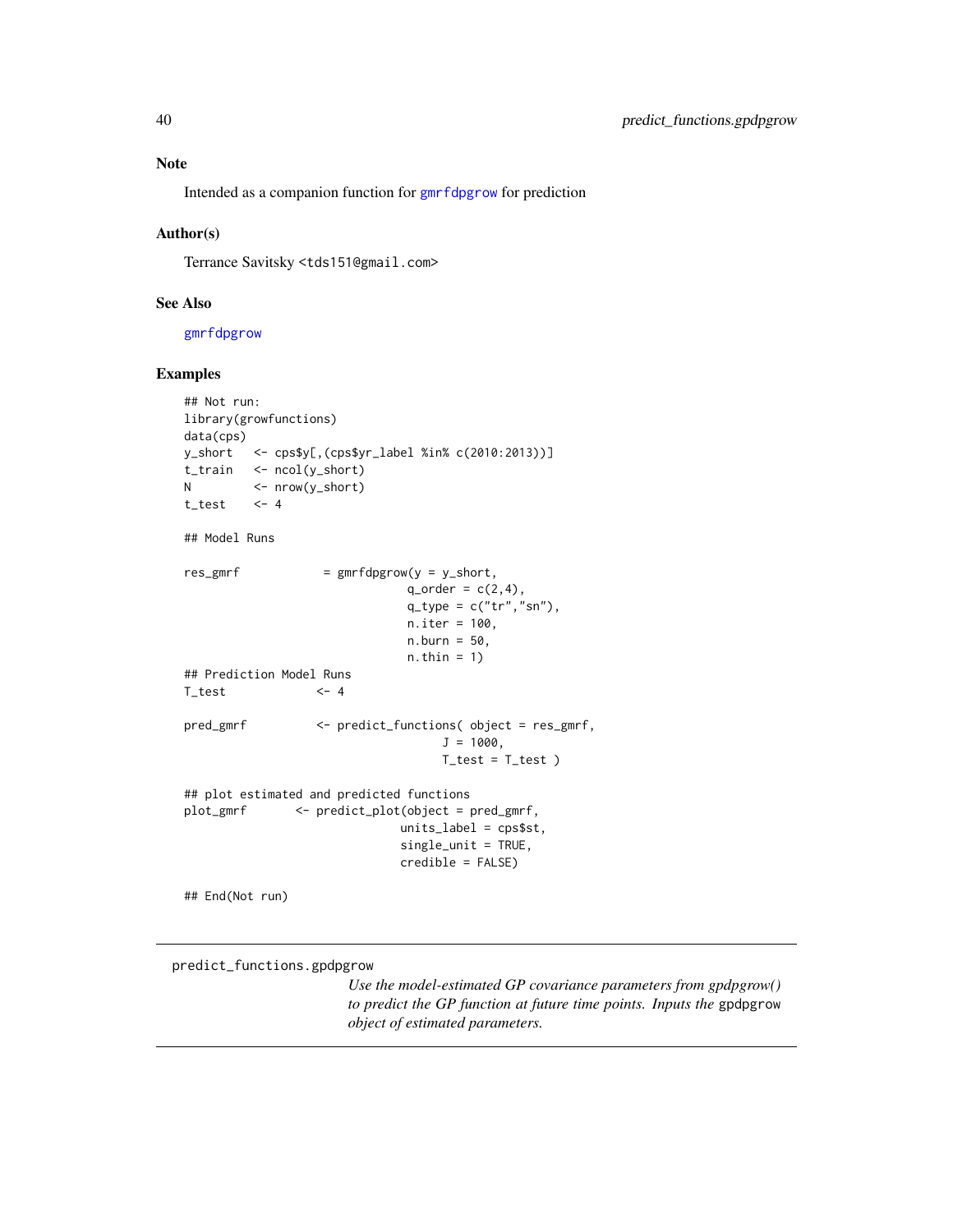# <span id="page-40-0"></span>Description

A companion function to [gpdpgrow](#page-22-1)

#### Usage

```
## S3 method for class 'gpdpgrow'
predict_functions(object, J = 500, test_times,
  time\_points = NULL, sn\_order = NULL, ...
```
# Arguments

| object      | Object of class gpdpgrow returned from model run of gpdpgrow()                                                                                                                                                                                                                                               |
|-------------|--------------------------------------------------------------------------------------------------------------------------------------------------------------------------------------------------------------------------------------------------------------------------------------------------------------|
| J           | Scalar denoting number of draws to take from posterior predictive for each unit.<br>Defaults to $J = 500$ .                                                                                                                                                                                                  |
| test_times  | A numeric vector holding test times at which to predict GP function values Will<br>use the estimated covariance parameters from the training data to predict func-<br>tions at the test_times for the N observation units.                                                                                   |
| time_points | Inputs a vector of common time points at which the collections of functions<br>were observed (with the possibility of intermittent missingness). The length of<br>time_points should be equal to the number of columns in the data matrix, y.<br>Defaults to time_points = $1:ncol(y)$ .                     |
| sn_order    | An integer vector of length, L_s, equal to the number of seasonal terms. Conveys<br>the order of the seasonality for each term on the scale of T; for example, if T is<br>dimensioned in months, and one wishes to model quarterly seasonality, then the<br>applicable seasonality term would be of order 3. |
| $\ddots$ .  | further arguments passed to or from other methods.                                                                                                                                                                                                                                                           |

# Value

out A list object containing containing two matrices; the first is a K x  $(N^*T)$  matrix of predicted function values for each of K sampled iterations. N is slow index and denotes the number of experimental units. The second matrix is an N x T average over the K sampled draws, composed in Rao-Blackwellized fashion.

# Note

Intended as a companion function for [gpdpgrow](#page-22-1) for prediction

## Author(s)

Terrance Savitsky <tds151@gmail.com>

## See Also

[gpdpgrow](#page-22-1)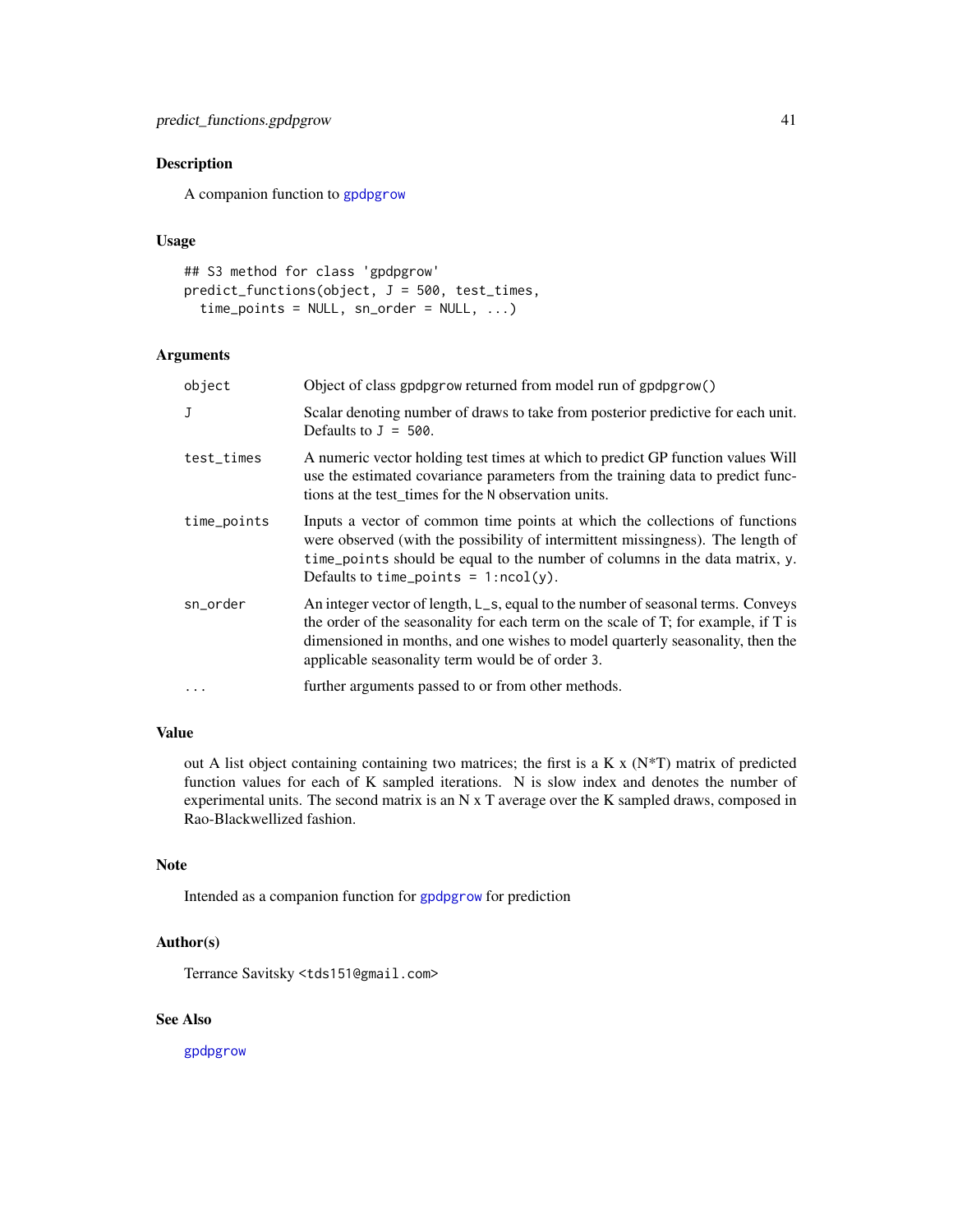#### Examples

```
## Not run:
library(growfunctions)
data(cps)
y_short <- cps$y[,(cps$yr_label %in% c(2010:2013))]
t_train <- ncol(y_short)
N <- nrow(y_short)
t_{\text{test}} \leq 4## Model Runs
res\_gp = gpdpgrow(y = y_short
                           n.iter = 50,
                           n.burn = 25,
                           n.thin = 1,
                           n.tune = 0)## Prediction Model Runs
T_{\text{test}} <- 4
T_yshort <- ncol(y_short)
pred_gp <- predict_functions( object = res_gp,
                     test_times = (T_yshort+1):(T_yshort+T_test) )
## plot estimated and predicted functions
plot_gp <- predict_plot(object = pred_gp,
                             units_label = cps$st,
                             single_unit = FALSE,
                             credible = TRUE)
## End(Not run)
```
<span id="page-41-1"></span>predict\_plot *Plot estimated functions both at estimated and predicted time points with 95% credible intervals.*

#### Description

Uses as input the output object from the gpdpgrow.predict() and gmrfdpgrow.predict() methods.

#### Usage

```
predict_plot(object = NULL, units_label = NULL, type_label = c("fitted",
  "predicted"), time_points = NULL, date_label = NULL,
  x.axis.label = NULL, y.axis.label = NULL, single_unit = FALSE,
 credible = TRUE)
```
#### Arguments

object A gpdpgrow.predict or gmrfdpgrow.predict object, obtained from predict\_functions(object,...

<span id="page-41-0"></span>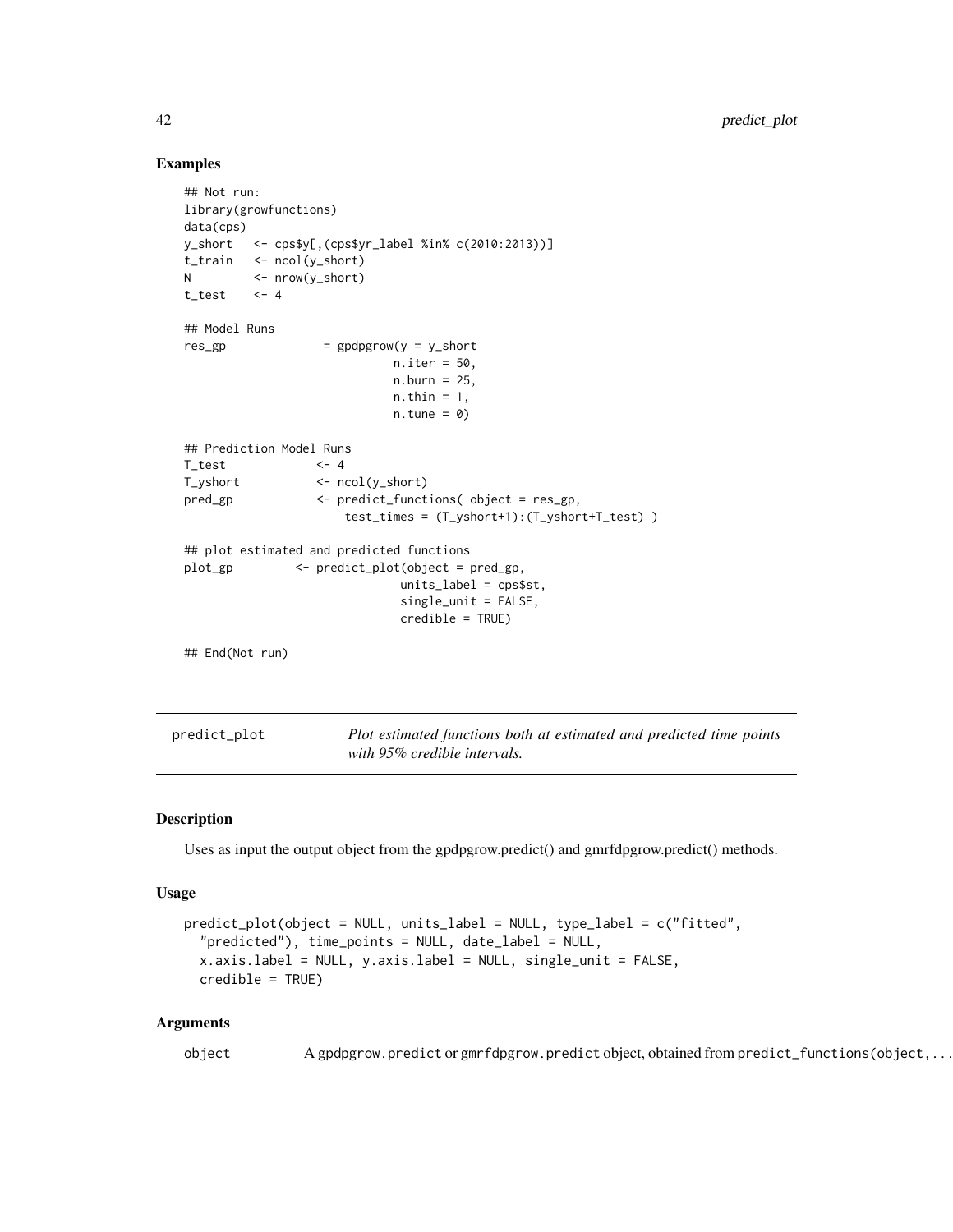<span id="page-42-0"></span>

| units_label  | A vector of labels to apply to experimental units with length equal to the number<br>of unique units. Defaults to sequential numeric values as input with data, y.                                                                                                                                                                                                                                                                                                                                                                                                                                  |
|--------------|-----------------------------------------------------------------------------------------------------------------------------------------------------------------------------------------------------------------------------------------------------------------------------------------------------------------------------------------------------------------------------------------------------------------------------------------------------------------------------------------------------------------------------------------------------------------------------------------------------|
| type_label   | A character vector assigning a "fitted" or "predicted label for the time_points<br>input. Defaults to type_label = $c("fitted", "predicted").$                                                                                                                                                                                                                                                                                                                                                                                                                                                      |
| time_points  | A list input of length 2 with each entry containing a numeric vector of times -<br>one for the observed times for the set of "fitted" functions and the other denotes<br>time values at which "predicted" values were rendered for the functions. This<br>input variable only applies to gpdpgrow objects and not gmrfdpgrow objects<br>because the latter covariance structure is based on adjacency for equally-spaced<br>time points. Defaults to 1: T_train for the list entry pointed to "fitted" and<br>$(T_{train+1})$ : $(T_{train + T_{test}})$ for the list entry pointed to "predicted". |
| date_label   | A vector of Date values for labeling the x-axis tick marks. Defaults to $1: T$ .                                                                                                                                                                                                                                                                                                                                                                                                                                                                                                                    |
| x.axis.label | Text label for x-axis. Defaults to "time".                                                                                                                                                                                                                                                                                                                                                                                                                                                                                                                                                          |
| y.axis.label | Text label for y-axis. Defaults to "function values".                                                                                                                                                                                                                                                                                                                                                                                                                                                                                                                                               |
| single_unit  | A scalar boolean indicating whether to plot the fitted vs data curve for only a<br>single experimental units (versus a random sample of 6). Defaults to FALSE.                                                                                                                                                                                                                                                                                                                                                                                                                                      |
| credible     | A scalar boolean indicating whether to plot 95 percent credible intervals for<br>estimated functions, bb, when plotting fitted functions versus data. Defaults to<br>$credible = TRUE$ .                                                                                                                                                                                                                                                                                                                                                                                                            |

#### Value

A list object containing the plot of estimated functions, faceted by cluster, and the associated data.frame object.

| p.cluster   | A ggplot2 plot object                             |
|-------------|---------------------------------------------------|
| dat.cluster | A data. frame object used to generate p. cluster. |

# Author(s)

Terrance Savitsky <tds151@gmail.com>

# See Also

[gpdpgrow](#page-22-1), [gmrfdpgrow](#page-14-1)

# Examples

```
## Not run:
library(growfunctions)
data(cps)
y_short <- cps$y[,(cps$yr_label %in% c(2008:2013))]
t_train <- ncol(y_short)
N <- nrow(y_short)
t_{\text{test}} <- 4
```
## Model Runs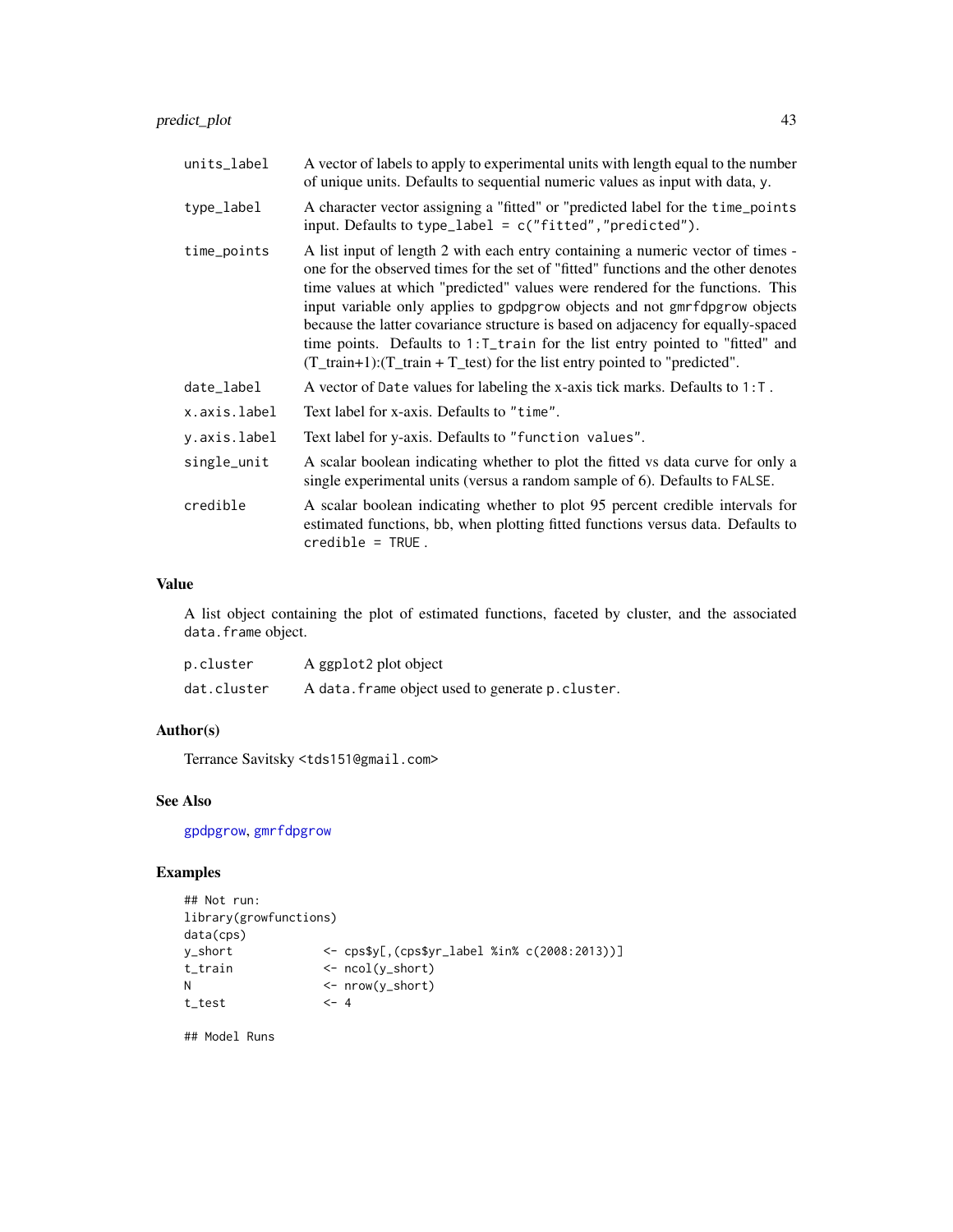```
res_gmrf <- gmrfdpgrow(y = y_short,
                             q_{\text{order}} = c(2, 4),
                             q_t ype = c("tr", "sn"),
                             n.iter = 40,
                             n.burn = 20,
                             n.thin = 1)
res_gp <- gpdpgrow(y = y_short
                           n.iter = 10,
                           n.burn = 4,
                           n.thin = 1,
                           n.tune = 0)## Prediction Model Runs
T_{\text{test}} <- 4
pred_gmrf <- predict_functions( object = res_gmrf,
                                  J = 1000,T_test = T_test )
T_yshort <- ncol(y_short)
pred_gp <- predict_functions( object = res_gp,
                   test_times = (T_yshort+1):(T_yshort+T_test) )
## plot estimated and predicted functions
plot_gmrf <- predict_plot(object = pred_gmrf,
                            units_label = cps$st,
                            single_unit = TRUE,
                            credible = FALSE)
plot_gp <- predict_plot(object = pred_gp,
                            units_label = cps$st,
                            single_unit = FALSE,
                            credible = TRUE)
```
## End(Not run)

samples *Produce samples of MCMC output*

#### Description

provides posterior sampled values for every model parameter of a gpdpgrow object

## Usage

samples(object, ...)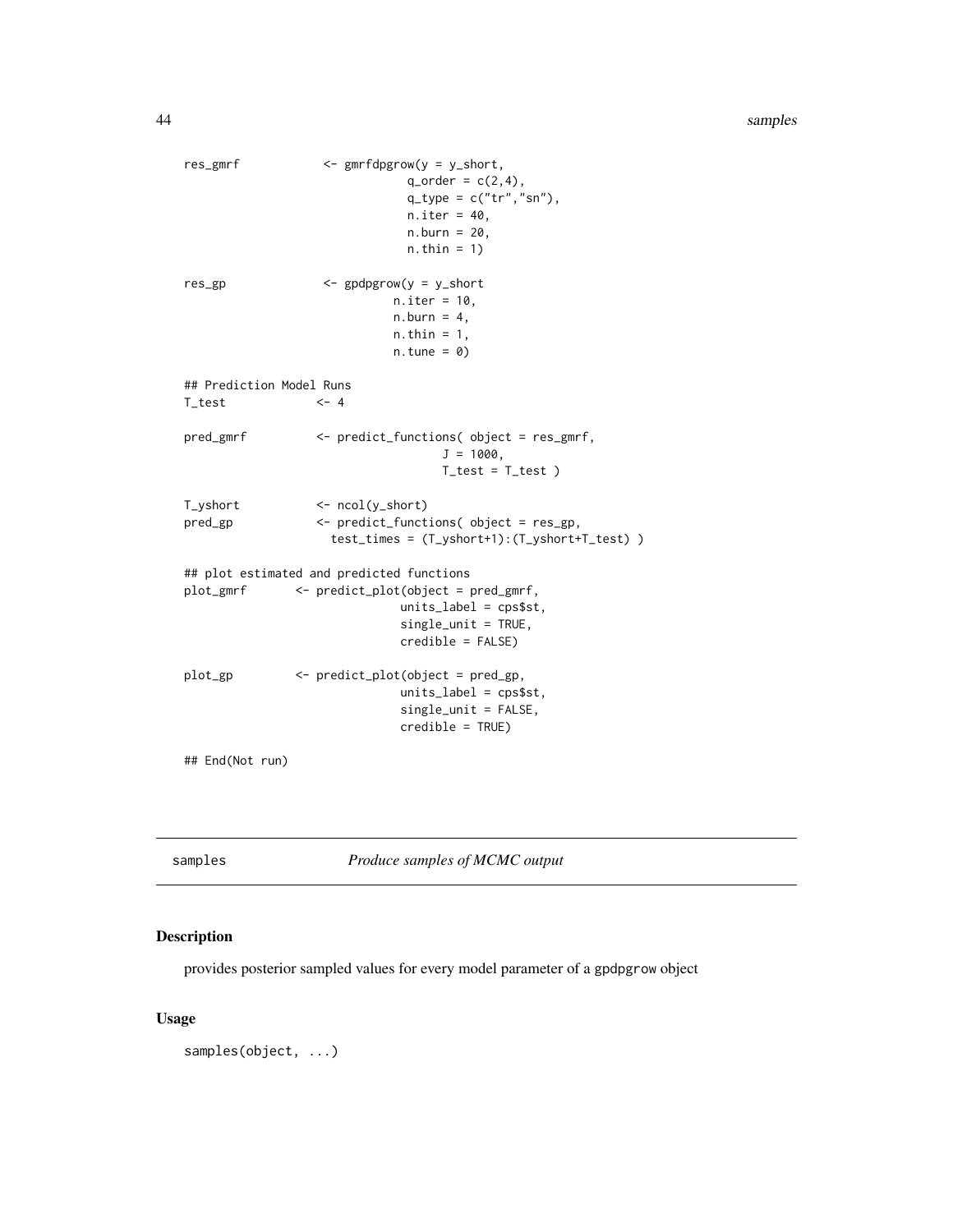# <span id="page-44-0"></span>samples.gmrfdpgrow 45

# Arguments

| object | A gpdpgrow object |
|--------|-------------------|
| .      | Ignored           |

samples.gmrfdpgrow *Produce samples of MCMC output*

# Description

provides posterior sampled values for every model parameter of a gmrfdpgrow object

# Usage

```
## S3 method for class 'gmrfdpgrow'
samples(object, ...)
```

| object | A gmrfdpgrow object |
|--------|---------------------|
| .      | <i>l</i> gnored     |